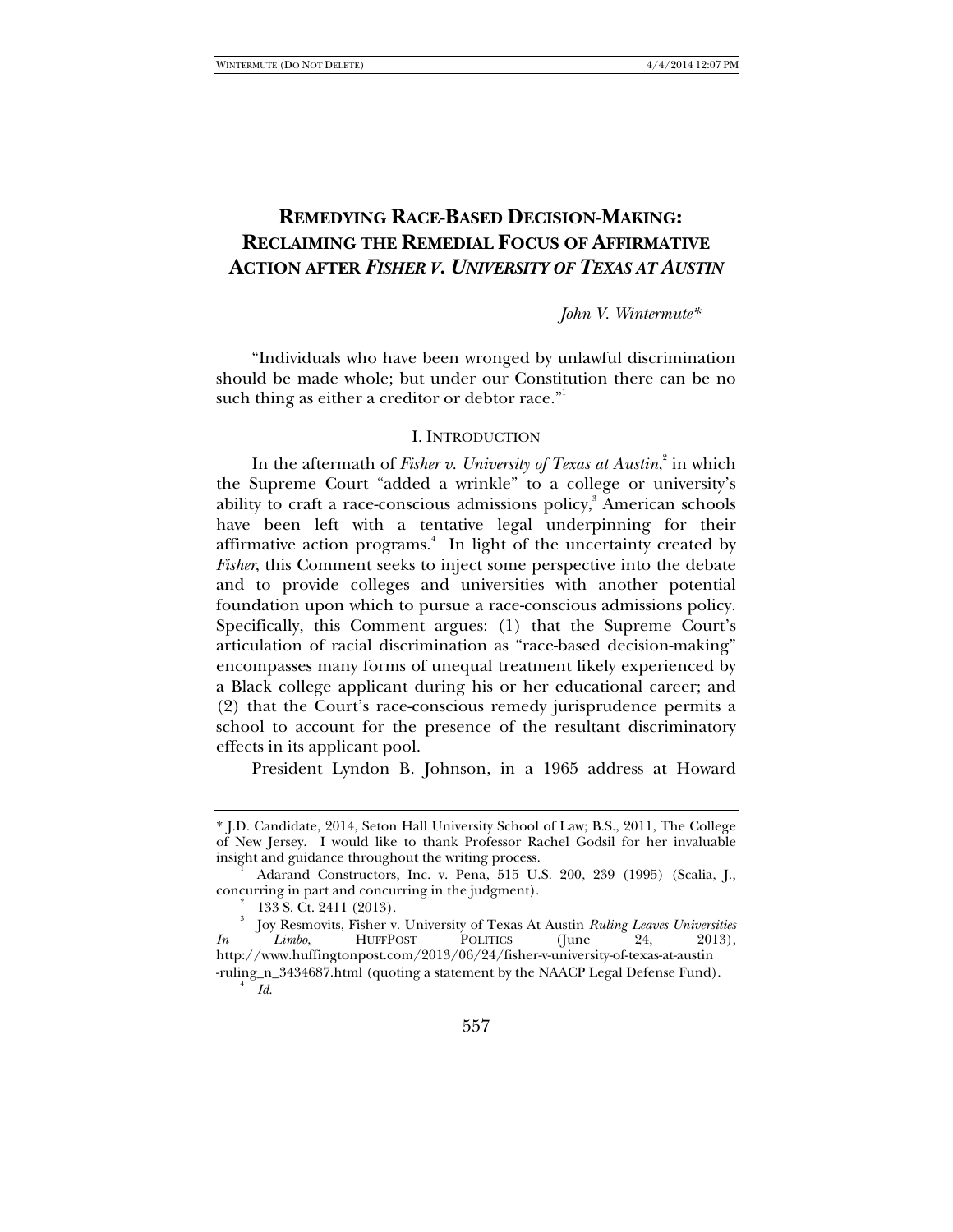University, delivered his stance on the moral imperative of affirmative action: "You do not take a person who, for years, has been hobbled by chains and liberate him, bring him up to the starting line of a race and then say, 'you are free to compete with all the others,' and still justly believe that you have been completely fair."<sup>5</sup> This broad, societal view of race-consciousness, though justifiably informed by our country's egregious history of race relations, seems to advocate for something akin to designating "a creditor or debtor race"—the skeptical language employed by Associate Justice Antonin Scalia in his opposition to a minority set-aside program for government contracts.<sup>6</sup> The philosophical tension underlying these positions is readily apparent, and is manifest in the fierce public debate surrounding race-conscious remedies. Both statements, however, appear to presume that discrimination is a thing of the past, and thus misunderstand the proper scope of race-based remedial action in the twenty-first century. Although America's state-enforced systems of slavery, segregation, and Jim Crow have undoubtedly created extensive racial injustices that still persist today, it is *contemporary* racial discrimination that race-conscious remedies are best equipped to address.

Properly devised race-conscious policies, aimed at remedying the effects of identified discrimination, are far less ideological than Justice Scalia might suggest. Race-conscious policies, accurately understood, are practical mechanisms by which competent governmental entities can identify contemporary instances of unlawful discrimination, and undertake affirmative measures to ensure that the effects of such practices are not publicly subsidized and perpetuated.<sup>7</sup> Indeed, the Supreme Court has unambiguously allowed public entities, in appropriate circumstances, to identify effects of current racial discrimination and to undertake policies that will alleviate or account for them.<sup>8</sup> Rather than utilizing racial preference as an embarrassingly futile attempt to apologize for past

<sup>5</sup> President Lyndon B. Johnson, Commencement Address at Howard University: To Fulfill These Rights (June 4, 1965). 6

*Adarand*, 515 U.S. at 239 (Scalia, J., concurring in part and concurring in the judgment).

Regents of Univ. of Cal. v. Bakke, 438 U.S. 265, 307 (1978) ("The State certainly has a legitimate and substantial interest in ameliorating, or eliminating where feasible, the disabling effects of identified discrimination.").

*See* City of Richmond v. J.A. Croson Co., 488 U.S. 469, 509 (1989) ("Nothing we say today precludes a state or local entity from taking action to rectify the effects of identified discrimination within its jurisdiction.").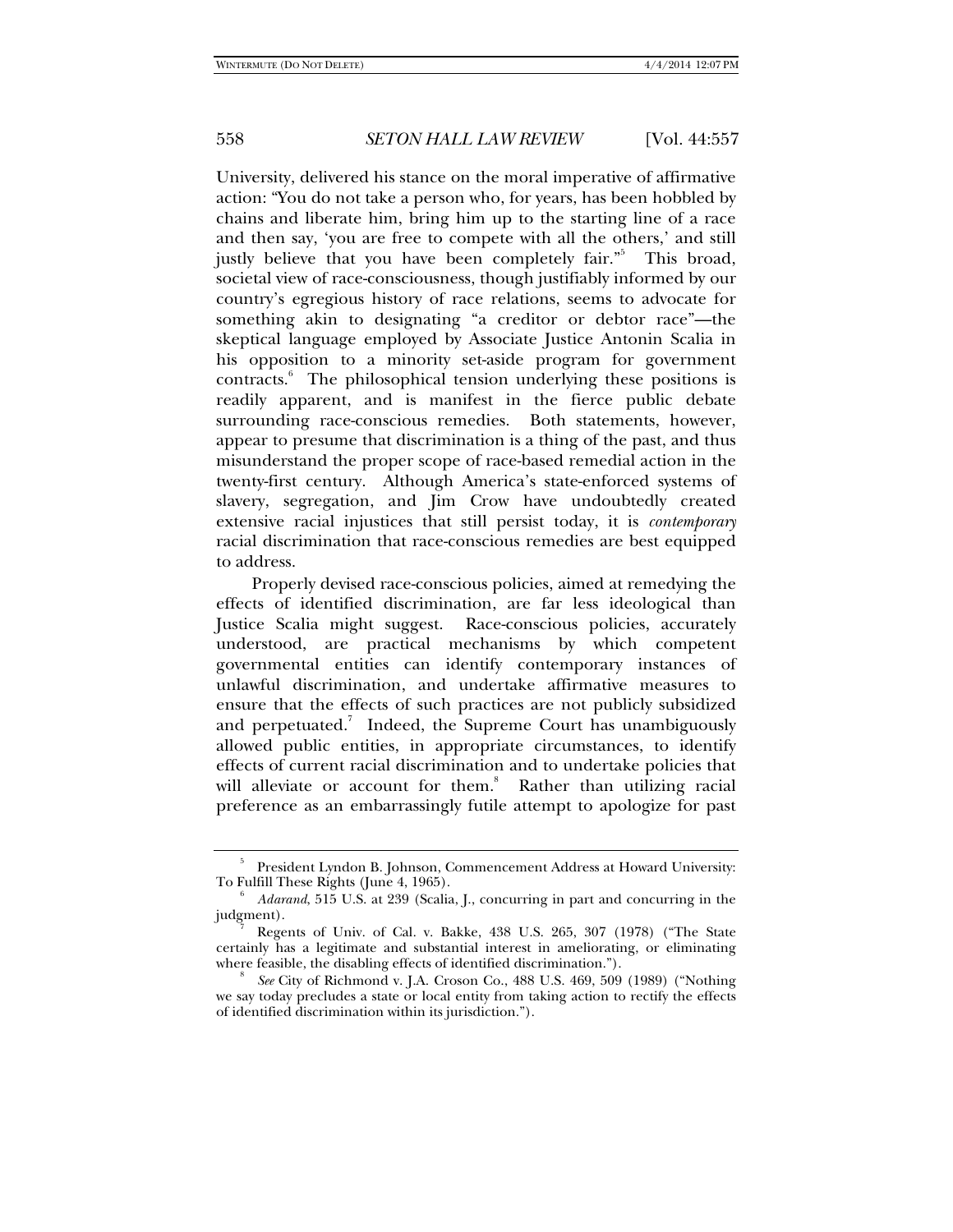societal discrimination, constitutionally permissible race-conscious measures are carefully crafted to actually *remedy* identified discrimination.

In the higher education context, colleges and universities have a compelling interest in preventing racial discrimination from tainting their applicant pools by artificially depressing the standard measures of Black candidates for admission. In order to remedy these effects, admissions officers can and should conduct admissions procedures with an informed understanding of the ways in which racial discrimination often shapes the educational playing field, and utilize a holistic, race-conscious review of an applicant in order to admit candidates in accordance with this reality. In this way, schools are not "mak[ing] up' for past racial discrimination"; rather, they are accounting for the effects of current discrimination in their pools of applicants.

Although the need for a race-conscious remedy remains strong, the need for a remedially-focused argument largely dissipated with the Court's decision in *Grutter v. Bollinger*. 10 In *Grutter*, the majority sanctioned the University of Michigan's holistic use of race, and found a compelling governmental interest in educational diversity.<sup>11</sup> The *Grutter* Court's focus on diversity was not new; *Regents of University of California v. Bakke* had already accepted the premise of the diversity interest back in 1978, while rejecting the University of California's other asserted interests, including "countering the effects of societal discrimination."<sup>12</sup> Over time, it apparently became clear to schools that the diversity interest was the easiest road to travel, enough so that the University of Michigan did not even assert a compelling interest aside from diversity.<sup>13</sup>

With its decision in *Fisher*, however, a case involving a constitutional challenge to the University of Texas's ("UT") raceconscious admissions policy, the Supreme Court has created uncertainty over the continued permissibility of affirmative action in pursuit of educational diversity.<sup>14</sup> And because UT chose not to assert

<sup>9</sup> <sup>9</sup> *Adarand*, 515 U.S. at 239 (Scalia, J., concurring in part and concurring in the judgment).

 $\frac{10}{11}$  539 U.S. 306 (2003).

 $\frac{11}{12}$  *Id.* at 343.

<sup>&</sup>lt;sup>12</sup> *Bakke*, 438 U.S. at 306–15.<br><sup>13</sup> *Grutter*, 539 U.S. at 327–28.

<sup>&</sup>lt;sup>14</sup> This Comment does not evaluate the merits of the diversity interest, nor does it analyze the Supreme Court's holding in the *Fisher* case. The background of *Fisher* is discussed below, *infra* Part IV, but is used only to provide a context in which to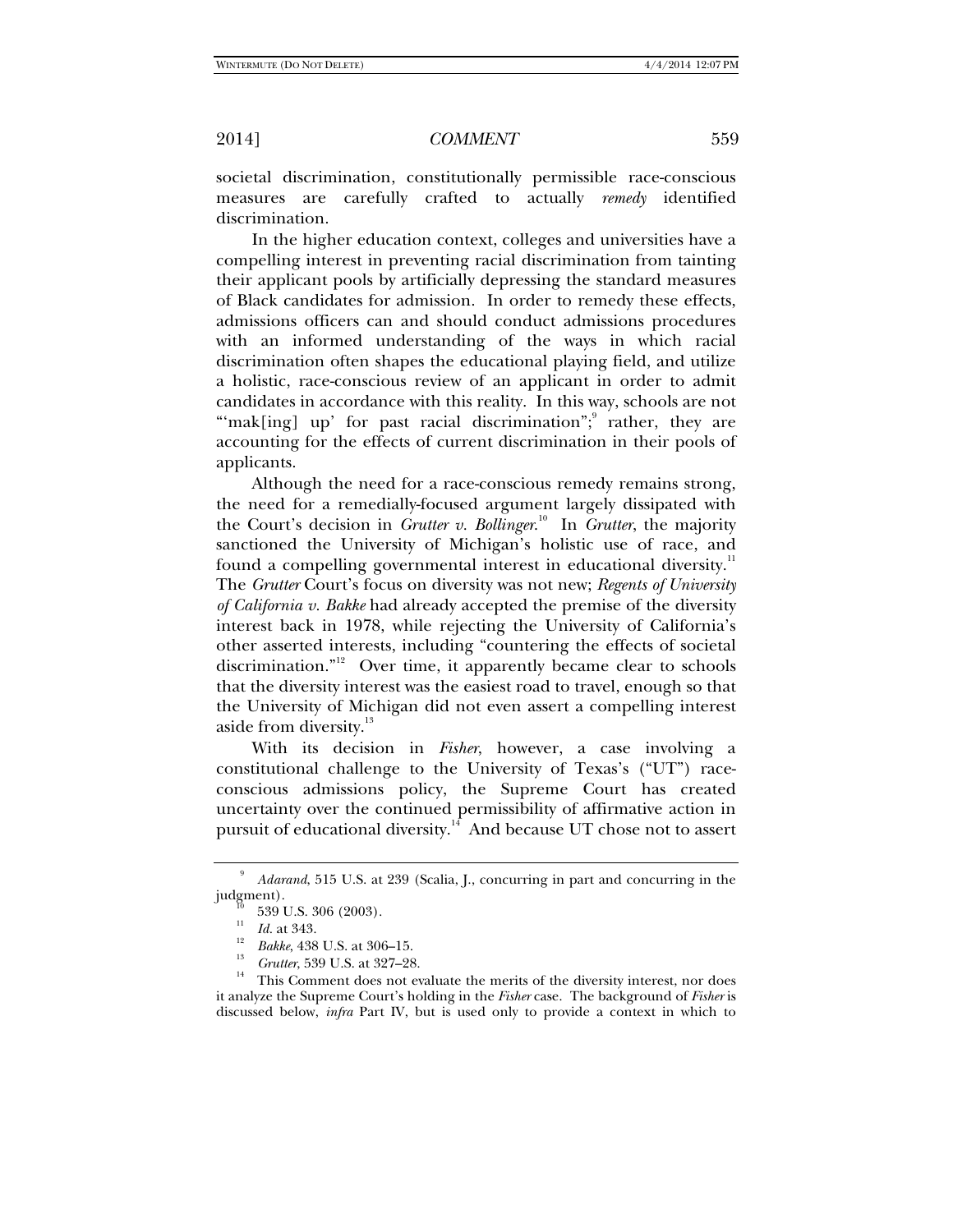an interest in remedying the effects of identified discrimination, one of the most firmly established justifications for the consideration of race, $^{15}$  the school's entire policy hinges on the diversity interest. Although UT is not alone in its neglect of the remedial underpinnings of race-conscious admissions, moving forward it is imperative that colleges and universities recognize the strength of the governmental interest in remedying the effects of identified discrimination. Remedying identified discrimination is not only a compelling interest that can support the government's modest use of race as an admission criterion, it also serves as a reminder that racial minorities often still face race-based, unequal treatment in education, employment, criminal justice, and numerous other areas.

In the last fifty years, rates of explicit racial prejudice have declined sharply.<sup>16</sup> As a general rule, it is no longer considered socially acceptable to harbor conscious animus toward Blacks and other minorities.<sup>17</sup> Despite the triumph of egalitarianism in public opinion polls, significant racial disparities still permeate nearly every aspect of Americans' economic, social, and political lives.<sup>18</sup> These overwhelming inequalities are undoubtedly linked to the United States' history of slavery and state-enforced racial hierarchies, but progress toward parity is equally hampered by contemporary forms of discrimination and racial bias. Inherent biases and racial anxieties repeatedly lead to imbalanced racial outcomes—Blacks are less likely to be given an interview based on their resume, $19$  more likely to be sentenced to death in capital trials, $2^{\circ}$  and more likely to receive

demonstrate the potential of the remedial interest.

*See Grutter*, 539 U.S. 306, 328 ("[W]e have never held that the *only* governmental use of race that can survive strict scrutiny is remedying past

<sup>&</sup>lt;sup>16</sup> See, e.g., *Race Relations*, GALLUP.COM, http://www.gallup.com/poll/1687/racerelations.aspx#1 (last visited Jan. 21, 2013) (comparing the approval rates of interracial marriage over time:  $4\%$  in 1958 and  $86\%$  in 2011).

*See* BERNARD E. WHITLEY, JR. & MARY E. KITE, THE PSYCHOLOGY OF PREJUDICE AND DISCRIMINATION 372 (Jane Potter et al., eds., 2d ed. 2010) (showing that 92% of poll participants approve of prejudice against racists).<br><sup>18</sup> See generally, Lassiter Racial Disparity

*Statistics*, LAW.UKY.EDU, http://www.law.uky.edu/files/docs/misc/LassiterRacialDisparityStatistics.pdf (last visited Feb. 27, 2014). 19 Marianne Bertrand & Sendhil Mullainathan, *Are Emily and Greg More Employable* 

*than Lakisha and Jamal? A Field Experiment On Labor Market Discrimination*, 94 AM.

 $^{20}$  David C. Baldus & James W. L. Cole, STATISTICAL PROOF OF DISCRIMINATION (1980).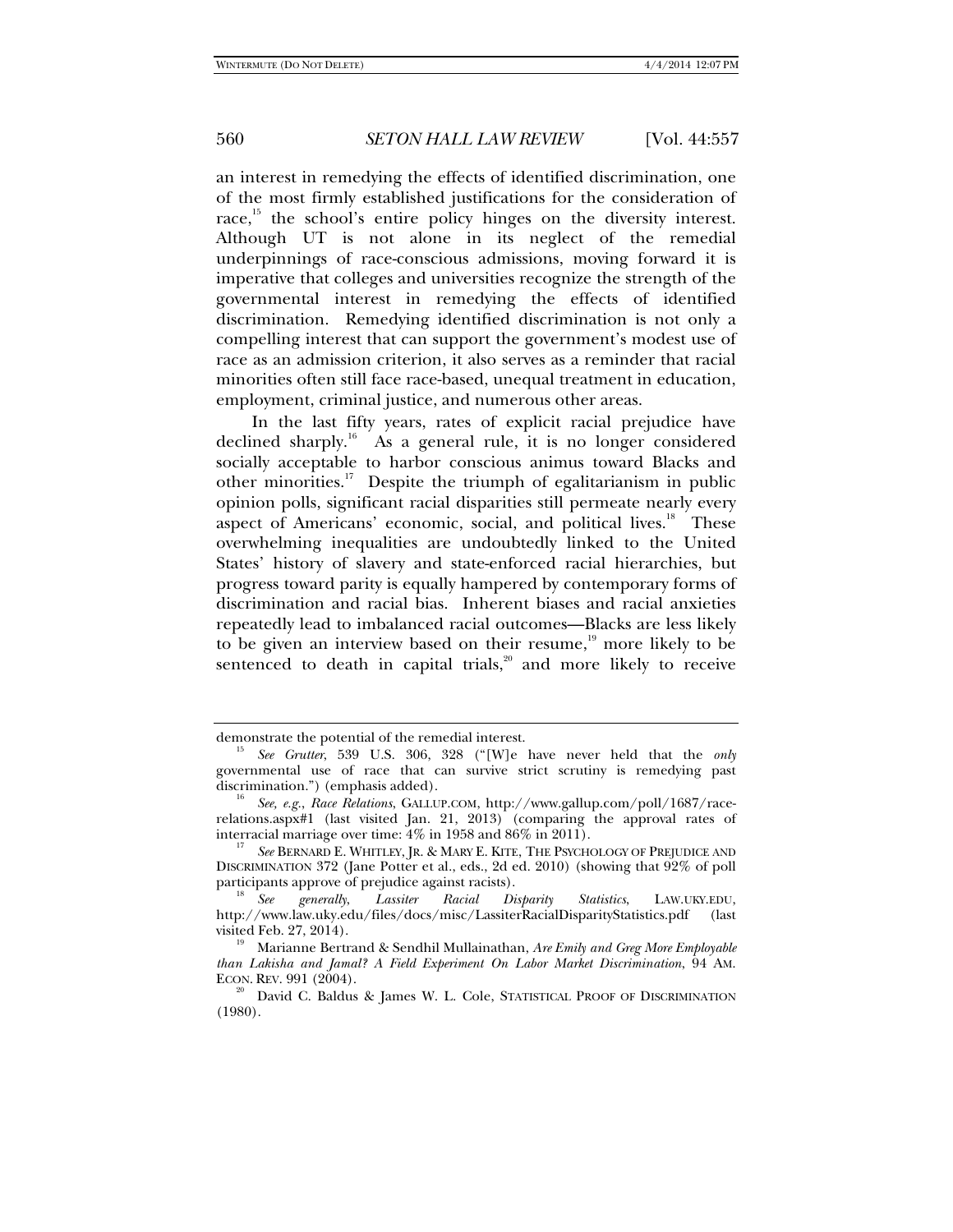inadequate medical treatment for serious diseases.<sup>21</sup> Although the effects of implicit biases would be difficult to prove in a given situation, the consistency with which Black men and women receive different treatment suggests that those decisions are sometimes influenced by race. In other words, if they were White instead of Black, they likely would not have been turned down for an interview, sentenced to death, or given inadequate medical care.

In the educational context specifically, Black students in kindergarten through twelfth grade ("K-12") routinely face common forms of disparate treatment, perpetrated by teachers, guidance counselors, and other state actors.<sup>22</sup> Although this discrimination is not usually rooted in malice or a desire to cause harm, it is intentional, as defined by the Supreme Court—Black students are often treated quite differently as a durect result of their race.<sup>23</sup> In each situation where a teacher is motivated by race to give artificially positive feedback to the poorly written work of a Black student,<sup>24</sup> or fails to warn him or her about a difficult course of study, $25$  perhaps out of a desire not to appear prejudiced, that student has suffered unconstitutional racial discrimination. The scientifically demonstrated prevalence of such "race-based decisionmaking"<sup>26</sup> provides a "strong basis in evidence"<sup>27</sup> of constitutional violations. The robust evidence of racial discrimination in K-12 schools, combined with its inevitable effects on the standard measures used by colleges in evaluating incoming candidates, makes necessary the modest consideration of race in university admissions. The understandable desire to account for these discriminatory effects, and to avoid reinforcing them, gives rise to a college or university's compelling interest in the narrowly-tailored use of race.<sup>28</sup>

<sup>21</sup> Janice A. Sabin et al., *Physician Implicit Attitudes and Stereotypes about Race and Quality of Medical Care, 46 MED. CARE 678 (2008).* 

*See, e.g.*, Jennifer Randall Crosby & Benoit Monin, *Failure to Warn: How Student Race Affects Warnings of Potential Academic Difficulty*, 43 J. EXPERIMENTAL SOC. PSYCHOL. 663 (2007); Kent D. Harber, *Feedback to Minorities: Evidence of a Positive Bias*, 74 J.

<sup>&</sup>lt;sup>23</sup> *See* Ricci v. DeStefano, 557 U.S. 557, 580 (2009) (finding intentional discrimination based on action taken "solely because the [plaintiffs] were white").<br><sup>24</sup> Harber, *supra* note 22, at 622.<br><sup>25</sup> Crosby & Monin, *supra* note 22, at 663.

<sup>&</sup>lt;sup>26</sup> *Ricci*, 557 U.S. at 579.<br><sup>27</sup> *See id.* at 582–85.

<sup>&</sup>lt;sup>28</sup> *See* City of Richmond v. J.A. Croson Co., 488 U.S. 469, 492 (1989) (permitting affirmative measures by an entity seeking to avoid becoming a "passive participant in a system of racial exclusion").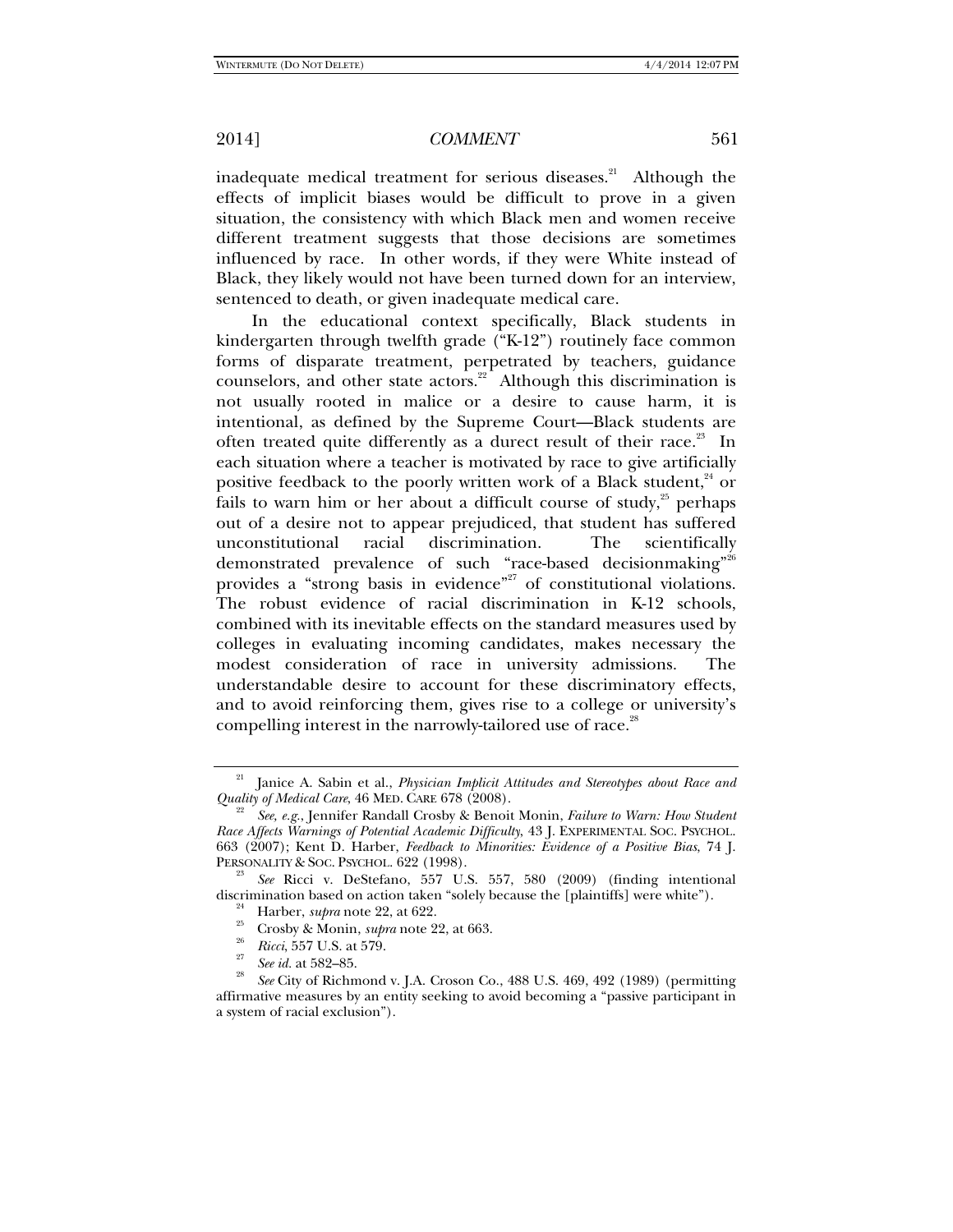Part II of this Comment addresses the necessary first step in justifying the use of a race-conscious remedy—a finding that intentional discrimination has occurred. Part II discusses the Supreme Court's present view of discriminatory intent, and demonstrates that any instance of "race-based decisionmaking" constitutes an instance of intentional discrimination. It uses *Ricci v. DeStefano*<sup>29</sup> to delineate the precise scope of the Supreme Court's current understanding of discriminatory intent and to explain that no malice or intent to harm is required for a constitutional violation. Part II then discusses the persisting evidentiary obstacles to a showing of discriminatory intent, but explains that many of these problems are inapplicable to race-conscious remedy doctrine. Lastly, Part II introduces various psychological studies that document some types of race-based decision-making that constitute intentional discrimination.

Part III of this Comment analyzes the text and the tenets of the Supreme Court's limits upon race-conscious governmental policies. Specifically, it discusses the Court's treatment of race-conscious admissions and examines the reasons behind the contemporary reliance on a diversity justification for such programs. More broadly, it explores the Court's imprecise guidelines for affirmative state action aimed at addressing the effects of discrimination. Part III then explains that the Court's jurisprudence in this area can best be understood as a desire to frame remedial justifications in a present context. That is, by requiring identified discrimination and a showing that race-conscious measures are necessary to alleviate or account for its effects, the Court has tried to ensure that state actors are not using racial distinctions to remedy ideological wrongs from the past, but only to account for legitimate racial differences and disadvantages caused as a result of unlawful discrimination. The end of Part III synthesizes the Supreme Court's limitations on raceconscious remedies into a practical definition and outlines the necessary steps in crafting a race-conscious policy that comports with the language and the spirit of the Court's Equal Protection jurisprudence.

Part IV of this Comment introduces the circumstances surrounding the *Fisher* controversy, highlights its importance for the future of race-conscious admissions, and notes its lack of focus on remedial justifications for UT's race-conscious admissions program.

 $^{29}$  –  $557$  U.S. 557 (2009).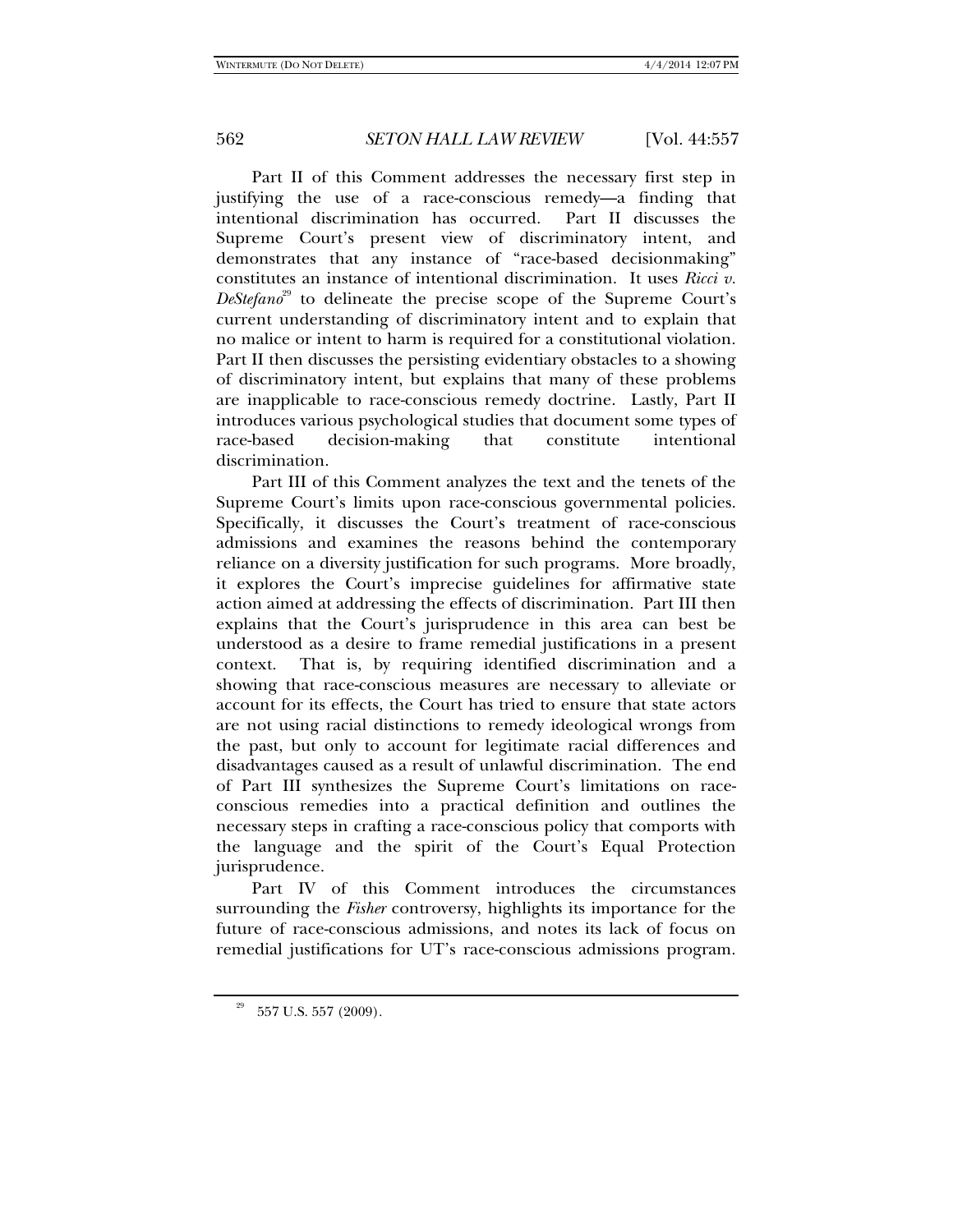Part V then presents a hypothetical argument within the factual context of *Fisher*, using the constitutional framework and the principles derived from Parts II and III; in so doing it demonstrates that all public colleges and universities have a compelling interest in remedying identified discrimination and its effects. Part VI concludes, and reiterates the need to develop an informed response to the unique, race-based barriers faced by minority students.

#### II. INTENTIONAL DISCRIMINATION AS RACE-BASED DECISION-MAKING

As a prerequisite to any race-conscious remedy, the governmental entity enacting the measure must have a "strong basis in evidence" that statutory or constitutional violations have occurred,<sup>30</sup> and the Court's decision in *Washington v. Davis* made clear that discriminatory purpose—discriminatory intent—is the "touchstone" of Equal Protection analysis.<sup>31</sup> Although there are certain statutory contexts where discriminatory intent is not a mandatory component of a violation, $32$  a person's Equal Protection rights are not violated without a showing that the wrongdoer acted with discriminatory purpose.<sup>33</sup> In order to implement a raceconscious remedy, therefore, it is first necessary to accurately define "discriminatory intent" and determine whether this intentional discrimination can indeed be shown in a given context. These inquiries require an examination of the Supreme Court's approach in cases involving both explicit racial classifications and actions alleged to have racial motivations.

Over the last thirty years, the Court's treatment of racial classifications and race-motivated actions has been anything but static.<sup>34</sup> One of the most recent twists in the road was *Ricci*, in which the Court severely limited the ability of employers to pursue compliance with Title VII's disparate-impact provisions.<sup>35</sup> *Ricci* was a

Wygant v. Jackson Bd. of Ed., 476 U.S. 267, 279 (1986).

Washington v. Davis, 426 U.S. 229, 242 (1986).

<sup>32</sup> *See Ricci*, 557 U.S. at 577 ("Title VII prohibits both intentional discrimination . . . as well as, in some cases, practices that are not intended to discriminate but in fact have a disproportionately adverse effect on minorities . . . .").

<sup>&</sup>lt;sup>33</sup> *Washington*, 426 U.S. at 245.

*Compare* Fullilove v. Klutznick, 448 U.S. 448, 472 (1980) (noting that Congress must be afforded "appropriate deference" when it uses racial criteria to pursue equal protection goals) *and* Metro Broad., Inc. v. FCC, 497 U.S. 547, 564 (1990) (noting that "benign race-conscious measures" are only subjected to intermediate scrutiny), *with* Adarand Constructors, Inc. v. Pena, 515 U.S. 200, 227 (1995) ("[A]ll racial classifications . . . must be analyzed by a reviewing court under strict scrutiny."). 35 *Ricci*, 557 U.S. at 585.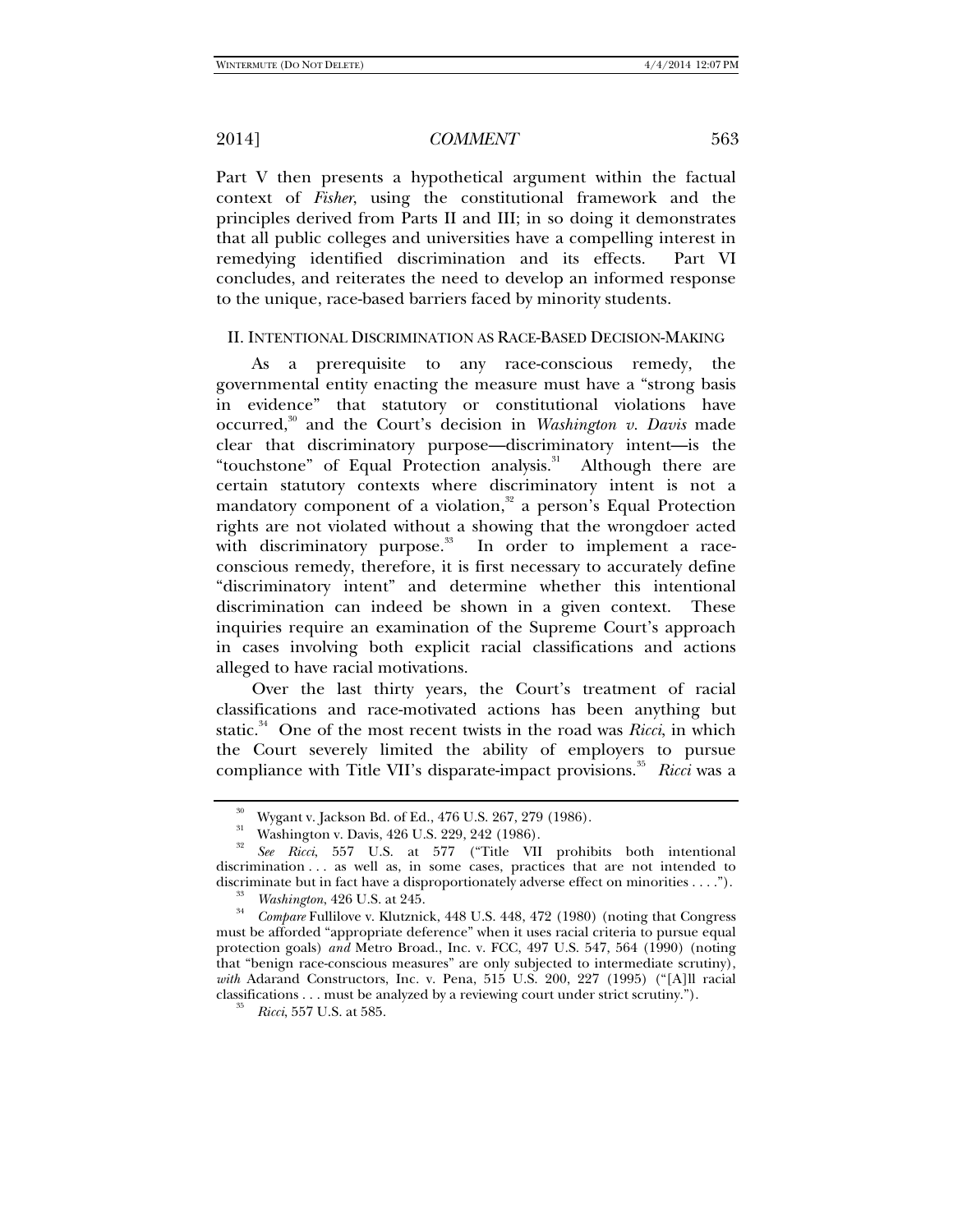casualty of the Court's increasing hostility toward explicit racial decision-making and is generally viewed by proponents of raceconsciousness as a discouraging development in labor law.<sup>36</sup> But in the course of its decision, the Court also held that the White plaintiffs had suffered disparate treatment<sup>37</sup>—a finding that necessarily includes a discriminatory intent component, and therefore carries implications far beyond the scope of Title VII and actually provides promise for civil rights plaintiffs generally. With its quick disposition of the disparate-treatment claim, the Court has solidified its position on the true meaning of discriminatory intent—by making clear that intentional discrimination occurs whenever a decision is motivated by race, regardless of the presence or absence of malice.<sup>38</sup>

The race-based decision-making formulation of discriminatory intent possesses significance for a variety of doctrinal areas, but its implications for race-conscious remedies provide the most promise. A wide scope of non-malicious, racially-driven behavior is largely indistinguishable from *Ricci*'s "race-based decisionmaking" standard, and thus amounts to intentional discrimination in any instance where it could be proven. Although these less conspicuous racial motivations may be difficult to identify in individual situations, raceconscious remedies need not identify specific instances of discrimination, so long as a "strong basis in evidence" can be established,<sup>39</sup> and therefore, proponents of race-conscious remedies stand to gain significantly from the Court's broadened view of intentional discrimination.

#### *A.* Ricci *and the "Race-Based Decisionmaking" Standard*

In *Ricci*, the Supreme Court declared that race-based action, taken in an effort to avoid disparate-impact liability under Title VII, is itself "impermissible under Title VII unless the employer can demonstrate a strong basis in evidence that, had it not taken the action, it would have been liable under the disparate-impact statute." $40$  The initial claim was filed by a group comprised primarily of White candidates for officer positions within the fire department

<sup>36</sup> *See, e.g.*, Michael Subit, *A Plaintiffs' Employment Lawyer's Perspective on* Ricci v. DeStefano, 25 ABA J. LAB. & EMP. L. 199 (2010).

*Ricci*, 557 U.S. at 579.<br>*Id.* at 579–80.

Wygant v. Jackson Bd. of Ed., 476 U.S. 267, 277 (1986).

<sup>40</sup> *Ricci*, 557 U.S. at 563.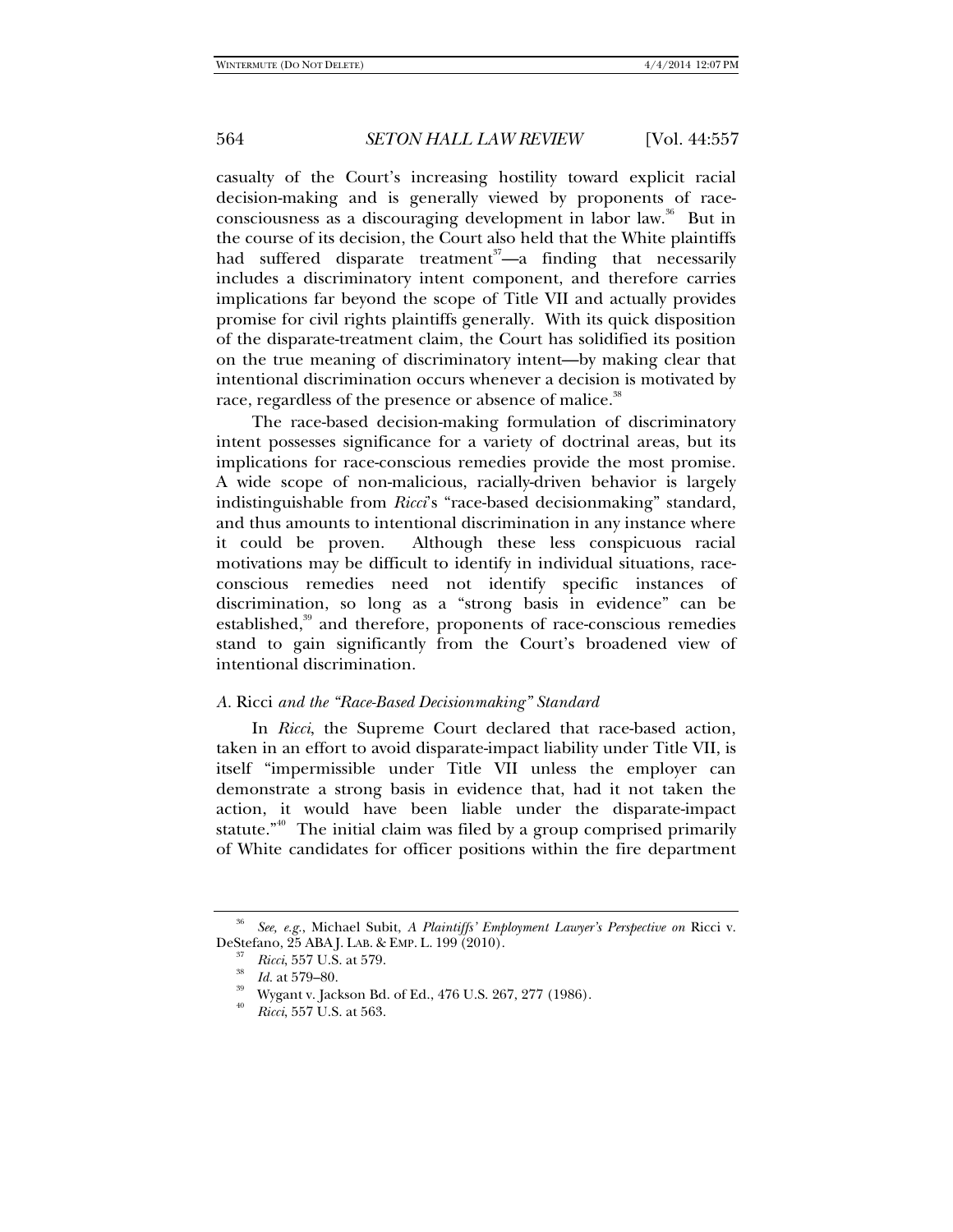of New Haven, Connecticut (the "City"). $4$ <sup>1</sup> The suit alleged that the City had violated the disparate-treatment section of Title VII when it threw out the results of a job-related examination, which would have provided the basis for certain promotions, but which produced results that were heavily skewed along racial lines.<sup>42</sup> Faced with the threat of a disparate-impact Title VII lawsuit if it certified the results and the threat of a disparate-treatment lawsuit if it refused, the City eventually sided with the opponents of the test and threw out the results.<sup>43</sup>

The Court began its analysis with the premise that the "City's actions would violate the disparate-treatment prohibition of Title VII absent some valid defense."<sup>44</sup> Writing for the majority, Justice Kennedy proceeded to evaluate the City's affirmative defense of avoiding disparate-impact liability under the newly proscribed "strong-basis-in-evidence" standard.<sup>45</sup> Finding that the City had produced legally insufficient evidence of potential disparate-impact liability, the Court held that the standard was not met, and therefore that the City had no valid defense for the allegations of disparatetreatment.<sup>46</sup> The Court remanded for an entry of summary judgment for the plaintiffs on their Title VII claim, avoiding the need to discuss any underlying constitutional issues raised by the case.<sup>47</sup>

When the Court issued *Ricci* in 2009, it was technically a proemployee Title VII ruling, but it was met with criticism and pessimism from plaintiffs' employment attorneys and pro-Title VII commentators.<sup>48</sup> Much of the critical analysis rightfully focused upon the implications for disparate-impact litigation and for the ability of employers to take race-conscious measures in pursuit of racial parity.<sup>49</sup> A number of commentators, however, have focused their attention upon the possible repercussions of *Ricci* in the area of disparate-

analysis, to which it had applied for years. *Id.*<br>
<sup>46</sup> *Ricci*, 557 U.S. at 592.<br>
<sup>47</sup> *Id.* at 593.<br>
<sup>48</sup> *See, e.g.*, Subit, *supra* note 36, at 211 (*"Ricci* is the epitome of a pyrrhic victory<br>
for employees.").

for employees."). 49 *See, e.g.*, Subit, *supra* note 36.

<sup>41</sup>

*Id.* at 562–63. 42 *Id*. at 562. 43 *Id.* 44 *Id*. at 579. 45 *Id.* at 580. The "strong basis in evidence" standard was newly proscribed only in this specific context—it was imported from constitutional race-conscious remedy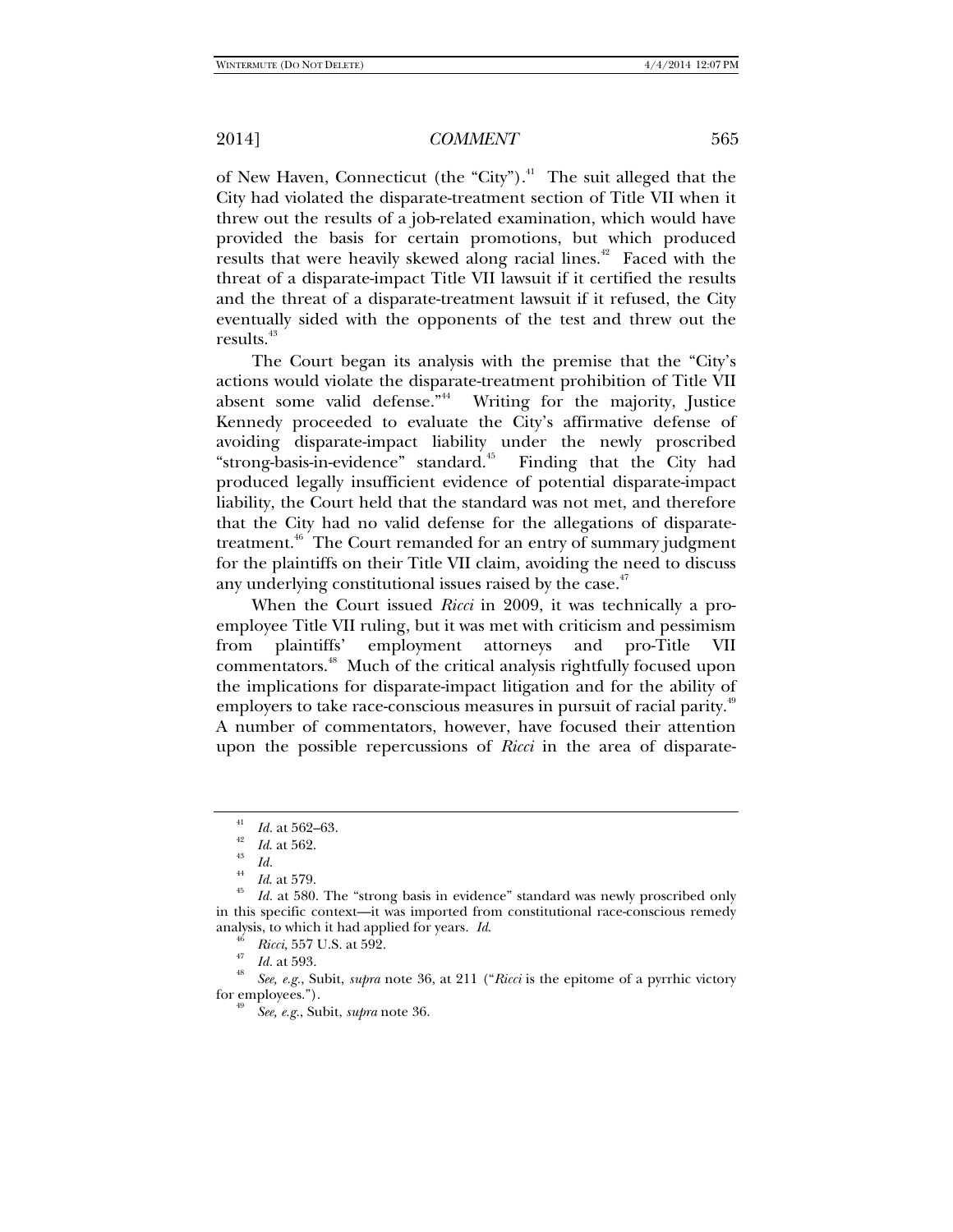*treatment* litigation.<sup>50</sup> In determining that the *Ricci* plaintiffs had suffered disparate-treatment as a matter of law, the Court embraced a definition of discriminatory intent that might actually *benefit* those representing disadvantaged racial classes and other minority groups.

Scholars have raised the latter observation because of the swift and certain premise with which the *Ricci* Court began its analysis: that the City's act of throwing out the test results violated the disparatetreatment prohibition of Title VII—as a matter of law—absent a valid defense. $51$  The premise is critical because of what a disparatetreatment claim must include—a finding that the defendant had a discriminatory intent or motive for taking the job-related action.<sup>52</sup> The majority found conclusively that the element of discriminatory intent was satisfied by the City's "express, race-based decisionmaking."<sup>53</sup> More importantly, it found irrelevant the ostensibly "well intentioned or benevolent" aim of the City—what mattered was that the decision was made "solely because the higher scoring candidates were white."<sup>54</sup> In other words, once it was determined that the decision was made "because of race," the inquiry was over, and the City had committed intentional discrimination.<sup>55</sup>

Although *Ricci* is a Title VII case, and the Supreme Court avoided addressing any constitutional issues in the decision,  $56$ comparisons between equal protection jurisprudence and *Ricci*'s approach to Title VII are inescapable. $57$  Indeed, the majority derived its strong-basis-in-evidence standard from *Richmond v. J.A. Croson Co.*, 58 an Equal Protection Clause case involving the remedying of past

<sup>50</sup> *See, e.g.*, Michael J. Zimmer, Ricci*'s "Color-Blind" Standard in a Race Conscious Society: A Case of Unintended Consequences?*, 2010 B.Y.U. L. REV. 1257; Kerri Lynn Stone, Ricci *Glitch? The Unexpected Appearance of Transferred Intent in Title VII*, 55 LOY. L. REV. 751 (2009).

 $\frac{1}{2}$  *Ricci*, 557 U.S. at 579.

*Id.* at 577 (citing Watson v. Fort Worth Bank & Trust, 487 U.S. 977, 986  $(1988)$ ).<br><sup>53</sup> *See id.* at 579–80.

<sup>&</sup>lt;sup>54</sup> *Id.* at 580. This phrase might seem a little odd, given the complex and lengthy decision-making process leading to the action at issue. After all, is it really "solely because the higher scoring candidates were white," or does it have more to do with the race of the *lower* scoring candidates? A more helpful way of viewing this statement, especially within the context of the argument to follow, might be: "but for" the employees' race, they would not have suffered the adverse job action.<br><sup>55</sup> *Id.* at 593.<br><sup>57</sup> *Id.* at 593.

*Ricci*, 557 U.S. at 582 ("Our cases discussing constitutional principles can provide helpful guidance in this statutory context.").<br><sup>58</sup> 488 U.S. 469 (1989).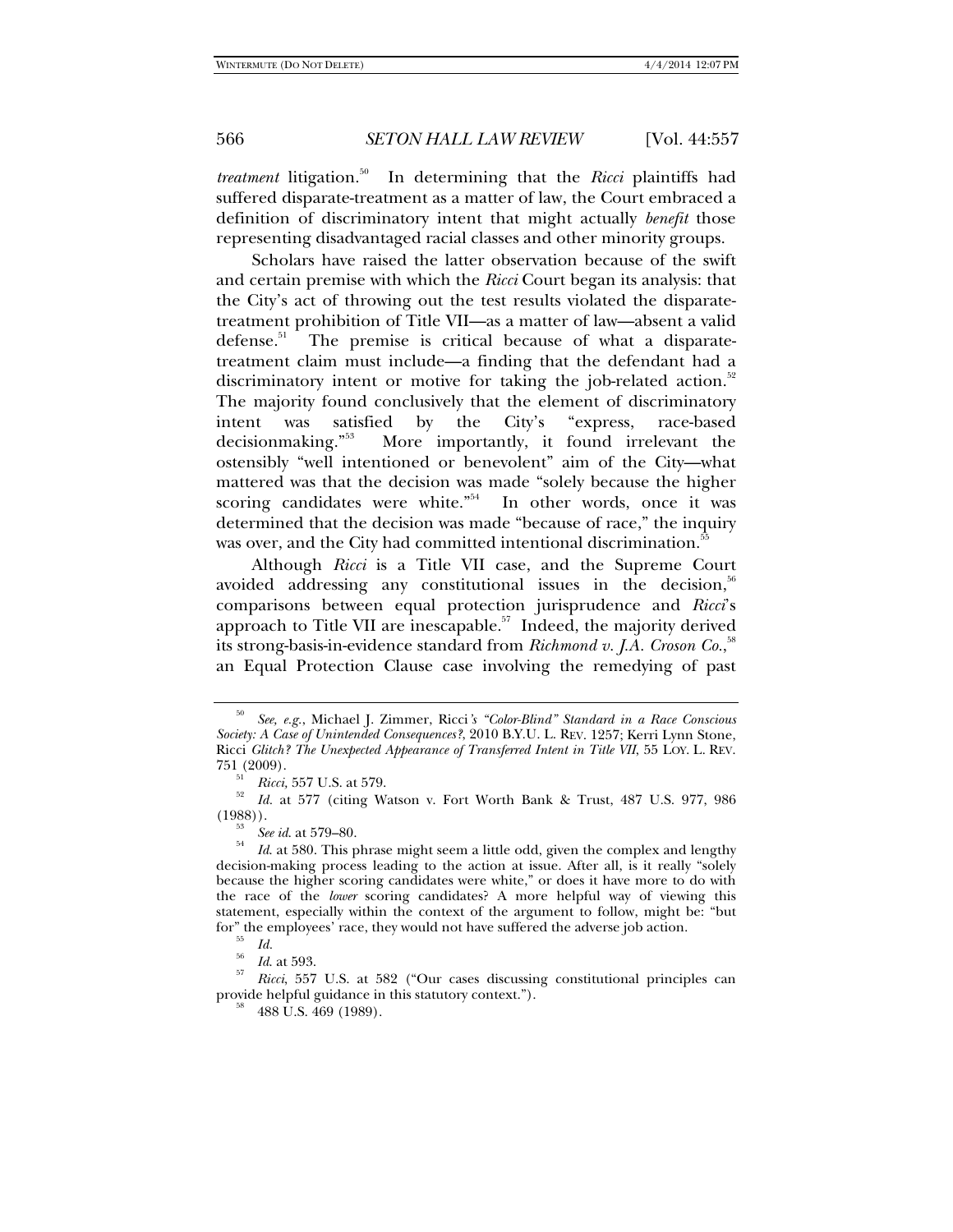discrimination through race-conscious measures.<sup>59</sup> Further, the requirement of discriminatory intent appears in both the statutory and constitutional contexts, and *Ricci*'s definition of intentional discrimination is consistent with the Court's approach in the constitutional arena. *Ricci*, therefore, carries implications for doctrinal areas outside of Title VII, and provides a broadly applicable clarification of the Court's outlook on discriminatory intent.

# *B. Constitutional Implications: "Intent to Harm" vs. "Race-Based Decisionmaking"*

In 1979, the Supreme Court faced a gender discrimination challenge to a statutory hiring preference for veterans. $60$  The resulting decision, *Personnel Administrator of Massachusetts v. Feeney*, rejected the plaintiffs' contention that the policy intentionally discriminated against women, $61$  and has been viewed as defining intentional discrimination as something approaching malice, or "intent to harm."<sup>62</sup> Commentators have observed a quasi-bifurcation of discriminatory intent doctrine by the Court in recent years, noting a stark contrast in approach between discrimination claims that involve an explicit racial classification and those that do not.<sup>63</sup> In reality, the vastly different treatment of the two types of challenged actions stems from procedural issues, rather than divergent definitions of what discriminatory intent actually means. For this reason, the Court's view of the substantive component of discriminatory intent is far less restrictive than many scholars believe. The illusory nature of the "intent to harm" standard is plainly demonstrated by the disposition in *Ricci*. *Ricci*'s expressed paradigm of "race-based decisionmaking" is more consistent with the Court's recent jurisprudence and should be considered the prevailing benchmark against which claims of intentional discrimination must be measured.

#### 1. *Personnel Administrator of Massachusetts v. Feeney*

*Feeney* involved a challenge to a Massachusetts civil service hiring

<sup>59</sup>

*See Ricci*, 557 U.S. at 582.<br>Pers. Adm'r of Mass. v. Feeney, 442 U.S. 256, 259 (1979).

*Id.* at 280.

*See, e.g.*, Ian Haney-López, *Intentional Blindness*, 87 N.Y.U. L. REV. 1779, 1833–

Id. at 1831–33.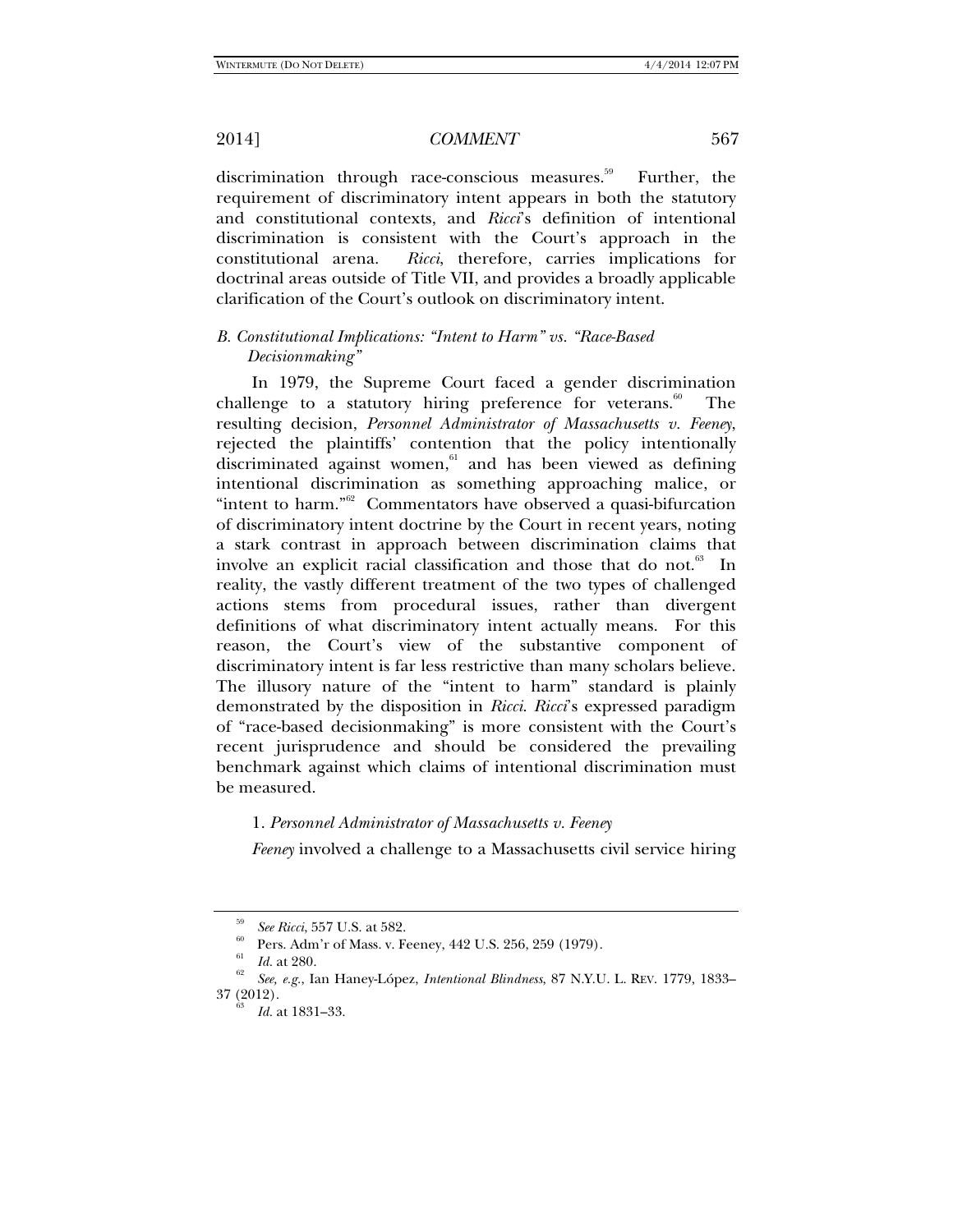policy that granted almost absolute preference to veterans.<sup>64</sup> The Court confronted the question of whether the hiring preference discriminated against women, because more than 98 percent of veterans at that time were men. $65$  Arguing that the gender consequences of the law could not have been truly "unintended," the plaintiffs asserted that the policy intentionally discriminated on the basis of gender, in violation of the Equal Protection Clause.<sup>66</sup> The majority opinion, written by Justice Stewart, found that the plaintiff had failed to show that the policy had the purpose of discriminating against women.<sup>67</sup>

As understood by Justice Stewart, discriminatory intent involves more than a mere volitional act, or an act with knowledge of the consequences.68 Discriminatory intent requires that the decisionmaker "selected or reaffirmed a particular course of action at least in part 'because of,' not merely 'in spite of,' its adverse effects upon an identifiable group."69 Some commentators have understood this standard, logically enough, to require something akin to malice—that an actor must seek to harm a protected class through its actions.<sup>70</sup>

The "intent to harm" standard, coupled with the increasing difficulty of proving actual intent through contextual evidence, served to eliminate many potential equal protection claims, and discouraged proponents of strong civil rights enforcement.<sup>71</sup> Although *Feeney* clearly signifies a purpose-driven analysis for intentional discrimination claims, it has become subsequently and equally clear that a "purpose" need not be malicious in nature. *Feeney*, often understood as establishing an "intent to harm" standard, simply established the requirement that the harm suffered must result from a decision with a racial or gendered purpose. This reading of *Feeney* is more consistent with the Court's subsequent treatment of race-based action, and is made unmistakable by the result in *Ricci*.

<sup>&</sup>lt;sup>64</sup> *Feeney*, 442 U.S. at 259.<br><sup>65</sup> *Id.* at 270.

*Id.* at 278.<br>*Id.* at 281.

*Id.* at 279 (citing United Jewish Orgs. v. Carey, 430 U.S. 144, 179 (1977)). *Id.* 

<sup>&</sup>lt;sup>70</sup> Haney-Lopez, *supra* note 62, at 1833–37.<br> $I_d$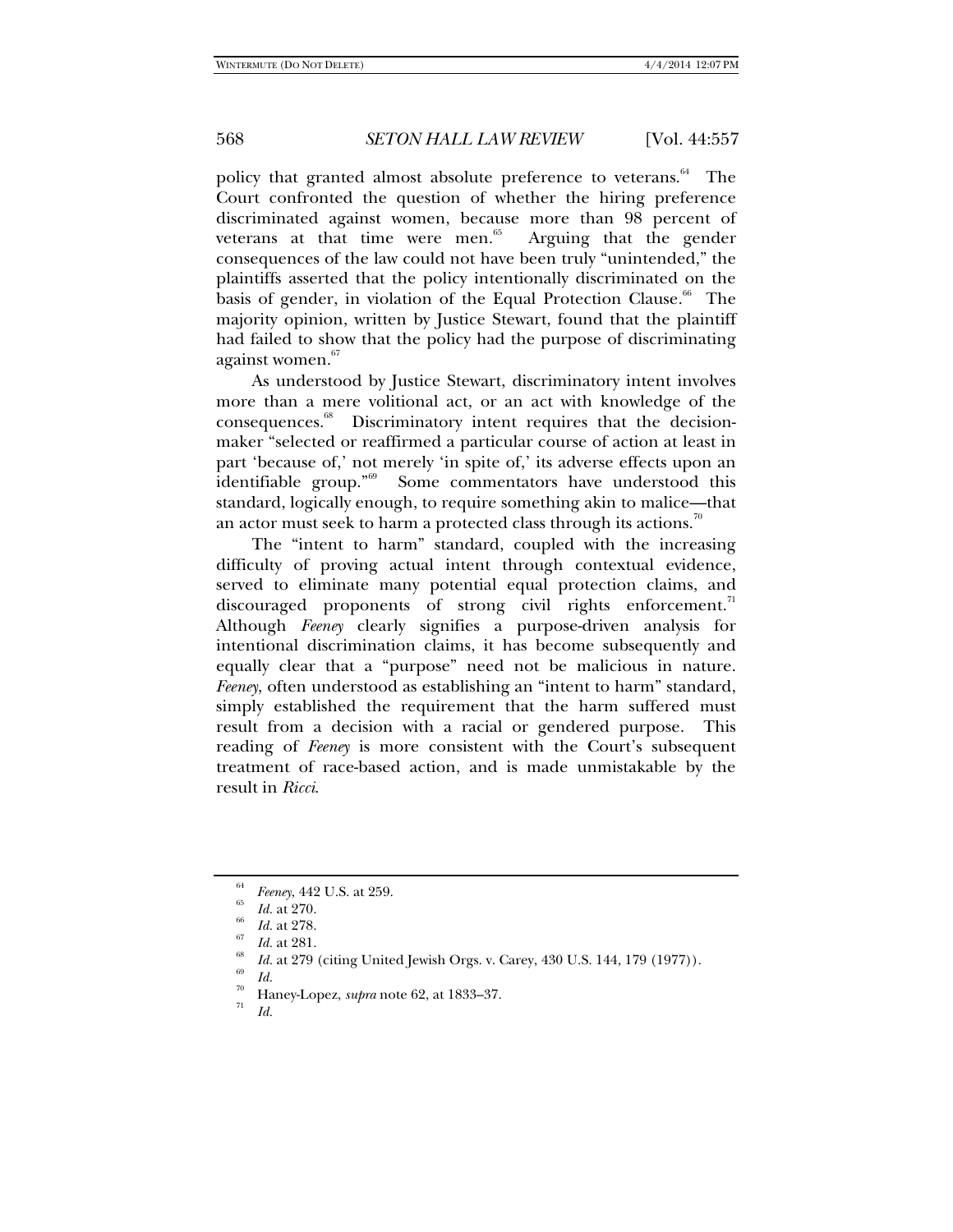## 2. "Race-Based Decisionmaking"

As evident in *Ricci*, the proper standard for evaluating claims of intentional discrimination is "race-based decisionmaking."<sup>72</sup> Intentional discrimination occurs whenever someone is treated "'less favorably than others because of' a protected trait."<sup>73</sup> The only question to be answered in determining if a particular action was racially discriminatory, therefore, is whether the decision was made because of race.<sup>74</sup> Although this malice-irrelevant standard of intent seems inconsistent with certain language in *Feeney*, which suggests that a challenged action must be taken "at least in part 'because of' . . . its adverse effects upon an identifiable group,"75 *Ricci* simply clarifies that *Feeney*'s distinction lies between actions taken "because of" and "in spite of" a protected trait and that a desire to cause harm is not truly a necessary component of intentional discrimination.<sup>76</sup>

At an instinctive level, it does not seem possible that the Court found an implied "intent to harm" within the context of *Ricci*. Whether the City's motivations were based upon a desire to avoid disparate-impact litigation, or out of a more egalitarian desire to achieve racial parity within the fire department, the Court found no evidence of malice toward the White firefighters.<sup>77</sup> It cannot be reasonably said that the City discarded the test results out of a desire to cause harm to White firefighters—although the action was taken "because of" their race, it was also surely taken "in spite of" the harm caused to them.78 As made clear by the Court, however, "well intentioned or benign" underpinnings will not save a racially-driven action—even the most benevolent and non-malicious decisions will constitute intentional discrimination, so long as they were motivated by race. $\frac{79}{2}$ 

This reading of *Ricci* is also consistent with a 2003 gender discrimination case, *Bray v. Alexandria Women's Health Clinic*. 80 In *Bray*, the Supreme Court rejected a plaintiff's claim that anti-abortion

<sup>&</sup>lt;sup>72</sup> Ricci v. DeStefano, 557 U.S. 557, 579 (2009).

<sup>73</sup> *Id.* at 577 (quoting Watson v. Fort Worth Bank & Trust, 487 U.S. 977, 985–86 (1988). 74 *Id.* at 579–80. 75 Pers. Adm'r of Mass. v. Feeney, 442 U.S. 256, 279 (1979).

<sup>76</sup>

*Ricci*, 557 U.S. at 579–80.<br> *Ricci*, 557 U.S. at 579 (finding that the City's act involved discriminatory intent regardless of how "well intentioned or benevolent it might have seemed").<br>
See id.

<sup>&</sup>lt;sup>79</sup> *Id.* 80 *Id.* 80 Bray v. Alexandria Women's Health Clinic, 506 U.S. 263 (2003).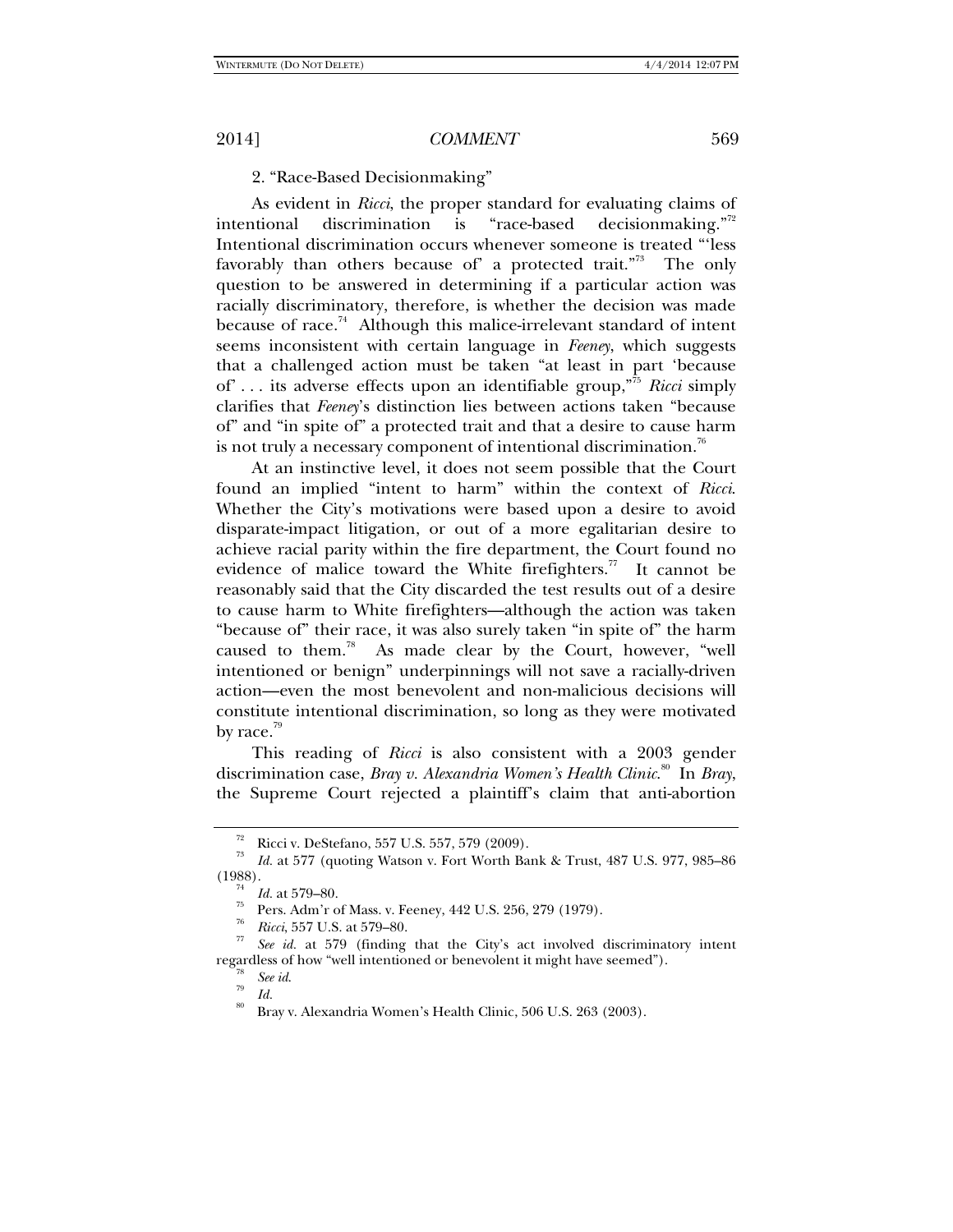protesting constituted a conspiracy to intentionally discriminate against women as a class.<sup>81</sup> Writing for the majority, Justice Scalia cited a lack of evidence that the protesters' demonstrations were motivated by any "purpose directed specifically at women."<sup>82</sup> Before reaching this conclusion, however, Justice Scalia expressed the scope of "animus" necessary for a finding of intentional discrimination:

We do not think that the "animus" requirement can be met only by maliciously motivated, as opposed to assertedly benign (though objectively invidious), discrimination against women. It does demand, however, at least a purpose that focuses upon women *by reason of their sex*-for example (to use an illustration of assertedly benign discrimination), the purpose of "saving" women *because they are women* from a combative, aggressive profession such as the practice of law.<sup>83</sup>

Justice Scalia's hypothetical scenario presents exactly the same type of action as *Ricci*—in either case, plaintiffs would have a claim because they were treated differently *simply because of their race or sex*. Such class-based action is "objectively invidious," and therefore amounts to intentional discrimination.<sup>84</sup>

Further, this formulation of intent makes plain that race or gender discrimination is suffered even by individuals whom a racebased action is meant to "benefit." In Justice Scalia's scenario, women are the victims of gender discrimination even where they are supposedly "helped" by a particular decision, and even where a decision-maker may be entirely unaware that the distinction actually harms women. $85$  In the racial discrimination context, this proposition is expressed through the Court's hostility toward any use of race, for any purpose.<sup>86</sup> In *Parents Involved in Community Schools v. Seattle School Dist. No. 1*, Justice Thomas's concurrence reminded that "race-based governmental decisionmaking is categorically prohibited" unless it fits within the narrow constraints of strict scrutiny. $\frac{87}{10}$  In doing so, he

 $\frac{81}{82}$  *Id.* at 268–74.

 $\frac{82}{83}$  *Id.* at 270.

 $\frac{^{85}}{^{84}}$  *Id.* at 270.

*See id.* 

*See, e.g.*, Parents Involved in Cmty. Schs. v. Seattle Sch. Dist. No. 1, 551 U.S.

*Id.* at 752 (Thomas, J., concurring) (citing Grutter v. Bollinger, 539 U.S. 306, 326 (2003)).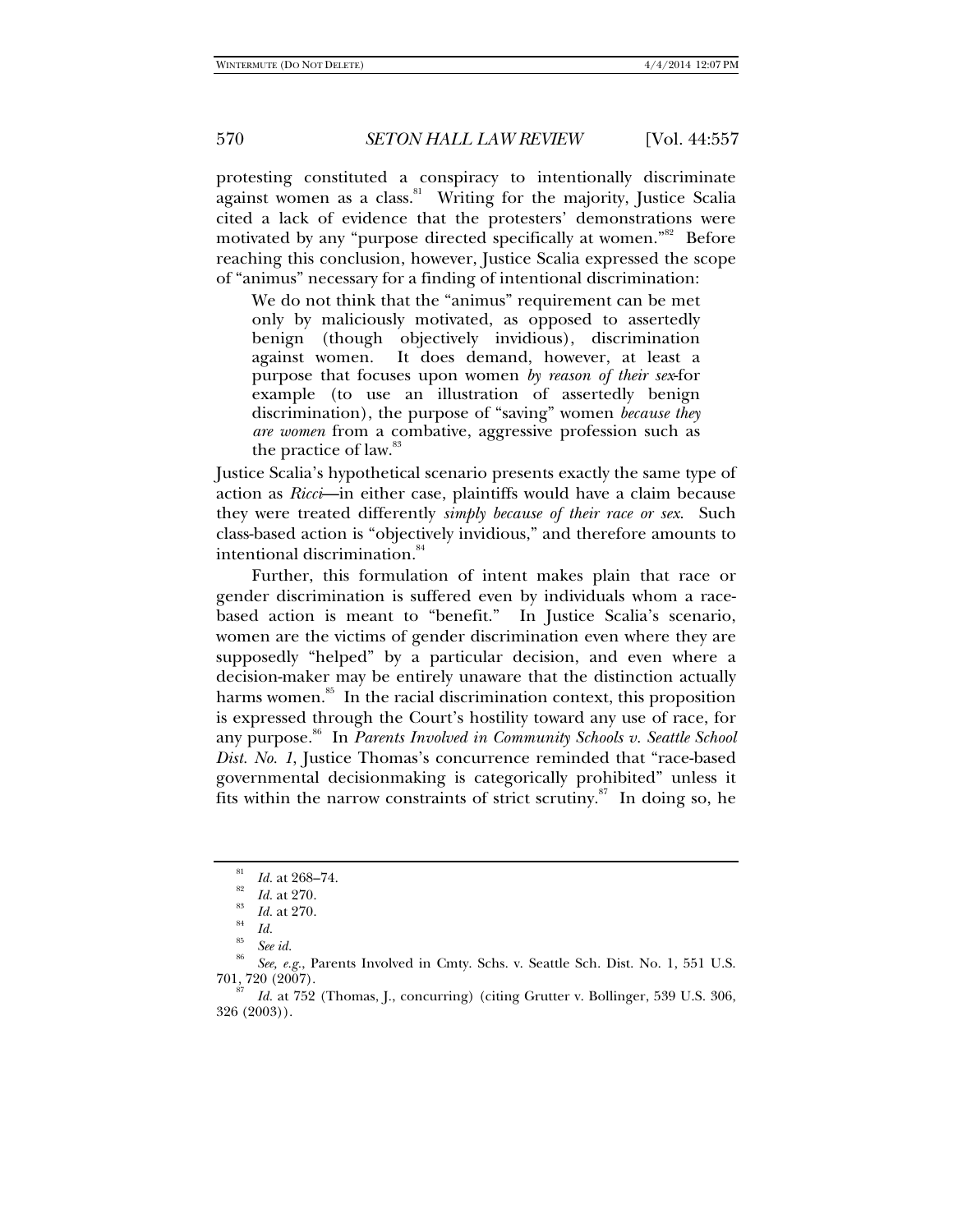noted that racial decision-making "can harm [even] favored races."88

# *C.* Ricci*'s Significance for Race-Conscious Remedy Doctrine*

Intentional discrimination can best be understood as including both procedural and substantive components. Procedurally, the Court has placed significant evidentiary burdens on plaintiffs seeking to prove discriminatory intent—both on the amount and the type of evidence required for a finding of intent.<sup>89</sup> In this area, *Ricci* has little significance—few plaintiffs enjoy the luxury of a defendant that proclaims a racial purpose for its actions (except those, of course, challenging race-conscious remedies). Conversely, *Ricci* sheds important light on the substantive definition of intent; it is the Court's treatment of this element that establishes solid constitutional ground for race-conscious remedies. A race-conscious remedy must simply be supported by a "strong basis in evidence that remedial action was necessary,"90 and need not include proof that any specific decision was the product of race-based decision-making. In other words, the usual procedural hurdles in proving discriminatory intent are largely irrelevant—and it is for this reason that race-conscious remedy doctrine derives the greatest benefits from an expanded formulation of the substantive aspect of intent.

The difference between procedural and substantive proofs of intent is well-demonstrated by *McCleskey v. Kemp*. 91 In *McCleskey*, the Court rejected a capitally-sentenced Black convict's claim that his trial was contaminated by racial considerations, and therefore unconstitutional under the Fourteenth and Eighth Amendments.<sup>92</sup> His claim rested principally upon a comprehensive analysis of racial disparities in death-sentencing at capital trials—called the Baldus study—which he argued gave rise to an inference that unlawful discrimination had impermissibly tainted his trial.<sup>93</sup> The Court

<sup>88</sup>

<sup>&</sup>lt;sup>89</sup> *Id.* (Thomas, J., concurring) (quoting *Grutter*, 539 U.S. at 353).<br><sup>89</sup> *See, e.g.*, McCleskey v. Kemp, 481 U.S. 279, 294–97 (1987) (holding that statistical evidence of discrimination in capital sentencing generally did not give rise to an inference of discrimination in the plaintiff's case); City of Memphis v. Greene, 451 U.S. 100, 166 (1981) (rejecting as irrelevant historical discrimination used to assert a racial motivation for the challenged action); Washington v. Davis, 426 U.S. 229 (1976) (rejecting the relevancy of disparate impact and announcing discriminatory purpose as the touchstone of equal protection analysis). <sup>90</sup> Wygant v. Jackson Bd. of Educ., 476 U.S. 267, 277 (1986).

 $^{91}$  481 U.S. 279.

<sup>&</sup>lt;sup>92</sup>*Id.* at 299, 313.<br><sup>93</sup>*Id.* at 293.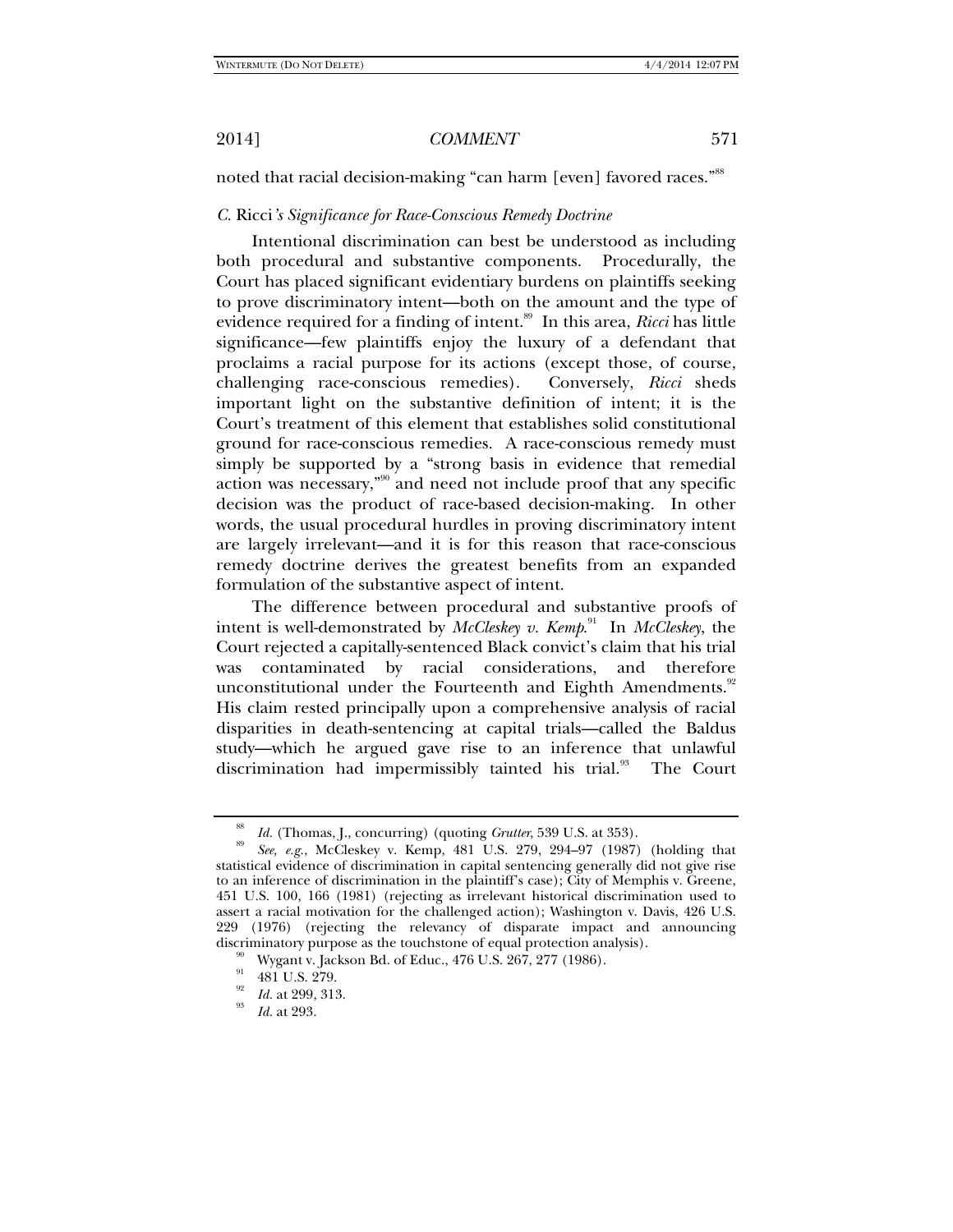rejected his claim, noting that statistical disparities could only provide proof of discrimination in limited contexts.<sup>94</sup> Importantly, however, the deficiency in McCleskey's allegation was not substantive, but procedural, in nature. The proffered study could not provide evidence of illicit racial considerations *in McCleskey's case itself.*<sup>95</sup> Throughout its analysis, the Court made clear that his trial would have been constitutionally deficient if racial considerations had actually played a role.<sup>96</sup> In doing so, the Court provided a contrast between substantive and procedural considerations. Though the Baldus study alone would be evidentially insufficient to prove a constitutional violation in any given case, including McCleskey's, the Court never actually rejected the substance of the alleged discrimination.<sup>97</sup> That is, unconstitutional racial considerations had likely played a role in many of the cases involved in the study, but because of the impossibility of isolating these incidents, any equal protection claim based solely on the Baldus study would be unsustainable.

*McCleskey* highlights the difficulty of proving intent in a specific case, and this evidentiary requirement is no less stringent after cases such as *Ricci*. Because *Ricci* involved an admission of racial motivations, the substantive component of discriminatory intent was the only portion at issue. This holds true for any challenge to an explicit racial classification, including any race-conscious remedy cases. For this reason, *Ricci* will do little to lighten the plaintiff's burden in bringing a direct claim of intentional racial discrimination based on action not facially racial or admittedly race-driven.

Though race-conscious remedies do entail their own procedural and evidentiary obstacles—which will be discussed at length—they do not require that the remedy be linked to a specific discriminatory action. With this different standard of proof, it becomes possible to demonstrate certain *types* of decisions that are unquestionably racial in nature—that have no other explanation besides race. Race-based decision-making can be identified in a variety of contexts, and this racially-driven treatment can serve as a starting point for a compelling interest based on remedying that discrimination. In the educational sphere, at least two examples of race-based decision-making demand

<sup>&</sup>lt;sup>94</sup>*Id. Id.* at 297.

*See id.* at 292–93 (requiring McCleskey to show evidence sufficient to "support an inference that racial considerations played a part in his sentence"). 97 *See McCleskey*, 481 U.S. at 292–99.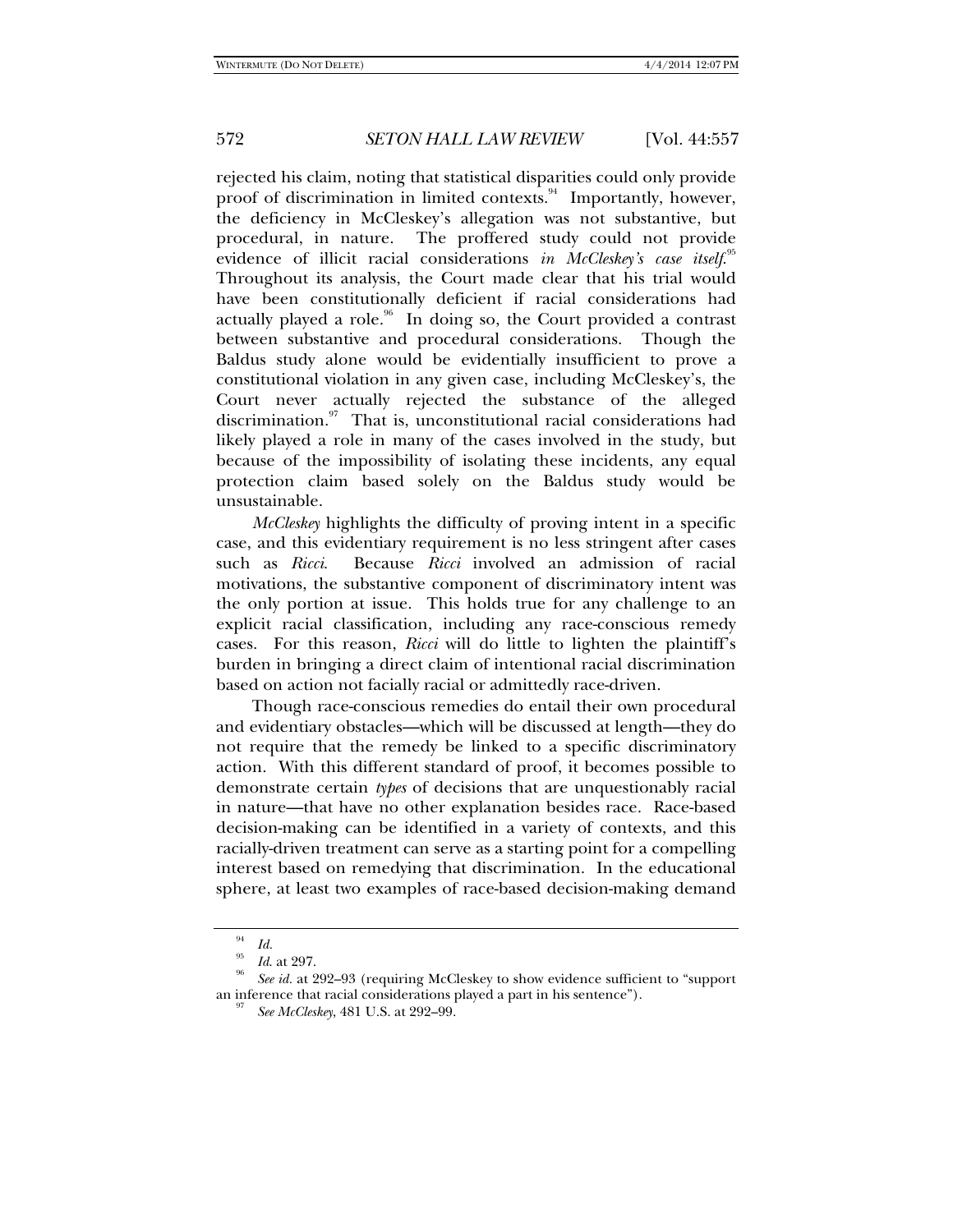attention and warrant the application of a race-conscious remedy. These specific and identifiable types of constitutional violations are "failure to warn"<sup>98</sup> and "positive feedback bias."<sup>99</sup>

# *D. Race-Based Decision-Making in the Educational Sphere*

The Court's expression of intentional discrimination in *Ricci* and *Bray* holds importance partially due to the contemporary understanding of the ways in which race commonly becomes the determinative factor in individual decision-making. Studies have shown that the treatment of Blacks and Whites often differs significantly in many areas of society, such as criminal justice, $100$ medical care,<sup>101</sup> employment,<sup>102</sup> and education.<sup>103</sup> For many Black men and women, their race becomes the catalyzing factor in a decision not based in malice, but which causes harm that is no less real.<sup>104</sup> In the educational context, there is ample research that demonstrates the prevalence of race-based decision-making, but two studies provide the most easily cognizable instances of such raciallymotivated disparate treatment—the "failure to warn" and "positive feedback bias" studies. Each of these reports presents a form of racebased decision-making within the Court's understanding of the term, and discusses the dangers of decisions that are so clearly precipitated by race.

1. "Failure to Warn"

In the "failure to warn" study, researchers presented nearly 200 academic advisors with a scenario in which they were asked to counsel a student who had proposed an exceedingly difficult course of study.<sup>105</sup> As predicted, the counselors were far less likely to give appropriate warnings about the plan's difficulty to Black students than to White students.106 The significant racial disparities in the advice received means that, for at least some Black students encountering this discrimination in the real world, their race likely

<sup>&</sup>lt;sup>99</sup> Crosby & Monin, *supra* note 22.<br>
<sup>100</sup> *See, e.g.*, Baldus & Cole, *supra* note 20.<br>
<sup>101</sup> *See, e.g.*, Sabin et al., *supra* note 21.<br> *See, e.g.*, Bertrand & Mullainathan, *supra* note 19.

<sup>&</sup>lt;sup>103</sup> See, e.g., Harber, *supra* note 22; Crosby & Monin, *supra* note 22.<br><sup>104</sup> See, e.g., Harber, *supra* note 22 (suggesting that false-positive feedback given to Black students can have serious repercussions on their learning).<br><sup>105</sup> Crosby & Monin, *supra* note 22, at 665.<br>*Id.* at 669.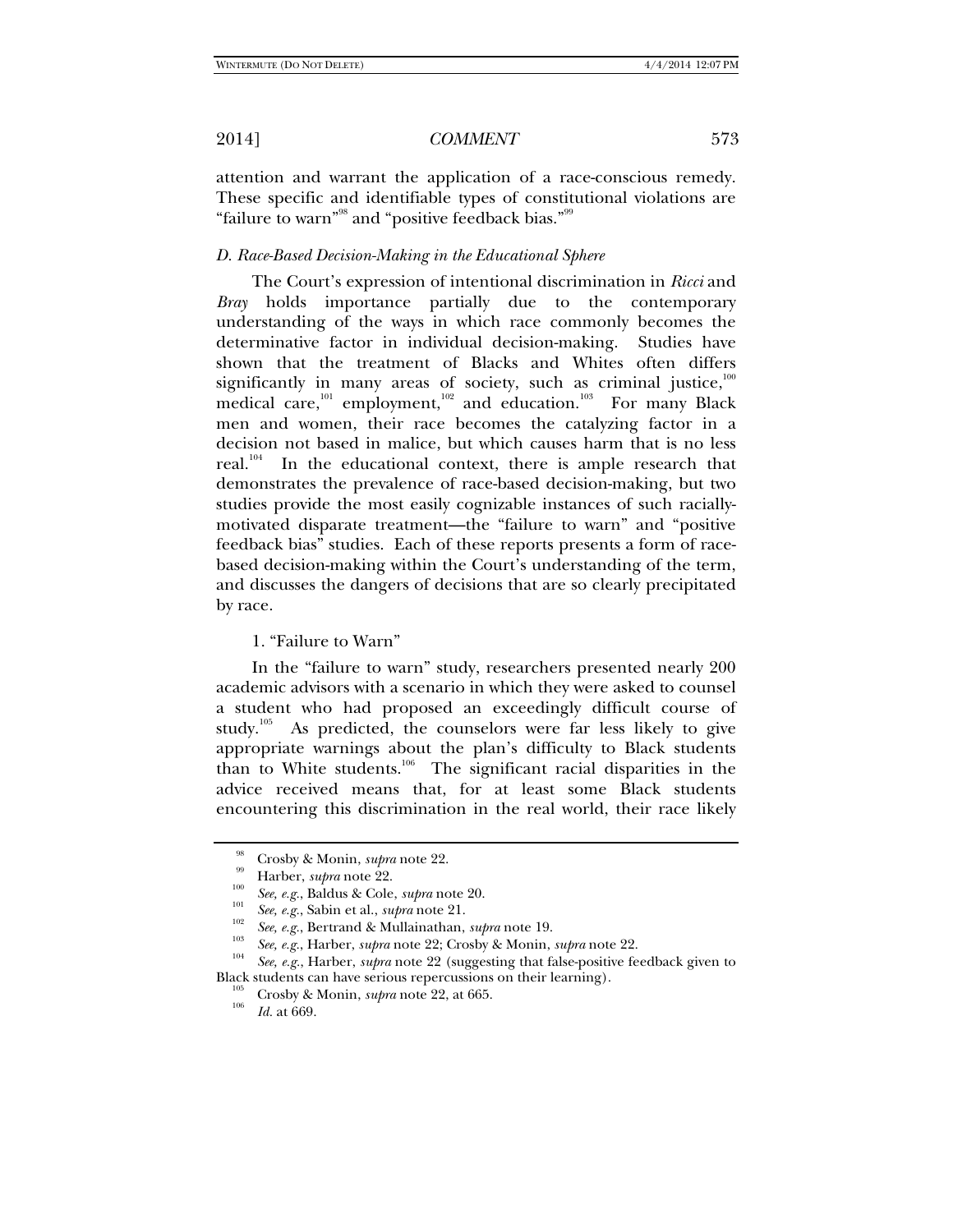determined whether or not they were adequately prepared for, or warned against, a course of study that was likely too difficult for them. The authors of the study determined that the disparate treatment likely arose out of a desire not to appear prejudiced; warning against the course of study might signal lower expectations for Black students, and as a result, the advisors held back their honest opinion of the academic plan.<sup>107</sup> The study ruled out the possibility that the advisors were deliberately "setting Black students up for failure" $^{\scriptscriptstyle 108}$ —a motive which would be the product of actual racial animus—but the lack of an invidious purpose does not remove failure-to-warn from the realm of intentional discrimination. A decision motivated by a desire to avoid appearing prejudiced is quintessentially race-based, and this sort of race-based decision-making results in the intentional discrimination of every Black student who obtains poorer advice than he or she would have otherwise received.

2. "Positive Feedback Bias"

In an earlier study, researchers recognized the existence of racially skewed feedback on poorly written student essays.<sup>109</sup> This form of identified racial discrimination is manifested through the positive feedback bias—a phenomenon where White teachers are less likely be critical of Black or Hispanic students' work—thus inhibiting those students' educational advancement.<sup>110</sup> A recent study outlines the dangers of such racial discrimination:

Although a "positive bias" may sound benign, it could pose serious liabilities. Minority students who chronically receive positively biased feedback may be misled about where, and how ardently, to exert their efforts. These students could also be deprived of the academic challenge that promotes advancement [citation omitted]. Unduly positive feedback demoralizes all students, causing them to regard praise as a consolation for deficient ability. Positively biased feedback can also erode minority learners' trust in legitimate praise, causing them to wonder whether it reflects their personal achievements or their racial backgrounds. For all these reasons, the positive bias may undermine minority

<sup>107</sup>  $\frac{107}{108}$  *Id.* 

*Id*. 109 Harber, *supra* note 22. 110 *Id.*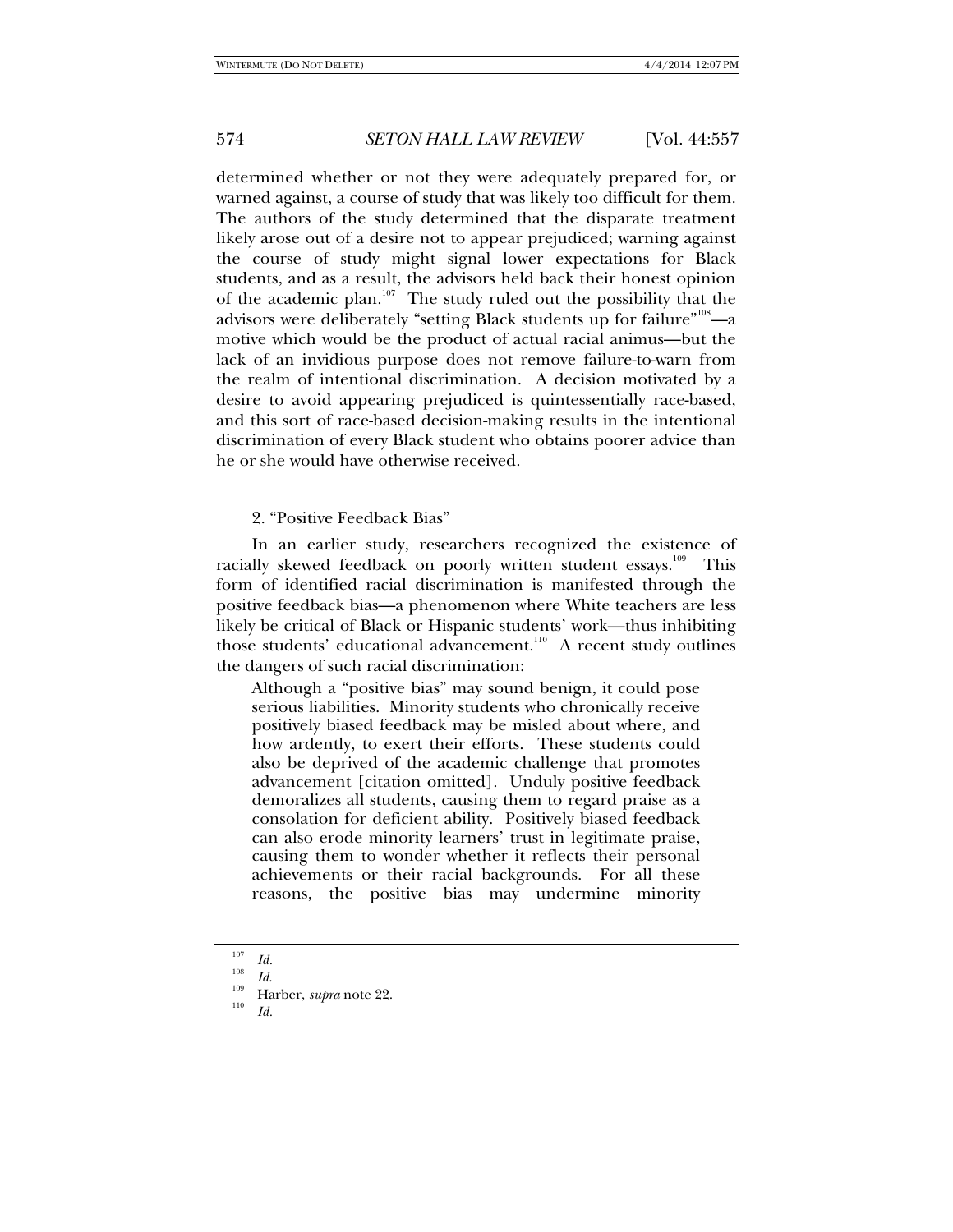learners.<sup>111</sup>

The study sampled the behavior of 113 public school teachers, aggregated the rates of positive and negative comments along racial lines, and found that participants were significantly more likely to provide positive feedback to Black students, and less likely to give negative feedback.<sup>112</sup>

Like the failure-to-warn study, positive feedback bias can only be explained along racial lines, and thus it demonstrates that teachers often treat Black and White students differently, solely because of their race.<sup>113</sup> Unlike the failure-to-warn study, however, positive feedback bias is potentially rooted in actual lowered expectations of Black students. $114$  Whether the unequal treatment is caused by lowered expectations, or out of a similar desire to avoid appearing prejudiced, the disparities result from race-based decision-making. For the Black students that suffer from the effects of positive feedback bias, their treatment is determined exclusively by their race, and this intentional discrimination can have serious ramifications for their ability to learn and grow as writers.

#### 3. Applying the *Ricci* Standard

Positive feedback bias and failure-to-warn are simply two examples of the ways in which entrenched racial bias and racial anxiety can make the race of a student, or anyone else, outcomedeterminative. Although a particular decision-maker is not likely to be acting out of a desire to harm Black students, the resultant disparate treatment is the product of race-based decision-making, and therefore constitutes intentional discrimination.<sup>115</sup> The reasons underlying the differential treatment are irrelevant, as made clear by *Ricci.*<sup>116</sup> By letting the race of a student affect their treatment of that student, teachers and counselors have violated the rights of at least some Black students.

Indeed, the facts of *Ricci* are highly analogous to those situations involving failure-to-warn or positive feedback bias. In each instance, the discriminating actor departs from the normal course of action,

<sup>&</sup>lt;sup>111</sup>*Id.* (citations omitted).<br><sup>112</sup>*Id.* 113 *II* 

 $\frac{113}{114}$  *Id.* 

<sup>&</sup>lt;sup>115</sup> Ricci v. DeStefano, 557 U.S. 557, 579–80 (2009).<br><sup>116</sup> *Id.*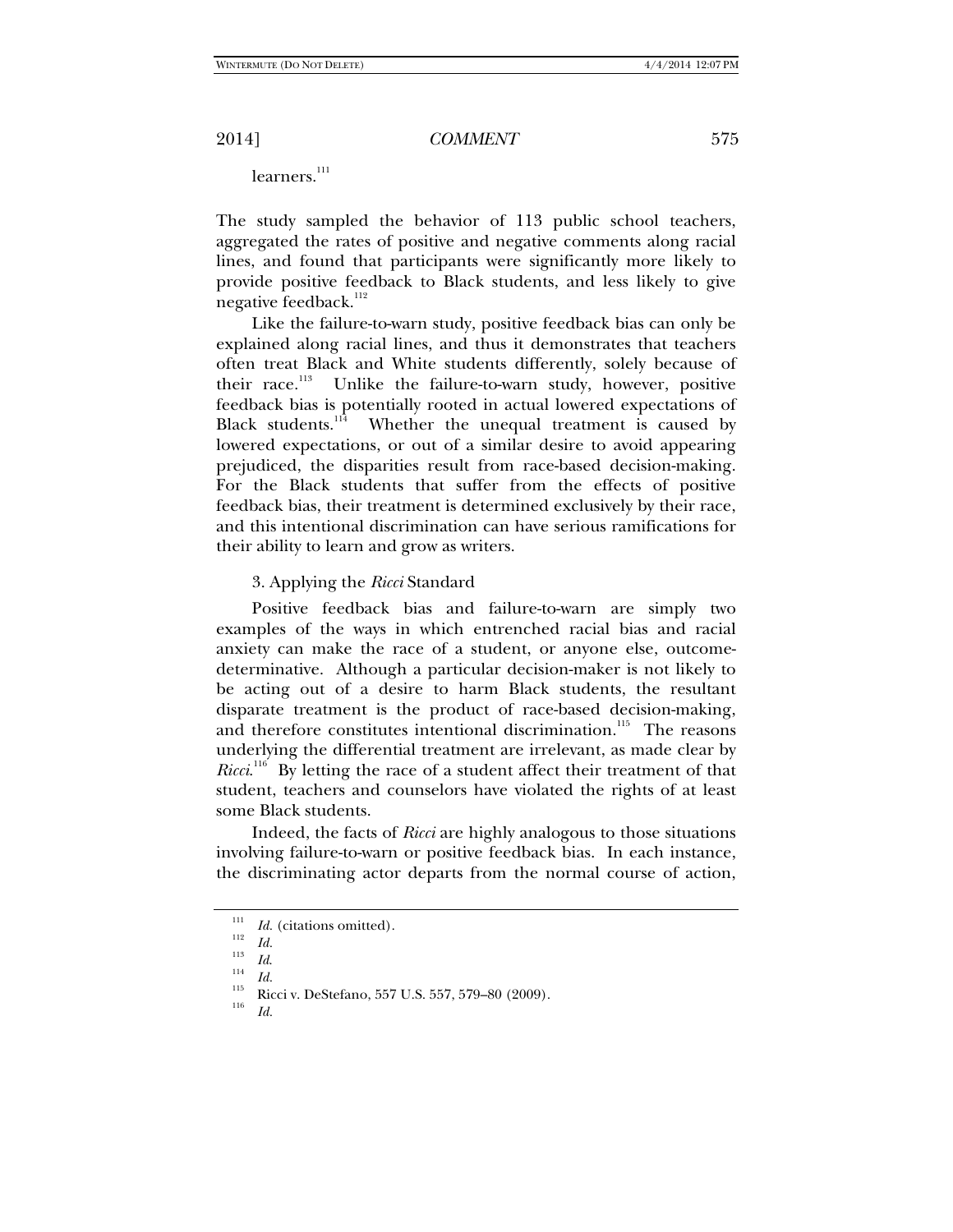simply due to the race of the individual toward whom he or she is acting. None of the actions are motivated by a desire to harm the victims of the discrimination, although in each instance, harm does follow from the differential treatment.117 In *Ricci*, it can hardly be said that the City had any intention to cause harm to the White firefighters—indeed, the Court explicitly noted that benign or benevolent motives were irrelevant.<sup>118</sup> Like the White firefighters in *Ricci*, the harm caused to Black students as the result of failure-towarn and positive feedback bias is not intentional—it is simply the inevitable by-product of race-based decision-making. Comparable race-motivated action can be identified in a number of contexts educational or otherwise—and consistent racial disparities make apparent the reality that, for a substantial number of Black men and women, their race determines the way in which they are treated.<sup>119</sup>

#### III. THE CONSTITUTIONAL BOUNDS OF RACE-CONSCIOUS POLICIES

#### *A. Level of Scrutiny for Race-Conscious Policies*

In her plurality opinion in *Adarand Constructors, Inc. v. Pena*, Justice O'Connor outlined the difficulty of reaching a proper level of scrutiny for race-based governmental action designed to benefit historically disadvantaged groups.<sup>120</sup> *Bakke* was the first case to address the argument that strict scrutiny should only apply to classifications that disadvantage discreet and insular minorities, and it rejected this contention, concluding that "[r]acial and ethnic distinctions of any sort are inherently suspect and thus call for the

<sup>&</sup>lt;sup>117</sup> The nature of the resulting harm matters only for determining the scope of the redressable injury, and not for determining whether there was intentional discrimination in the first place.<br> $\frac{118}{118}$  Ricci, 557 U.S. at 579–80.

<sup>&</sup>lt;sup>119</sup> It is worth noting at this point, as mentioned above, that the Court's substantive definition of discriminatory intent makes clear that there are numerous situations where the prevalence of race-based decision-making leads to constitutional violations. Although the *McCleskey* Court specified that the Baldus study could not provide evidence of a constitutional violation in McCleskey's individual case, for instance, the preceding analysis raises the point that the study does, in fact, demonstrate the potential presence of widespread constitutional violations of Black defendants in the Georgia criminal justice system. Even if the proper answer to these violations is not a race-conscious remedy, the existence of equal protection violations in such a significant number of criminal trials should raise serious concerns about racial justice in our current criminal system, and should catalyze a discussion on the

Adarand Constructors, Inc. v. Pena, 515 U.S. 200, 218 (1995).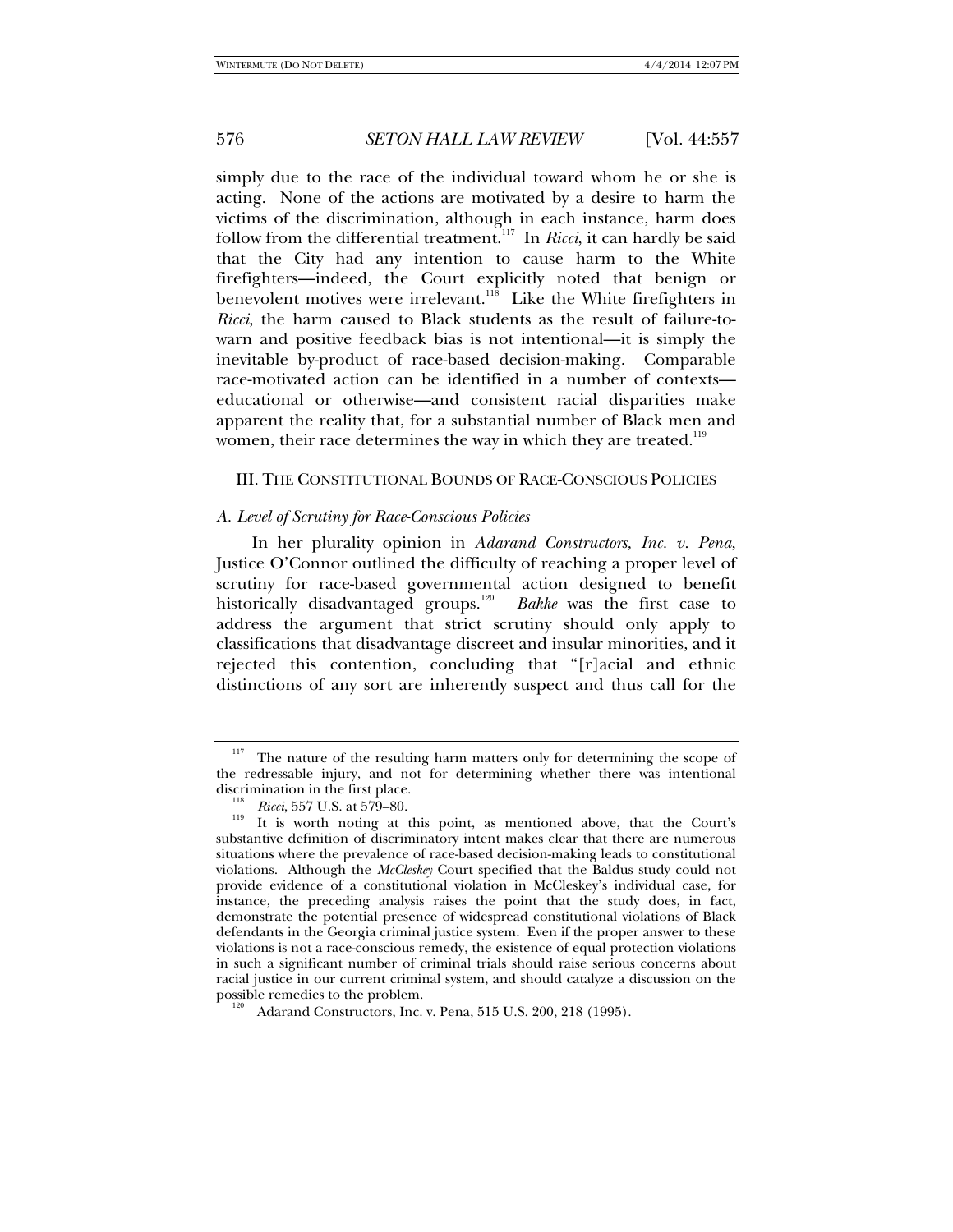most exacting judicial examination."<sup>121</sup> *Bakke*, however, did not produce an opinion for the Court, and the level of scrutiny applied by Justice Powell did not constitute binding precedent.<sup>122</sup> In *Wygant v*. *Jackson Board of Education*, a case considering race-based considerations in teacher lay-off plans, the Court again applied strict scrutiny.<sup>123</sup> For a second time, however, the Court was only able to produce a plurality opinion.<sup>124</sup> It was not until *City of Richmond v. J.A. Croson Co.* that "the Court finally agreed that the Fourteenth Amendment requires strict scrutiny of all race-based action by state and local governments."<sup>125</sup>

In *Adarand* itself, the Court determined that this principle should be broadened so that "all racial classifications, imposed by whatever federal, state, or local governmental actor, must be analyzed by a reviewing court under strict scrutiny.<sup> $n^{126}$ </sup> Under strict scrutiny, racial classifications must be supported by a compelling governmental interest, and must be narrowly tailored to achieve that interest.<sup>127</sup> As explained by Justice O'Connor, however, strict scrutiny does not speak to the merits of a particular law, but rather is used "to differentiate between permissible and impermissible governmental use of race."128 Indeed, *Adarand* makes clear that the fundamental purpose of strict scrutiny is to take relevant differences into account.<sup>129</sup>

### *B. Race-Conscious Admissions and the Emphasis on Diversity*

### 1. *Regents of the University of California v. Bakke*

In *Bakke*, a White male brought suit against the University of California at Davis ("UC") after being twice rejected for admission to UC's medical school.<sup>130</sup> Bakke challenged the use of a special admissions program at the school, which reserved 16 out of 100

Regents of Univ. of Cal. v. Bakke, 438 U.S. 265, 291 (1978).<br>
<sup>122</sup> *Id.* at 269.<br>
<sup>123</sup> 476 U.S. 267, 273–74 (1986).<br> *Id.* at 269.<br> *Id.* at 269.<br> *Adarand*, 515 U.S. at 222 (citing City of Richmond v. J.A. Croson Co., 469 (1989)).<br><sup>126</sup> *Id.* at 227.

 $\frac{127}{128}$  *Id.* at 228.

<sup>&</sup>lt;sup>129</sup> *Id.* **Regents of Univ. of Cal. v. Bakke, 438 U.S. 265, 276–77 (1978).**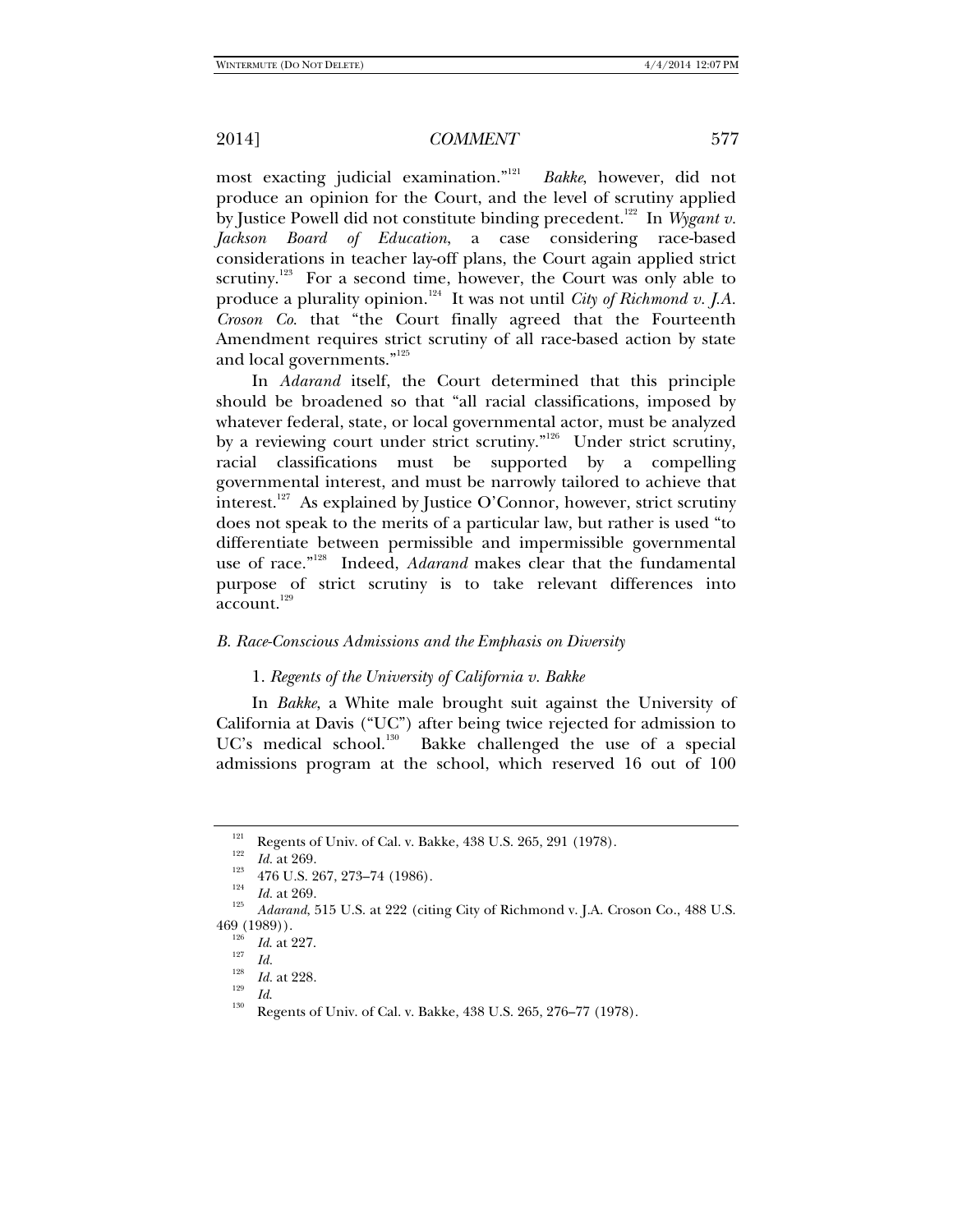available seats for "disadvantaged" applicants.<sup>131</sup> The special admissions program was administered by an entirely separate committee, which narrowed the pool of disadvantaged applicants and submitted recommendations to the general admissions committee. $^{132}$ The general admissions committee "could reject recommended special candidates for . . . specific deficiencies" but special candidates continued to be recommended until the proscribed number of applicants were admitted.<sup>133</sup> Over the course of four years, sixty-three minority students gained admissions through the special program, and although many disadvantaged Whites applied, none were admitted through this program. $134$  Further, there was evidence that in at least one year, only members of designated racial groups were even *considered* for special admission.<sup>135</sup>

In over 150 pages worth of opinions, the Supreme Court reached only two true holdings: (1) that the admissions program was unlawful and in violation of the Equal Protection Clause; and (2) that not all considerations of race in university admissions would be unconstitutional.136 As noted above, *Bakke* was unable to produce an opinion for the Court, $137$  but in announcing the judgment, Justice Powell provided some guidance for courts moving forward. In turn, Justice Powell considered the four proffered justifications for the school's admissions program:

(i) reducing the historic deficit of traditionally disfavored minorities in medical schools and in the medical profession; (ii) countering the effects of societal discrimination; (iii) increasing the number of physicians who will practice in communities currently underserved; and (iv) obtaining the educational benefits that flow from an ethnically diverse student body.<sup>13</sup>

Justice Powell quickly dispensed with arguments (i) and (iii), as well as the school's argument that it possessed authority to counter the effects of societal discrimination.<sup>139</sup> Yet he found that the fourth goal asserted by the school, the attainment of a diverse student body,

<sup>&</sup>lt;sup>131</sup> *Id.* at 274–75.<br><sup>132</sup> *Id.* at 275.<br>*Id. Id.* 

<sup>&</sup>lt;sup>134</sup>*Id.* at 275–76.<br><sup>135</sup>*Id.* at 276.

<sup>&</sup>lt;sup>136</sup> *Bakke*, 438 U.S. at 271–72.<br><sup>137</sup> *Id.* at 272.

<sup>&</sup>lt;sup>138</sup> *Id.* at 306.<br><sup>139</sup> *Id.* at 310.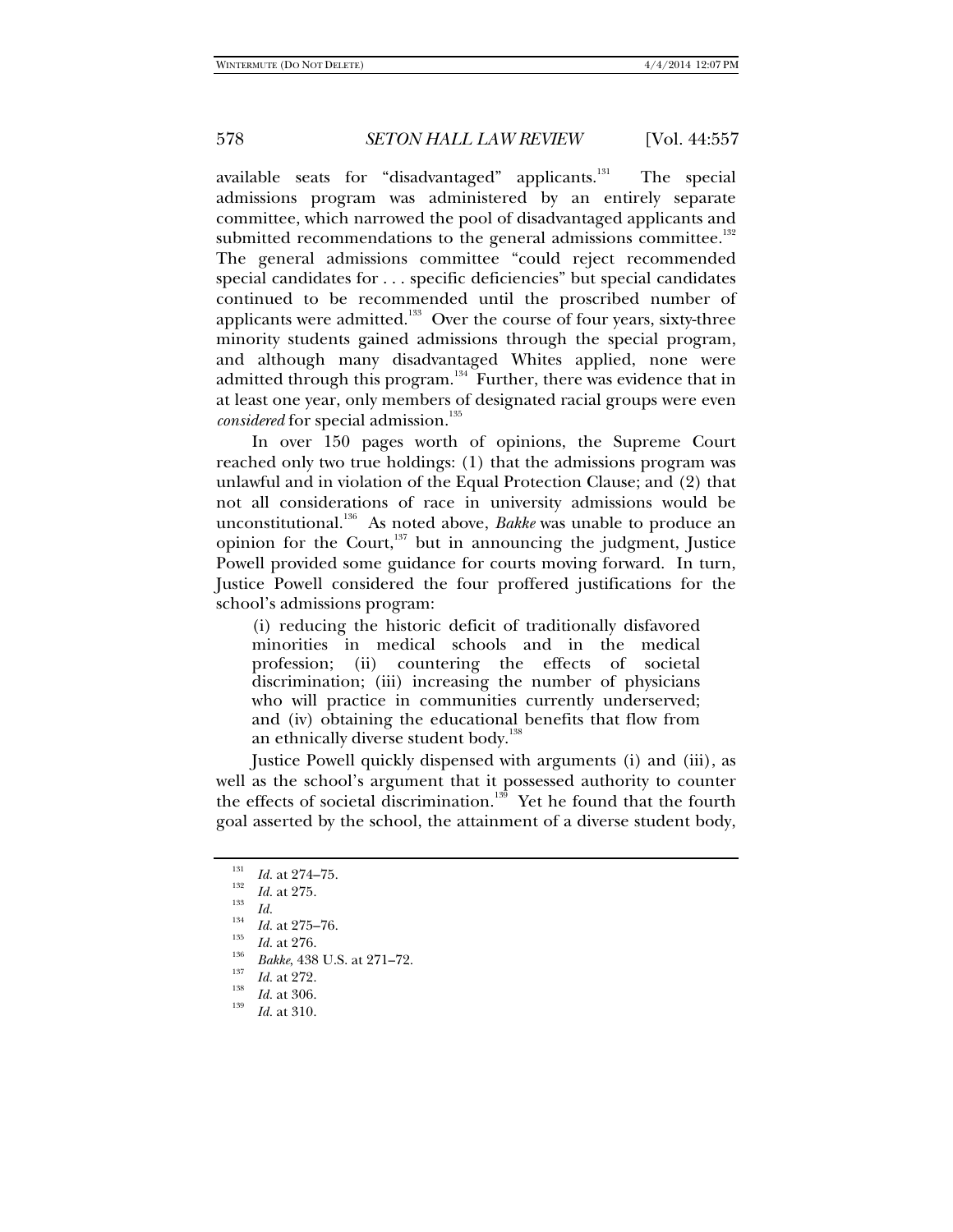was "clearly . . . a constitutionally permissible goal for an institution of higher education."<sup>140</sup> The diversity interest, as laid out by Justice Powell, is rooted in the academic freedom concepts embodied in the First Amendment.<sup>141</sup> After finding the school's diversity argument compelling, Justice Powell nonetheless concluded that the special program's use of race to set aside a specified percentage of seats in the incoming class was not "necessary to promote a substantial state interest."<sup>142</sup>

The language in the opinion, however, clearly expressed the possibility that a "properly devised admissions program involving the competitive consideration of race and ethnic origin" could legitimately address the school's compelling interest in diversity.<sup>143</sup> Indeed, Justice Powell devoted a significant passage to exploring the more holistic admissions methods of Harvard College, where "race or ethnic background may be deemed a 'plus' in a particular applicant's file, yet does not insulate the individual from comparison with all other candidates for the available seats."<sup>144</sup> In this way, the admissions policy would be able to treat each applicant as an individual, rather than simply a member of a particular racial group.<sup>145</sup>

#### 2. *Grutter v. Bollinger*

*Grutter* involved a challenge to the holistic, race-conscious admissions policy at the University of Michigan Law School (the "Law School").<sup>146</sup> Barbara Grutter, a White Michigan resident, applied to the Law School with a 3.8 GPA and a 161 LSAT score and was placed on the waiting list but ultimately denied admission to the Law School.<sup>147</sup> Grutter alleged that her Fourteenth Amendment rights were violated because race was used by the Law School as a "predominant" factor, effectively giving minority students a significantly greater chance of admission.<sup>148</sup>

During a bench trial below, the Director of Admissions for the Law School testified that "he did not direct his staff to admit a

 $\frac{140}{141}$  *Id.* at 311–12.

*Id.* at 312 ("The freedom of a university to make its own judgments as to education includes the selection of its student body.").

<sup>&</sup>lt;sup>142</sup> *Bakke*, 438 U.S. at 320.<br>
<sup>144</sup>*Id.*<br> *Id.* at 316–17.

 $\frac{145}{146}$  *Id.* at 318.

<sup>&</sup>lt;sup>146</sup> *Grutter*, 539 U.S. at 311–15.<br><sup>147</sup> *Id.* at 316.<br>*Id.* at 317.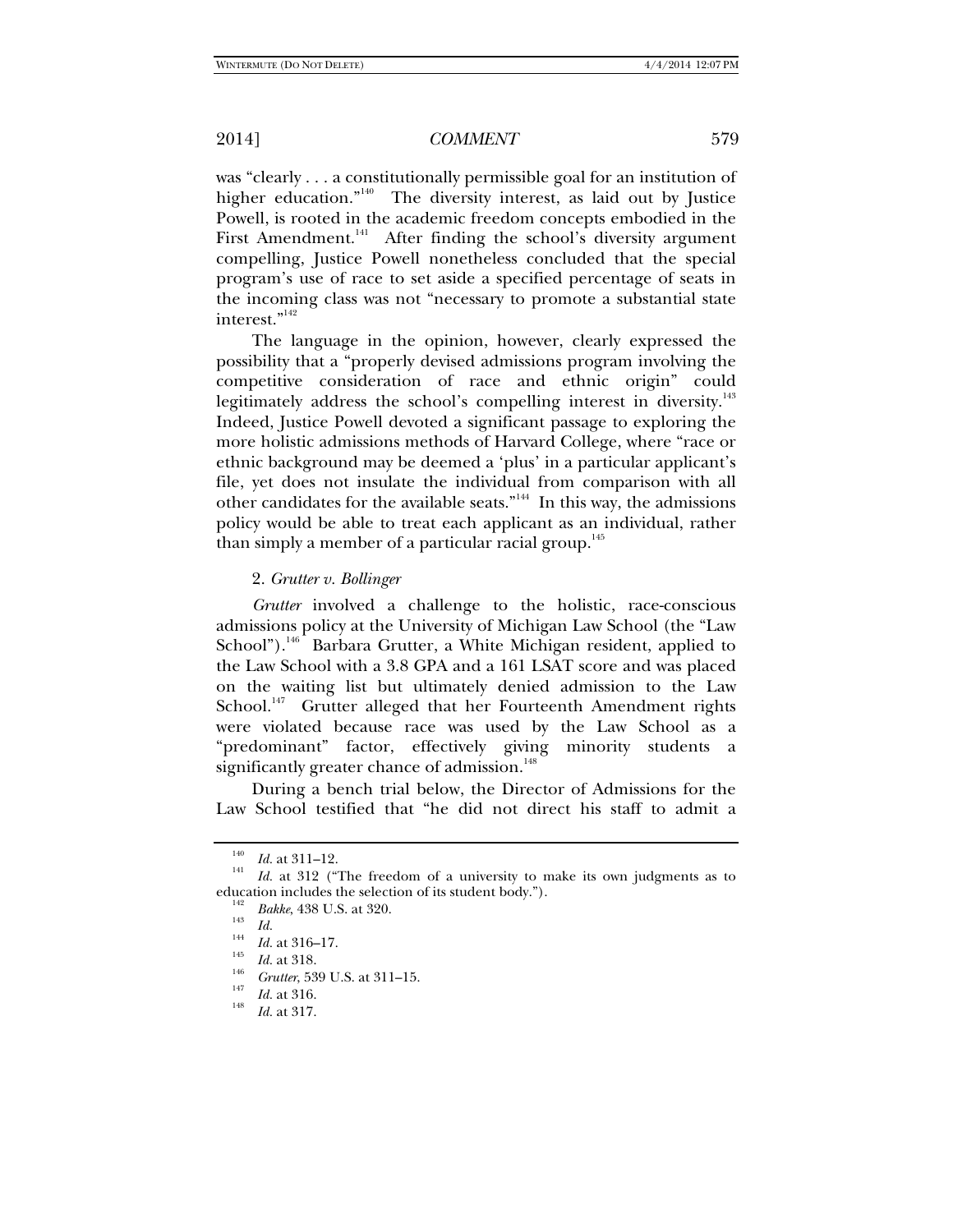particular percentage or number of minority students, but rather to consider the applicant's race along with all other factors."<sup>149</sup> The goal, according to the Director, was to ensure the admission of "a critical mass of underrepresented minority students . . . so as to realize the educational benefits of a diverse student body."150 "Critical mass" was further explained to equal "meaningful numbers" or "meaningful representation," so that minority students were able "to participate in the classroom and not feel isolated."151 After the District Court declared the admissions policy unlawful, and the Sixth Circuit reversed, the Supreme Court granted certiorari to resolve the issue of "[w]hether diversity is a compelling interest that can justify the narrowly tailored use of race in selecting applicants for admission to public universities."<sup>152</sup>

The Supreme Court affirmed the Sixth Circuit, declaring that colleges and universities "ha[ve] a compelling interest in attaining a diverse student body."153 The Court deferred to "[t]he Law School's educational judgment that such diversity is essential to its educational mission[,]" and the claim that diversity "yield[s] educational benefits . . . . "<sup>154</sup> Writing for the Court, Justice O'Connor noted that such a policy of diversity "promotes 'cross-racial understanding,' helps to break down racial stereotypes, and 'enables students to better understand persons of different races,'" but importantly does not rely "on any belief that minority students always (or even consistently) express some characteristic minority viewpoint on any issue."155 The Court accepted the Law School's determination "based on its experience and expertise, that a 'critical mass' of underrepresented minorities is necessary to further its compelling interest in securing the educational benefits of a diverse student body."<br/>  $\,^{\rm n156}$ 

After finding that the Law School had demonstrated a

<sup>149</sup>  $\frac{149}{150}$  *Id.* at 318.

 $\frac{151}{152}$  *Id.* 

<sup>&</sup>lt;sup>152</sup> *Grutter*, 539 U.S. at 321–22.

*Id.* at 328, 343–44. Importantly, the Court accepted without question that remedying past discrimination can provide an interest sufficiently compelling to pass muster under strict scrutiny. *Id.* ("[W]e have never held that the *only* governmental use of race that can survive strict scrutiny is remedying past discrimination." (emphasis added)).<br> $Id.$  at 328.

*Id*. at 328. 155 *Id.* at 330, 333. 156 *Id.* at 333.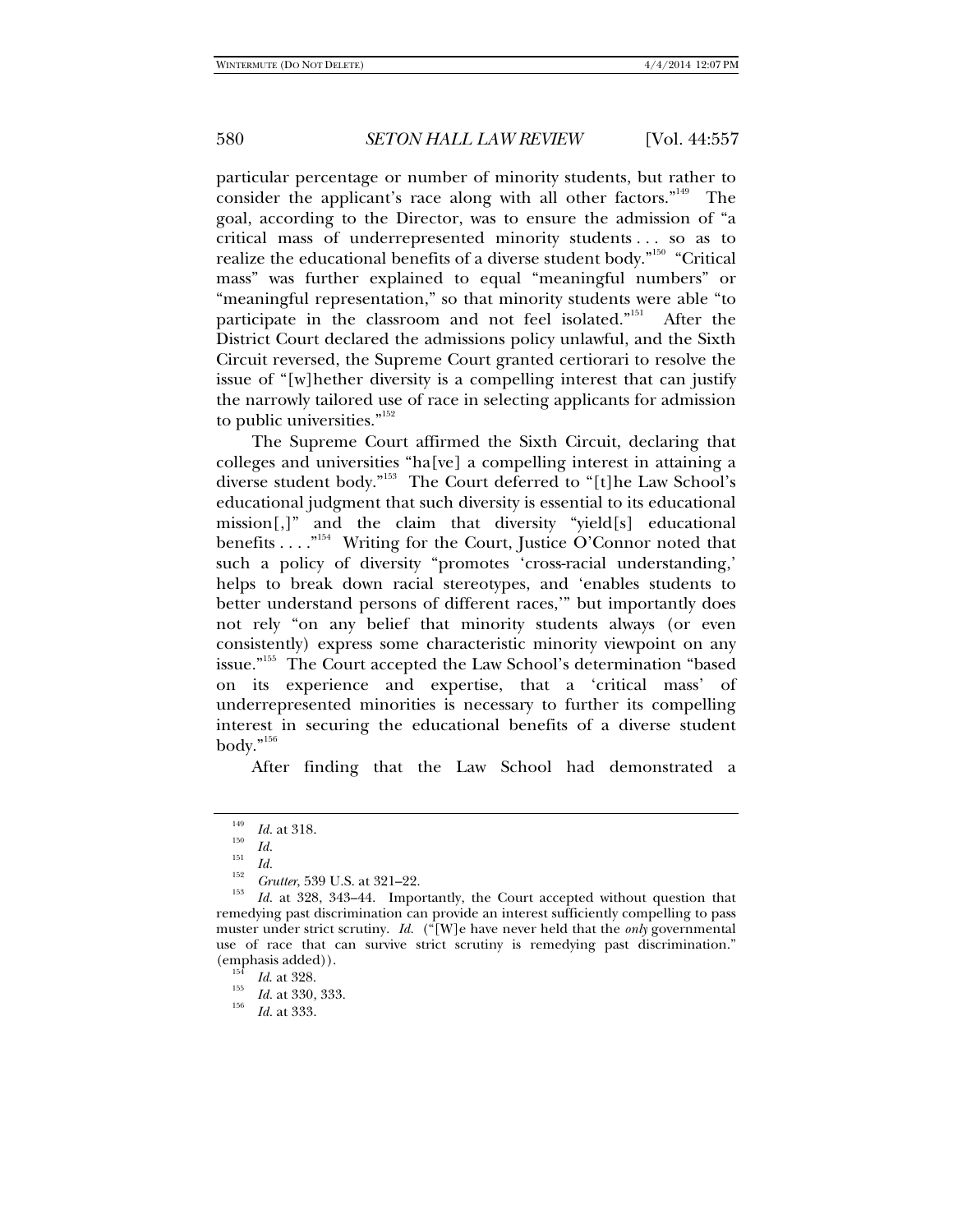compelling interest, the Court applied the tailoring requirements of strict scrutiny to the admissions policy.<sup>157</sup> "To be narrowly tailored, a race-conscious admissions program . . . must be 'flexible enough to consider all pertinent elements of diversity in light of the particular qualifications of each applicant, and to place them on the same footing for consideration, although not necessarily according them the same weight."<sup>158</sup> The Court found that "the Law School engages in a highly individualized, holistic review of each applicant's file, giving serious consideration to all the ways an applicant might contribute to a diverse educational environment."<sup>159</sup>

In contrast, a race-conscious admissions policy operating as a quota system or placing minority applicants on a separate admissions track will not fulfill the narrow tailoring requirements of strict scrutiny.<sup>160</sup> Indeed, on the very same day *Grutter* was announced, the Court decided a companion case, *Gratz v. Bollinger*, in which the University of Michigan's race-conscious undergraduate admissions policy was found unconstitutional because it was not narrowly tailored to achieve the university's diversity interest.<sup>161</sup> There, the admissions office utilized a point system to admit applicants and automatically awarded twenty points to every underrepresented minority applicant, which "ha[d] the effect of making 'the factor of race ... decisive' for virtually every minimally qualified underrepresented minority applicant."<sup>162</sup>

Although "narrow tailoring does not require exhaustion of every conceivable race-neutral alternative[,]" the *Grutter* Court found that the Law School "sufficiently considered workable ... alternatives."<sup>163</sup> Finally, the Court found that "the Law School's race-conscious admissions program does not unduly harm nonminority applicants."<sup>164</sup> Because of the Law School's "individualized inquiry into the possible diversity contributions of all applicants," the admissions program fulfilled this additional requirement of narrow tailoring. $165$ 

 $\frac{157}{158}$  *Id.* 

*Grutter*, 539 U.S. at 334 (citing Regents of Univ. of Cal. v. Bakke, 438 U.S. 265,  $315, 317 (1978)$ .<br> $159$  *Id.* at 337.

*I<sup>60</sup> Id.* (citing *Bakke*, 438 U.S. at 318). <br><sup>161</sup> Gratz v. Bollinger, 539 U.S. 244, 275 (2003).

<sup>&</sup>lt;sup>162</sup> *Id.* at 272 (citing *Bakke*, 438 U.S. at 317).

<sup>&</sup>lt;sup>163</sup> *Grutter*, 539 U.S. at 339–40.<br><sup>164</sup> *Id*. at 341.<br>*Id.*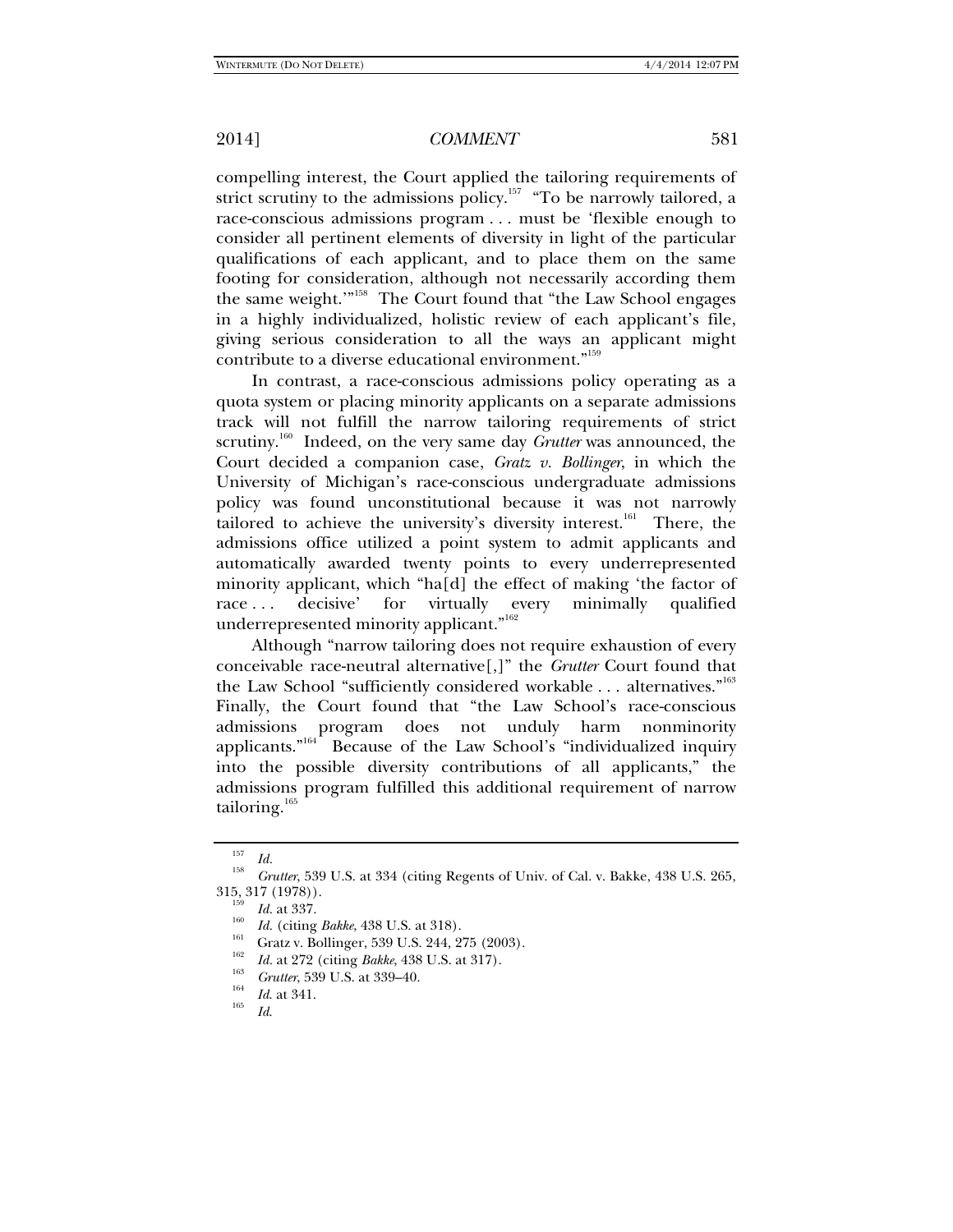### *C. The Compelling Interest in Remedying Identified Discrimination*

Remedying the effects of discrimination through racial classifications often arises in the hiring and contracting contexts.<sup>166</sup> As outlined above, race-conscious admissions programs have relied almost exclusively upon the diversity interest for justification. After Justice Powell discussed at length the merits of UC's diversity argument in *Bakke*, the *Grutter* Court considered only the educational benefits of diversity as a compelling interest supporting the use of race in admissions, because it was the only justification proffered by the Law School.<sup>167</sup> Ostensibly because *Grutter* sanctioned the appropriateness of the diversity interest, this eventually became the sole instrument by which colleges and universities defended their race-conscious policies. The results of this narrowed focus are evident—although the *Fisher* case originates from a state that bitterly opposed and openly defied federally mandated desegregation,<sup>168</sup> and from a university that was forced to racially integrate itself,  $169$  nowhere in UT's brief to the Supreme Court does the school attempt to justify its race-conscious policy on a basis other than diversity. $170$ 

When a governmental entity such as a state university does seek to remedy discriminatory effects by employing race in its admissions process, however, *Bakke* articulated two clear guideposts: (1) the State has an important interest in ameliorating or eliminating the effects of identified discrimination; and (2) remedying "societal discrimination" is too amorphous a concept of injury, and cannot support the government's use of race.<sup>171</sup> In striking down UC's "societal discrimination" justification, Justice Powell communicated discomfort with the concept's unchecked ability to reach agelessly into the past, and the ideological nature of a classification established to "aid[] persons perceived as relatively victimized groups."<sup>172</sup>

<sup>166</sup> *See, e.g.*, Wygant v. Jackson Bd. of Ed., 476 U.S. 267 (1986); City of Richmond v. J.A. Croson Co., 488 U.S. 469 (1989); Adarand Constructors, Inc. v. Pena, 515 U.S.

<sup>200 (1995). 167</sup> *Grutter*, 539 U.S. at 328. 168 Arnoldo De León & Robert A. Calvert, *Segregation*, TEXAS STATE HISTORICAL ASS'N, http://www.tshaonline.org/handbook/online/articles/pks01 (last visited Feb. 27, 2014).<br><sup>169</sup> *See* Sweatt v. Painter, 339 U.S. 629 (1950).

*See* Brief for Respondent, Fisher v. Univ. of Tex. at Austin, 631 F.3d 213 (5th Cir. 2011), *cert. granted*, 132 S. Ct. 1536 (U.S. Feb. 21, 2012) (No. 11-345), 2011 WL 6146835. 171 Regents of Univ. of Cal. v. Bakke, 438 U.S. 265, 307 (1978). 172 *Id*.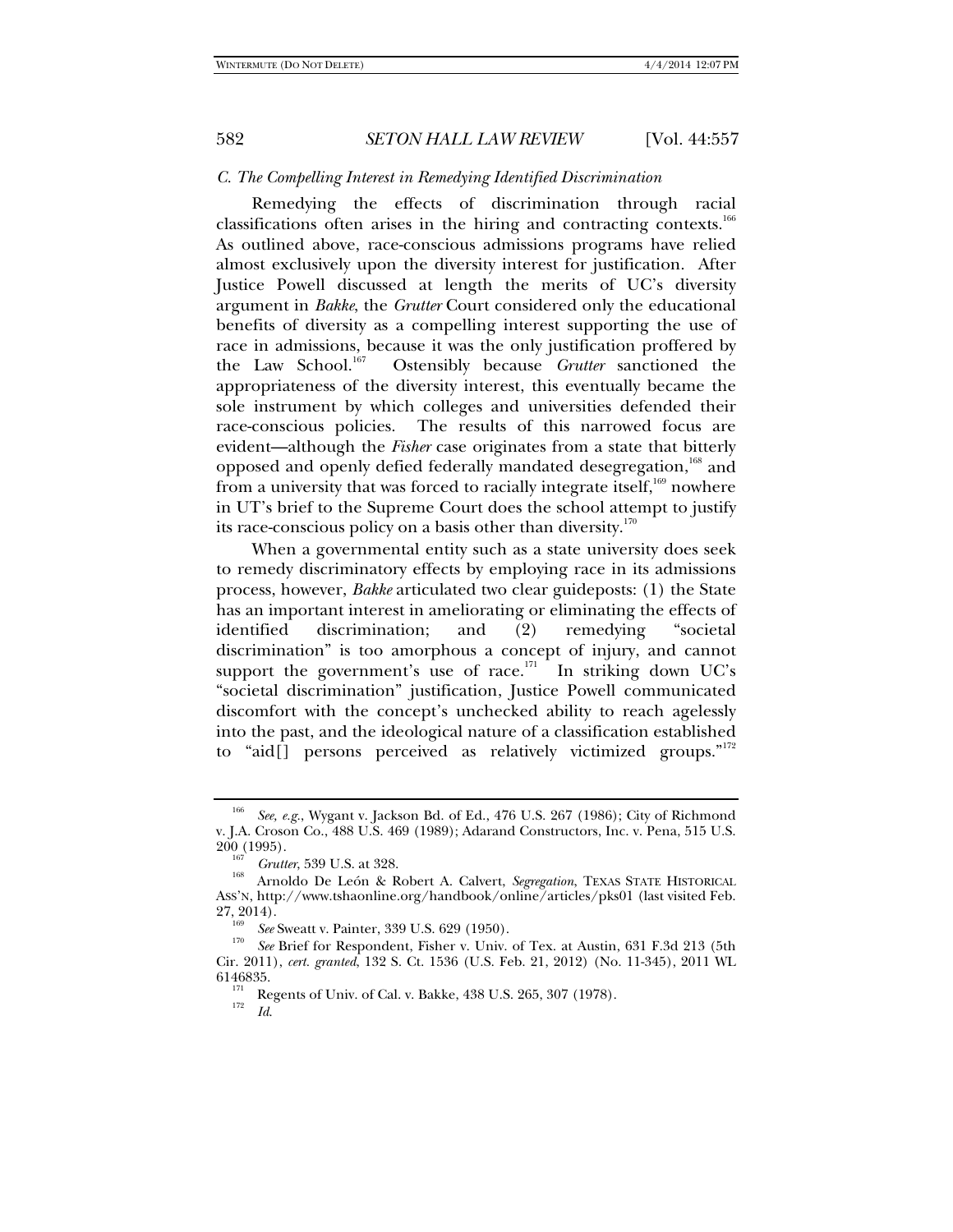Further, Justice Powell observed that the mission of a university or college is education, and it is therefore incompetent to make broader policy decisions.<sup>173</sup> Bakke, therefore, can be more effectively viewed as establishing three primary principles for schools asserting an interest in remedying discrimination through race-conscious admissions: (1) the discrimination must be identified; (2) the effects must be tangible and current; and (3) the school must be acting within its institutional competency.

Justice Powell's limited guidance in his *Bakke* opinion establishes a helpful legal foundation for remedially focused admissions policies, but falls short of providing a standard by which these programs can be measured. Due to the contemporary focus on diversity in justifying race-conscious admissions policies, it is helpful to explore the ways in which the Supreme Court has addressed these racial distinctions in contexts outside the educational sphere. Three analogous areas provide the most useful guidance: hiring, contracting, and districting.

The Court's decision in *Wygant* reiterated *Bakke*'s view that "societal discrimination is insufficient and over expansive" as a justification for race-based distinctions.<sup>174</sup> Although the burden never shifts from the challengers to demonstrate the unconstitutionality of the program, it is crucial that the defendant provide evidentiary support that its race-conscious remedy was necessary.<sup>175</sup> A raceconscious remedy is not warranted unless there is a "strong basis in evidence" that there have been constitutional or statutory violations, and therefore a state actor must provide sufficient evidence to justify such a conclusion.<sup>176</sup> Wygant, despite striking down the use of race in making lay-off decisions,<sup>177</sup> nonetheless reinforced the Court's clear grant of permission for the rectification of discriminatory effects through racial considerations in the appropriate contexts.<sup>178</sup>

*J.A. Croson Co.* was decided just three years after *Wygant*, and the Court again struck down a governmental use of race while

<sup>&</sup>lt;sup>173</sup> *Id.* at 309 ("[A] governmental body must have the authority and capability to establish, in the record, that the classification is responsive to identified

<sup>&</sup>lt;sup>174</sup> 476 U.S. 267, 276 (1986).<br><sup>175</sup> *Id.* at 277–78.

 $\frac{176}{177}$  *Id.* at 283.

<sup>&</sup>lt;sup>178</sup> *Id.* at 280–81 ("We have recognized . . . that in order to remedy the effects of prior discrimination, it may be necessary to take race into account.") (quoting Fullilove v. Klutznick, 448 U.S. 448, 484 (1980)).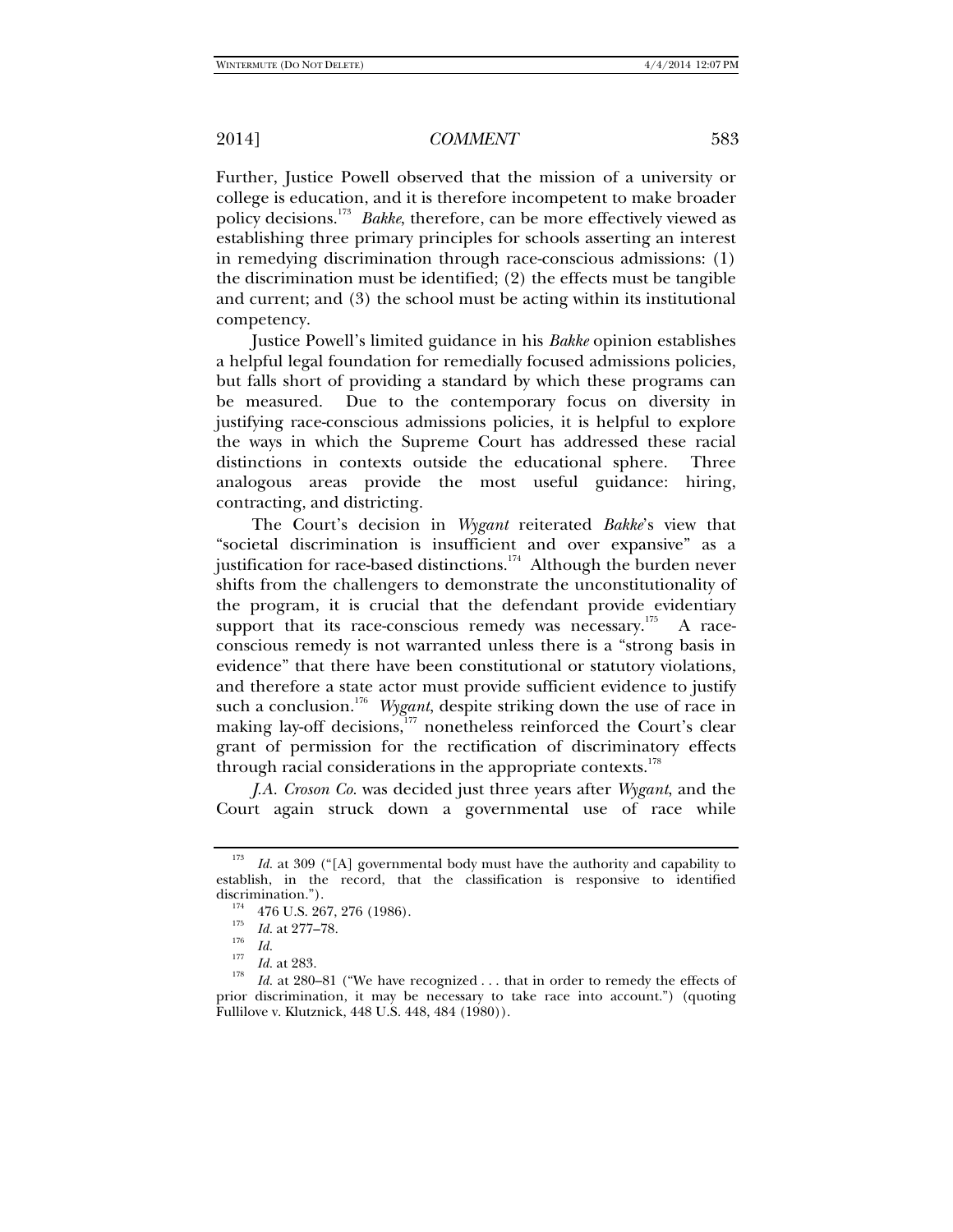reaffirming its belief that certain race-conscious measures are indeed permissible.179 In *Croson*, the Court faced a minority set-aside program for government contractors, and negotiated a middle ground between two "stark alternatives": (1) the challenger's claim that "any race-based remedial efforts [must be limited] to eradicating the effects of [the state actor's] own prior discrimination"; and (2) the government's claim that it "enjoys sweeping legislative power to define and attack the effects of prior discrimination in its local construction industry."<sup>180</sup> Thus, the Court was tasked with Thus, the Court was tasked with determining the extent to which a public entity could draw upon private discrimination as legal support for an affirmative raceconscious remedy.

Although the set-aside quota was struck down—because Richmond failed to make findings that provided a "strong basis in evidence for its conclusion that remedial action was necessary"<sup>181</sup>—the Court clarified the circumstances under which a public entity may employ an affirmative consideration of race in response to private discrimination.<sup>182</sup> The Court stated unambiguously that a state or local entity possesses the authority to "eradicate the effects of private discrimination within its own legislative jurisdiction," so long as such discrimination is identified with sufficient particularity.<sup>183</sup> Thus, if a public entity has become a "passive participant" in a system of racial exclusion within a particular industry or segment of society, the Court "think[s] it clear that the [entity] could take affirmative steps to dismantle such a system."184

The Court nevertheless found that Richmond's policy fell outside the permissible scope of race-conscious remedies, largely because of its sole reliance on race-based statistical disparities.<sup>185</sup> Although gross statistical disparities alone may constitute the level of proof necessary to establish a prima facie case of discriminatory effect, these statistics become meaningless when special qualifications are needed for a particular job.<sup>186</sup> Regardless of the Court's decision on the merits of Richmond's arguments, it made clear that

- $\frac{183}{184}$  *Id.*
- 

<sup>&</sup>lt;sup>179</sup> 488 U.S. 469, 500, 509 (1989).<br><sup>180</sup> *Id.* at 486.

<sup>&</sup>lt;sup>181</sup> *Id.* at 500 (quoting *Wygant*, 476 U.S. at 277).<br> *Id.* at 491–92.

<sup>&</sup>lt;sup>185</sup> *J.A. Croson Co.*, 488 U.S. at 501.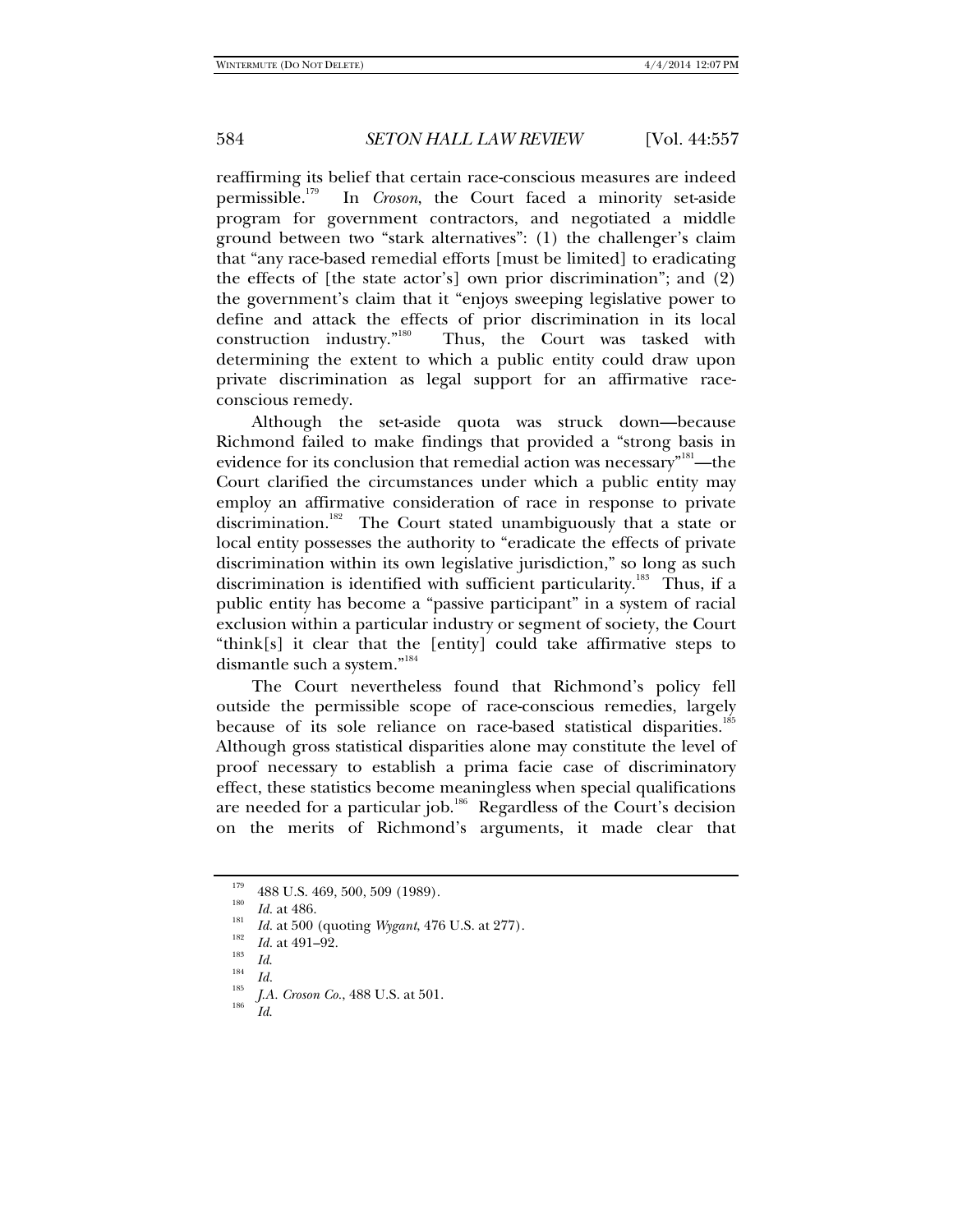"[n]othing we say today precludes a state or local entity from taking action to rectify the effects of identified discrimination within its jurisdiction."<sup>187</sup>

The culmination of these hiring/contracting cases came in *Adarand*, in which the Court re-emphasized that strict scrutiny is not "strict in theory, but fatal in fact."<sup>188</sup> In establishing a uniform application of strict scrutiny to any governmental use of race, the majority made clear that the fundamental purpose of such an exacting inquiry is to "take 'relative differences' into account."<sup>189</sup> Strict scrutiny "says nothing about the ultimate validity of any particular law;" indeed, its entire point is to distinguish between "permissible and impermissible governmental use of race."<sup>190</sup>

In *Shaw v. Reno* ("*Shaw I*"), a case involving race-conscious districting in order to promote minority representation, the Court noted that it had previously recognized a compelling interest in eradicating the effects of racial discrimination.<sup>191</sup> Shaw v. Hunt ("Shaw *II*"), rising from the same set of circumstances, provided perhaps the most useful framework for evaluating racial distinctions designed to remedy the effects of past or present racial discrimination.<sup>192</sup>

For that interest to rise to the level of a compelling state interest, it must satisfy two conditions: First, the discrimination must be identified discrimination. While the States and their subdivisions may take remedial action when they possess evidence of past or present discrimination, they must identify that discrimination, public or private, with some specificity before they may use race-conscious relief. A generalized assertion of past discrimination in a particular industry or region is not adequate because it provides no guidance for a legislative body to determine the precise scope of the injury it seeks to remedy. Accordingly, an effort to alleviate the effects of societal discrimination is not a compelling interest. Second, the institution that makes the racial distinction must have had a strong basis in evidence to conclude that remedial action was necessary,

<sup>187</sup>

<sup>&</sup>lt;sup>187</sup> Id. at 509.<br><sup>188</sup> 515 U.S. 200, 237 (1995) (quoting Fullilove v. Klutznick, 448 U.S. 448, 519<br>(1980)).

<sup>&</sup>lt;sup>190</sup> *Id.* at 228<br><sup>190</sup> *Id.* at 228, 230.<br><sup>191</sup> Shaw v. Reno, 509 U.S. 630, 656 (1993) (citing *J.A. Croson Co.*, 488 U.S. at 491–<br>93) ("Shaw I").

Shaw v. Hunt, 517 U.S. 899, 909 (1996) ("Shaw II").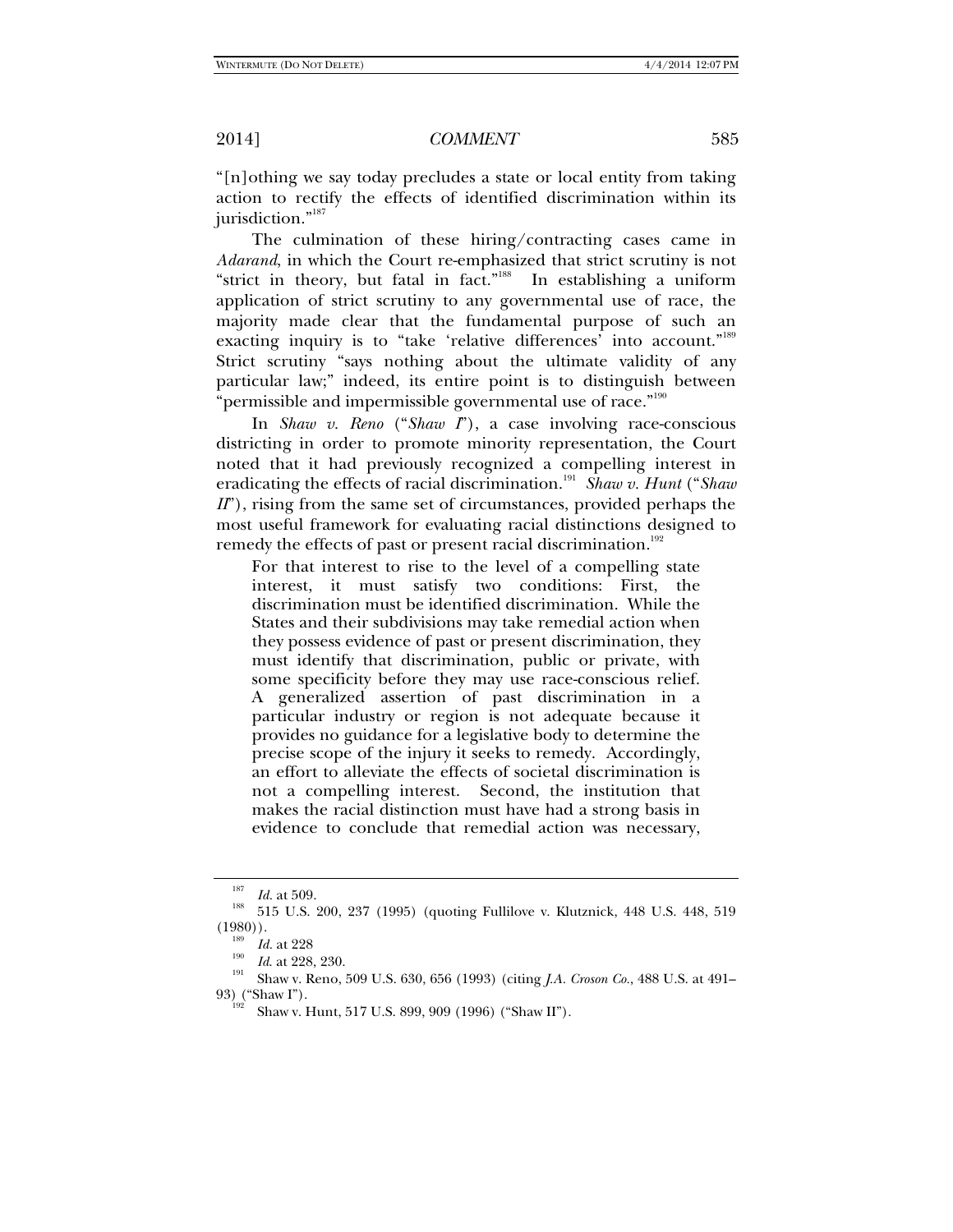before it embarks on an affirmative-action program.<sup>193</sup>

# *D. Establishing the Compelling Interest*

*Shaw II* provides a helpful two-step framework for evaluating race-conscious remedies, and the hiring/contracting cases supply additional principles that can further clarify the precise scope of the interest. Taken together, these cases reveal that, in order to establish a compelling interest in remedying identified discrimination, a state actor must demonstrate: (1) identifiable and particularized findings of intentional discrimination—the allegations of discrimination must not be amorphous or ideological,<sup>194</sup> and the alleged discrimination must rise to the level of a constitutional or statutory violation; $195$  as well as (2) a strong basis in evidence for the necessity of remedial action—the scope of the injury must be quantifiable,<sup>196</sup> and the remedy must be responsive to the discriminatory effects.<sup>197</sup>

# 1. Identifiable and Particularized Findings of Intentional Discrimination

As the first step in demonstrating a compelling interest sufficient to support a race-conscious remedy, a public entity must sufficiently identify the predicate discrimination. Racial preferences are permissible only pursuant to "judicial, legislative, or administrative findings of constitutional or statutory violations."198 Unless the extent of the injury and the consequent remedy are adequately defined, the rights-based remedy will be converted into a privilege for the benefit of any group perceived as relatively disadvantaged.<sup>19</sup>

At the core of the Supreme Court's requirement of identified discrimination is the concern that the possible remedies for societal discrimination "are ageless in their reach into the past, and timeless in their ability to affect the future."<sup>200</sup> By requiring "particularized findings," the Court can ensure that a race-conscious remedy is not ideological in nature, but actually attempts to alleviate

<sup>193</sup>

*Id. Iga Id.* **Regents of Univ. of Cal. v. Bakke, 438 U.S. 265, 307 (1978). 195** 

 $\frac{195}{196}$  *Id.* at 307–08.

<sup>&</sup>lt;sup>197</sup> City of Richmond v. J.A. Croson Co., 488 U.S. 469, 498 (1989) (holding that generalized assertions of discrimination are insufficient because it cannot otherwise be assured that the remedy addresses present and actual effects of discrimination). *Bakke*, 438 U.S. at 307 (citations omitted).

<sup>&</sup>lt;sup>199</sup> *Id.* at 307–08, 310.<br><sup>200</sup> Wygant v. Jackson Bd. of Ed., 476 U.S. 267, 276 (1986).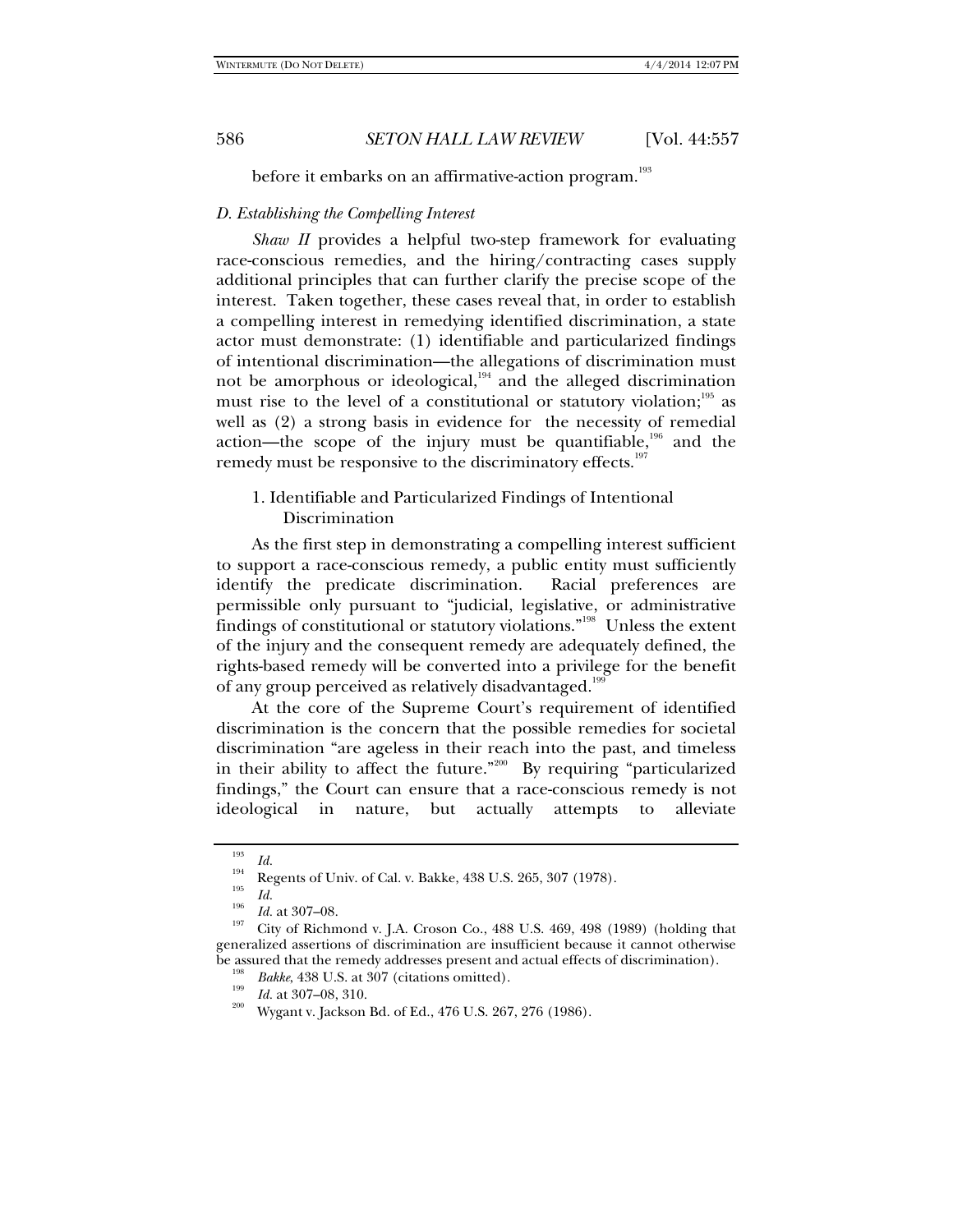constitutionally-recognized discrimination.<sup>201</sup> For this reason, mere generalizations or amorphous claims of discrimination fail as a predicate for race-based relief.<sup>202</sup> If a state actor wishes to rely on statistical comparisons, it must be accompanied by the reasonable inference that such disparities are actually reflective of alleged discrimination and not solely the result of non-discriminatory explanations.<sup>203</sup> Conclusory allegations of racial discrimination in a particular industry are similarly misguided because they fail to assist in defining the scope of the injury actually suffered by a minority  $\text{group.}^{204}$ 

Further, a race-based remedy can only arise pursuant to findings of constitutional or statutory violations,<sup>205</sup> and under the Equal Protection Clause, only intentional discrimination is considered unconstitutional.<sup>206</sup> As discussed in Part II, this intentional discrimination must be the product of "race-based decisionmaking" it must amount to disparate treatment motivated by race. $207$  The discrimination need not be fueled by a desire to cause harm, however, as long as it is racially-driven.<sup>208</sup>

#### 2. Necessity of Remedial Action

To fully establish a compelling interest in remedying identified discrimination, "the institution that makes the racial distinction must have had a strong basis in evidence to conclude that remedial action was necessary."<sup>209</sup> Although the challengers of a racial classification retain the burden of proving the policy unconstitutional, a public entity must provide sufficient evidence in order for the trial court to factually determine whether the entity had a strong basis for concluding that the classification was warranted.<sup>210</sup> This burden of production assists the judicial determination that the classification is truly responsive to a remedial purpose.<sup>211</sup> Without this evidence, a trial court will be unable to determine whether the race-conscious

<sup>&</sup>lt;sup>201</sup> *Id.* at 275–76.<br>
<sup>202</sup> City of Richmond v. J.A. Croson Co., 488 U.S. 469, 499 (1989).<br> *Id.* at 501–03.<br> *Id.* at 500, 503.<br>
Regents of Univ. of Cal. v. Bakke, 438 U.S. 265, 307 (1978).<br>
<sup>205</sup> Washington v. Davis,

<sup>&</sup>lt;sup>209</sup> Shaw v. Hunt, 517 U.S. 899, 910 (1996).<br><sup>210</sup> Wygant v. Jackson Bd. of Ed., 476 U.S 267, 277–78 (1986).<br>*Id.*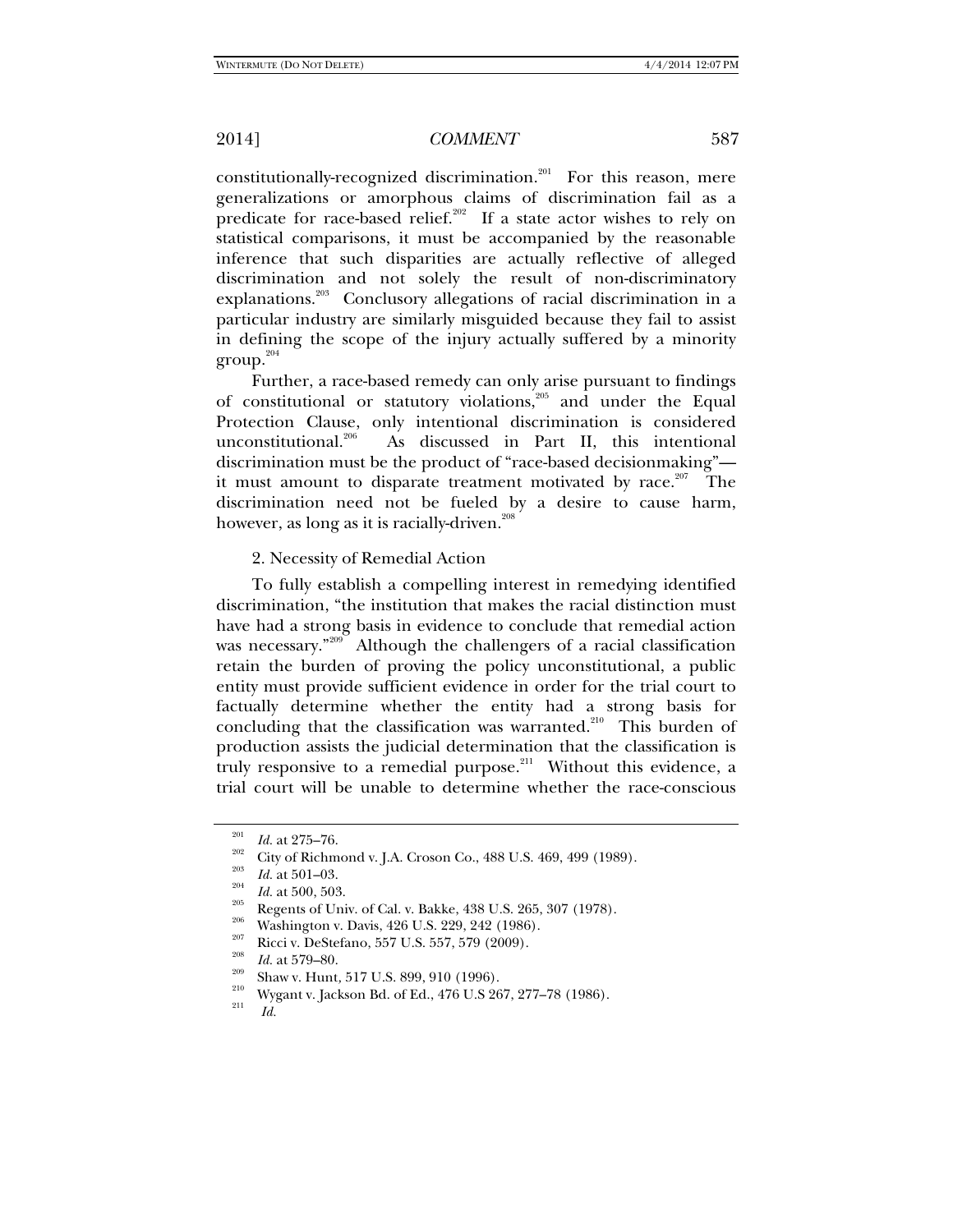policy is justified, and the distinction will be struck down as unconstitutional.<sup>212</sup>

In demonstrating "a strong basis in evidence" that a raceconscious remedy is necessary, an actor must show that the remedy is responsive to the discrimination identified. In establishing the responsiveness of the remedy to the injury, the actor asserting the interest must define the extent of the injury demanding redress, $^{213}$ which amounts to a requirement that the discriminatory effects are quantifiable. Otherwise, a race-conscious remedy may be "timeless in [its] ability to affect the future"<sup>214</sup> because it will be impossible to show that the effects have dissipated or diminished over time and that the remedy is no longer justified. At its core, quantifying the alleged discriminatory effects ensures that the race-conscious remedy matches its precipitating effects and thus avoids becoming "insufficient [or] over expansive."<sup>215</sup>

Likewise, by ensuring that remedies address only measurable effects of identified discrimination, those remedies will not be "ageless in their reach into the past."<sup>216</sup> By requiring evidence that the remedy is responsive to measurable effects of identified discrimination, the Court seeks to remove the possibility that a public entity is utilizing a suspect classification that "aids persons perceived as members of relatively victimized groups,"<sup>217</sup> and instead attempts to retain its focus upon vindicating the legal rights of the victims of actual discrimination. A race-conscious remedy that is responsive to currently-measured effects of identified discrimination, rather than designating any particular "creditor or  $\dots$  debtor race,"<sup>218</sup> actually accounts for the discriminatory effects suffered by minorities today in the markets for education or labor.

#### IV. *FISHER V. UNIVERSITY OF TEXAS AT AUSTIN*

# *A. Factual and Procedural Background*

Abigail Fisher and Rachel Michalewicz, White Texas residents,

<sup>&</sup>lt;sup>212</sup> *Id.*<br><sup>213</sup> Regents of Univ. of Cal. v. Bakke, 438 U.S. 265, 307–08 (1978).

<sup>&</sup>lt;sup>214</sup> *Wygant*, 476 U.S. at 276.<br><sup>215</sup> *Id.*<br><sup>217</sup> *Bakke*, 438 U.S. at 307.

<sup>&</sup>lt;sup>218</sup> Adarand Constructors, Inc. v. Pena, 515 U.S. 200, 239 (1995) (Scalia, J., concurring in part and concurring in the judgment).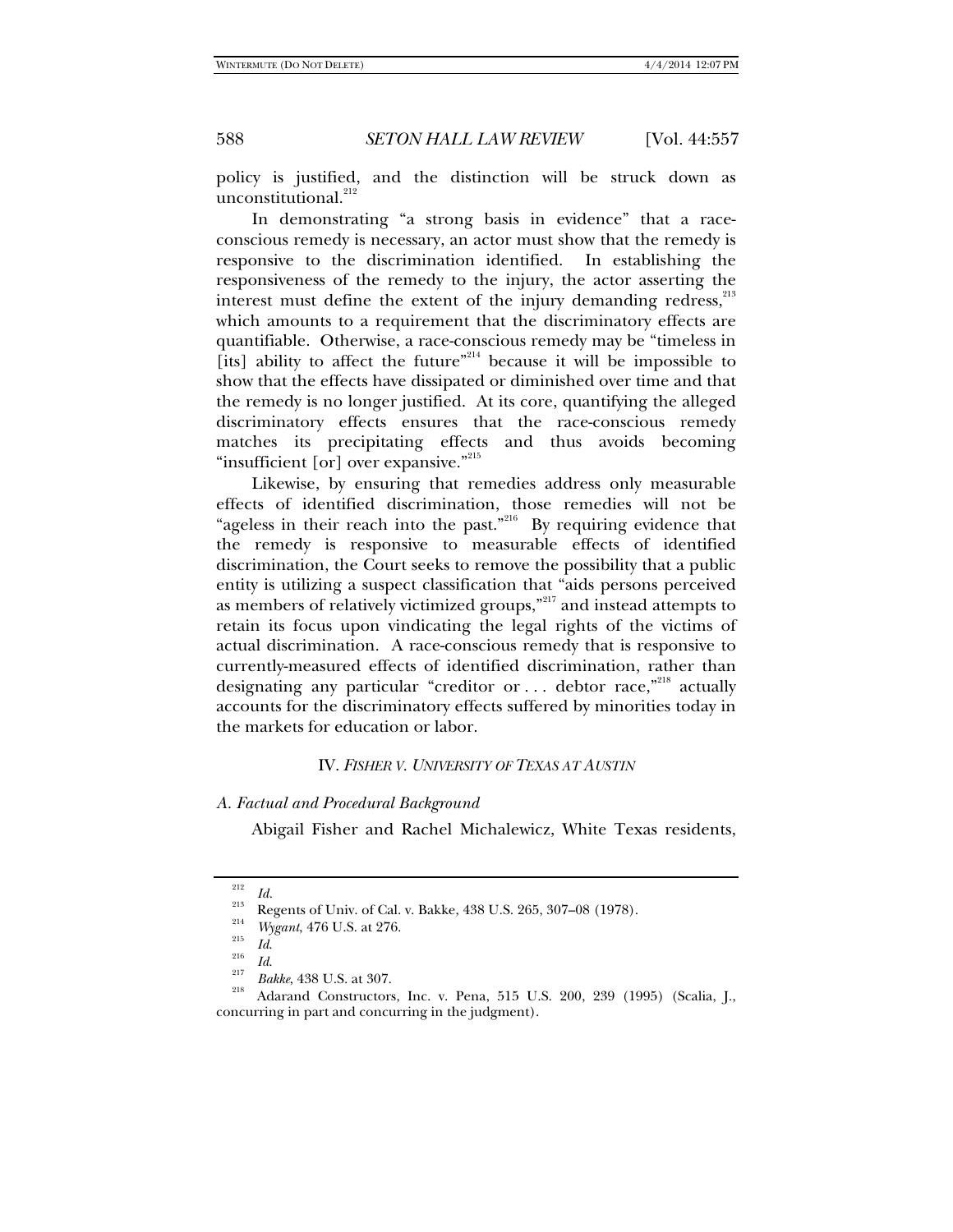were denied undergraduate admission to the University of Texas at Austin for the class entering in 2008.<sup>219</sup> They filed suit, alleging that UT's admissions policies discriminated against them on the basis of race in violation of their right to equal protection under the Fourteenth Amendment and federal civil rights statutes.<sup>220</sup> The admissions program at issue involved the use of race in a manner confined to the specifications laid out in *Grutter*. 221 The challenge to the "otherwise-plain legality of the *Grutter*-like admissions program" arose from the "intimate ties and ultimate confluence" of the raceconscious admissions initiative and the Top Ten Percent Law, a "legislatively-mandated parallel diversity initiative that guarantees admission to Texas students in the top ten percent of their high school class."<sup>222</sup>

Until 1996, students were selected for admission to UT based upon two considerations: (1) an Academic Index (AI), which computed the relative academic success of each applicant using numbers such as the applicant's high school class rank and standardized test scores; and  $(2)$  race.<sup>223</sup> Race was employed because school officials believed using AI alone would produce unacceptably low diversity levels, and although it was unclear how exactly race was considered, "it is undisputed that race was considered directly and was often a controlling factor in admission."<sup>224</sup> In 1996, however, *Hopwood v. Texas* struck down the use of race-conscious admissions at UT, holding that diversity was not a compelling government interest.<sup>225</sup> After the decision, UT began utilizing a Personal After the decision, UT began utilizing a Personal Achievement Index (PAI), which strived to identify and award applicants "whose merit . . . was not adequately reflected by their class rank and test scores."<sup>226</sup> The PAI and many other facially "raceneutral" policies implemented by UT in response to *Hopwood* still remain in effect.<sup>227</sup>

Also in response to *Hopwood*, and because other admissions policies were unsuccessful at achieving meaningful diversity, the Texas legislature enacted the Top Ten Percent Law—still in effect

<sup>&</sup>lt;sup>219</sup> Fisher v. Univ. of Tex. at Austin, 631 F.3d 213, 217 (5th Cir. 2011).<br><sup>220</sup> *Id.* 221 *Id.* at 216.

<sup>&</sup>lt;sup>222</sup> *Id.* at 216–17.<br><sup>223</sup> *Id.* at 222.<br>*Id.* at 222–23.

*Id.* at 222–23. 225 Hopwood v. Texas, 78 F.3d 932 (5th Cir. 1996). 226 *Fisher*, 631 F.3d at 223. 227 *Id.*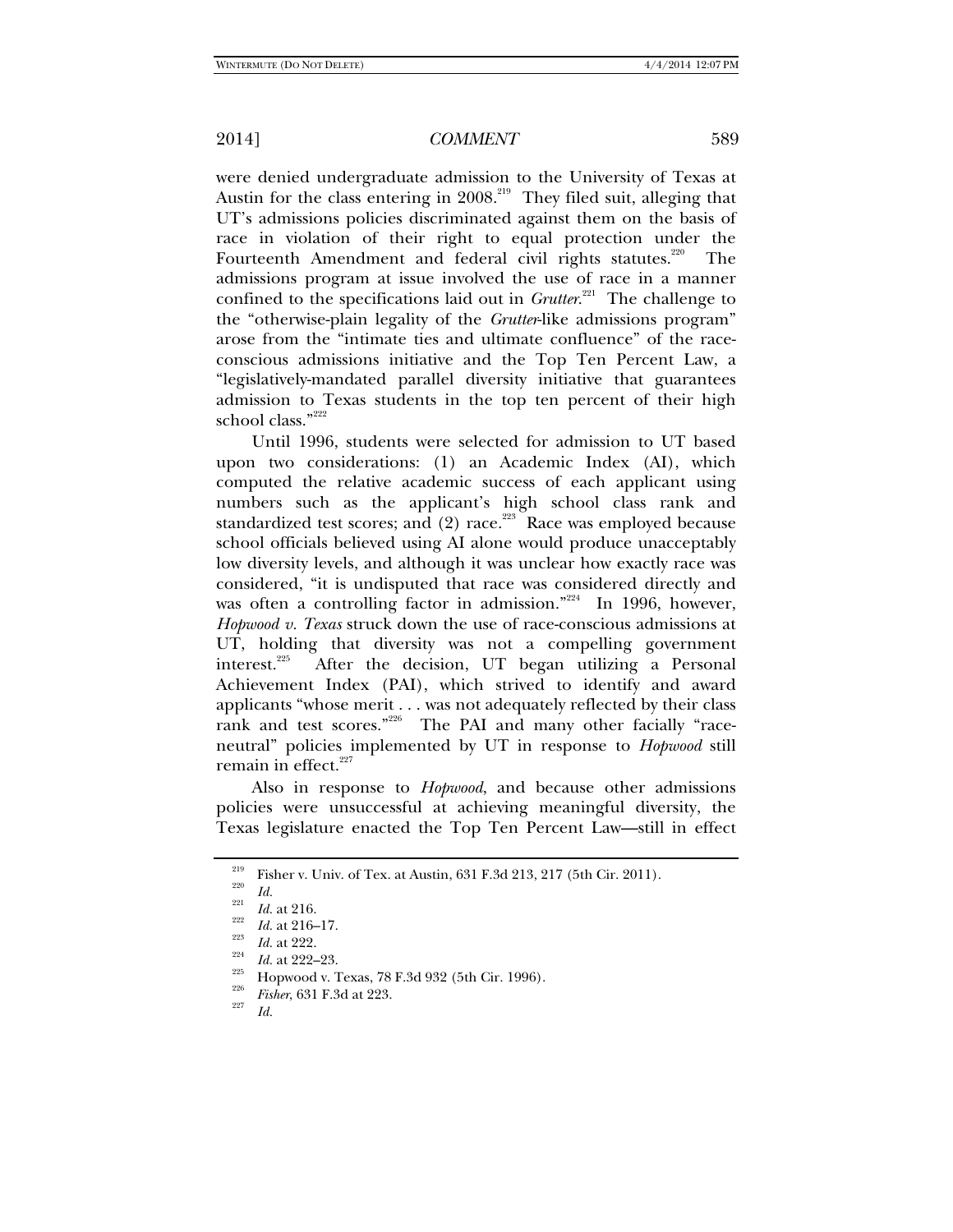today—which mandated admission into any state university for a high school senior graduating in the top ten percent of his or her class.<sup>228</sup> Because this program targeted relatively high-performing students in low-income and often racially diverse school districts, the Top Ten Percent Law succeeded in increasing minority enrollment over a period of time.<sup>229</sup> The freshman class of 2004, the last one admitted before the *Grutter*-like policy was implemented, was comprised of 4.5% African-Americans, 16.9% Hispanics, and 17.9% Asian-Americans.<sup>230</sup>

In 2004, following the announcement in *Grutter v. Bollinger*, UT began utilizing an applicant's race as an element of his or her PAI score, which the admissions committee would review if an applicant was not admitted under the Top Ten Percent plan, and if his or her score was not high enough to be automatically admitted nor too low to be presumptively denied. $231$  Race, included simply as part of UT's holistic PAI system, is never considered alone, and is not affected by the incoming class's relative racial proportions.<sup>232</sup> At the district court level, the judge found no problem with this holistic, *Grutter*-like approach and granted UT summary judgment.<sup>233</sup>

## *B. Fifth Circuit Opinion*

Ultimately, the court of appeals affirmed the judgment of the district court, holding that UT undertook a "serious, good faith consideration" before resorting to race-conscious measures, and that the admissions program was faithful to the requirements of *Grutter*. 234 In comparing UT's use of race to that of the law school in *Grutter*, the Fifth Circuit noted:

*Grutter* teaches that so long as a university considers race in a holistic and individualized manner, and not as part of a quota or fixed-point system, courts must afford a measure of deference to the university's good faith determination that certain race-conscious measures are necessary to achieve the education benefits of diversity, including attaining critical mass in minority enrollment.<sup>235</sup>

<sup>&</sup>lt;sup>228</sup> *Id.* at 223–24.

<sup>&</sup>lt;sup>230</sup>*Id.*<br><sup>231</sup>*Id.* at 227–28.

<sup>&</sup>lt;sup>232</sup> *Fisher*, 631 F.3d at 230.<br><sup>233</sup> *Id.* at 217.

*Id.* at 217. 234 *Id.* at 246–47. 235 *Id.* at 233.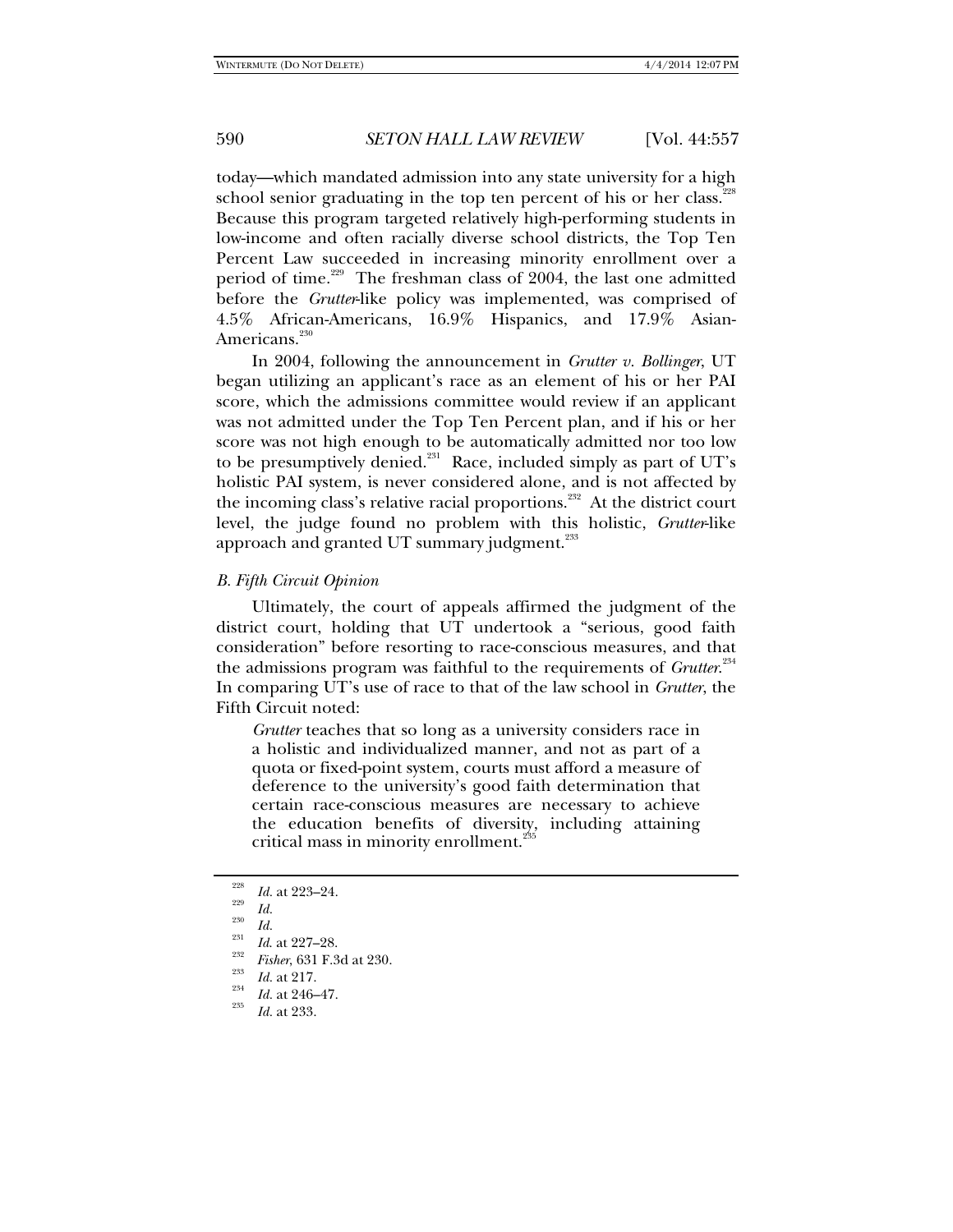The Fifth Circuit applied strict scrutiny within the unique context of race-conscious university admissions, with due regard to "a university's academic freedom and the complex educational judgments made when assembling a broadly diverse student body."236 The Fifth Circuit then turned to the challengers' three arguments for invalidating UT's race-conscious admissions policy: (1) UT's plan amounted to "racial balancing"; (2) the school had failed to consider race-neutral alternatives such as the Top Ten Percent Law; and (3) minority enrollment had already surpassed critical mass.<sup>237</sup>

The court of appeals rejected the challengers' first argument because UT "has never established a specific number, percentage, or range of minority enrollment . . . nor does it award any fixed number of points to minority students in a way that impermissibly values race for its own sake."<sup>238</sup> Next, the circuit court found that the Top Ten Percent Law was not a constitutionally mandated race-neutral alternative to achieving diversity because it "comes at a high cost and is at best a blunt tool for securing the educational benefits that diversity is intended to achieve."<sup>239</sup> Lastly, the appellate court was unable to determine that UT had reached critical mass; although a plaintiff may produce evidence tending to show that a university is no longer pursuing the educational benefits of diversity in good faith, the court found that the various benchmarks and statistics offered by the plaintiffs were insufficient to establish such a proposition. $240$ 

#### *C. Supreme Court Decision*

In an opinion authored by Justice Kennedy, the Supreme Court vacated the Fifth Circuit's decision and remanded the case, holding that the panel did not properly apply strict scrutiny to UT's raceconscious policy.<sup>241</sup> Specifically, the Court found that improper deference was given to the university in analyzing the narrow tailoring requirement of the program.<sup>242</sup> By presuming that UT had acted in "good faith" and placing the burden on the petitioner to rebut that presumption, the Fifth Circuit had erred as a matter of

<sup>236</sup>

<sup>&</sup>lt;sup>236</sup> *Id.* at 234.<br><sup>238</sup> *Id.*<br>*Fisher*, 631 F.3d at 235.

<sup>&</sup>lt;sup>239</sup> *Id.* at 242.<br><sup>240</sup> *Id.* at 245.

<sup>&</sup>lt;sup>241</sup> Fisher v. Univ. of Tex. at Austin, 133 S. Ct. 2411, 2415 (2013).<br><sup>242</sup> *Id.*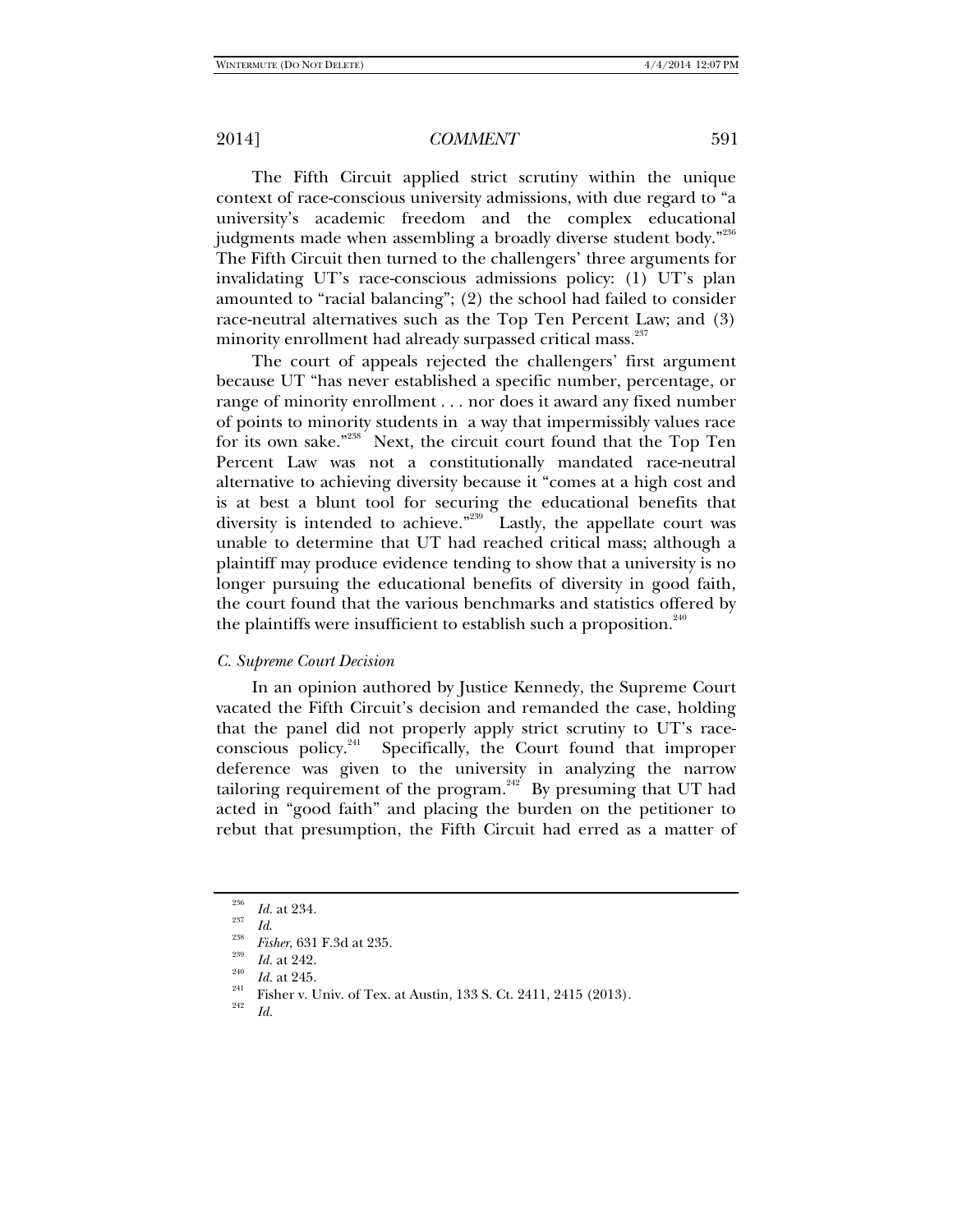law.<sup>243</sup> As a result of the Court's, the case will be reheard by the court of appeals and may continue to carry uncertainties for the future of race-conscious admissions in higher education.

# *D. Focus on Diversity*

No court, at any level, discussed a justification for UT's raceconscious admissions focused upon remedying the effects of discrimination.<sup>244</sup> The lack of judicial focus on the issue was not surprising, considering that the university did not even assert the interest.<sup>245</sup> Instead, UT opted to place all of its proverbial eggs in the diversity basket, and it now risks the invalidation of its admissions program if the Fifth Circuit decides that the asserted diversity benefits do not outweigh the countervailing concerns.

The exclusive attention to diversity in the *Fisher* case is understandable, given the Court's approach in *Bakke* and *Grutter*. In *Bakke*, the school asserted four justifications for its race-conscious admissions program, but only the diversity interest was found to be potentially compelling enough to support the use of racial distinctions.<sup>246</sup> Justice Powell never expressed the view that diversity would be the only acceptable justification for race-conscious admissions—indeed, his rejection of the school's "societal discrimination" argument has few implications for a properly-asserted remedial justification—but his apparent embrace of the diversity interest provided a tantalizingly simple legal foundation for schools wishing to utilize race-conscious admissions. As a consequence, the law school in *Grutter* asserted only one interest to defend its admissions program—obtaining the educational benefits of classroom diversity.<sup>247</sup> The law school's reliance upon the diversity interest only provided the *Grutter* Court with occasion to evaluate

<sup>&</sup>lt;sup>243</sup> *Id.* The Supreme Court's approach to narrow tailoring, of course, carries implications for whatever interest is asserted by a college or university in support of a race-conscious admissions policy. To the extent that *Fisher* applies specifically to the diversity interest, however, the Court's decision makes the need for a remedial

interest all the more urgent.<br><sup>244</sup> *See id.*; Fisher v. Univ. of Tex. at Austin, 631 F.3d 213, 217 (5th Cir. 2011);

Fisher v. Univ. of Tex. at Austin, 645 F. Supp. 2d 587 (W.D. Tex. 2009).<br><sup>245</sup> *See* Brief for Respondent, Fisher v. Univ. of Tex. at Austin, No. 11-345, 2012 WL 3245488.<br><sup>246</sup> Regents of Univ. of Cal. v. Bakke, 438 U.S. 265, 310–12 (1978). Importantly,

the Court did not foreclose the possibility that race-conscious admissions could be implemented as a means of remedying the effects of discrimination—it merely

<sup>&</sup>lt;sup>247</sup> Grutter v. Bollinger, 539 U.S. 306, 327–28 (2003).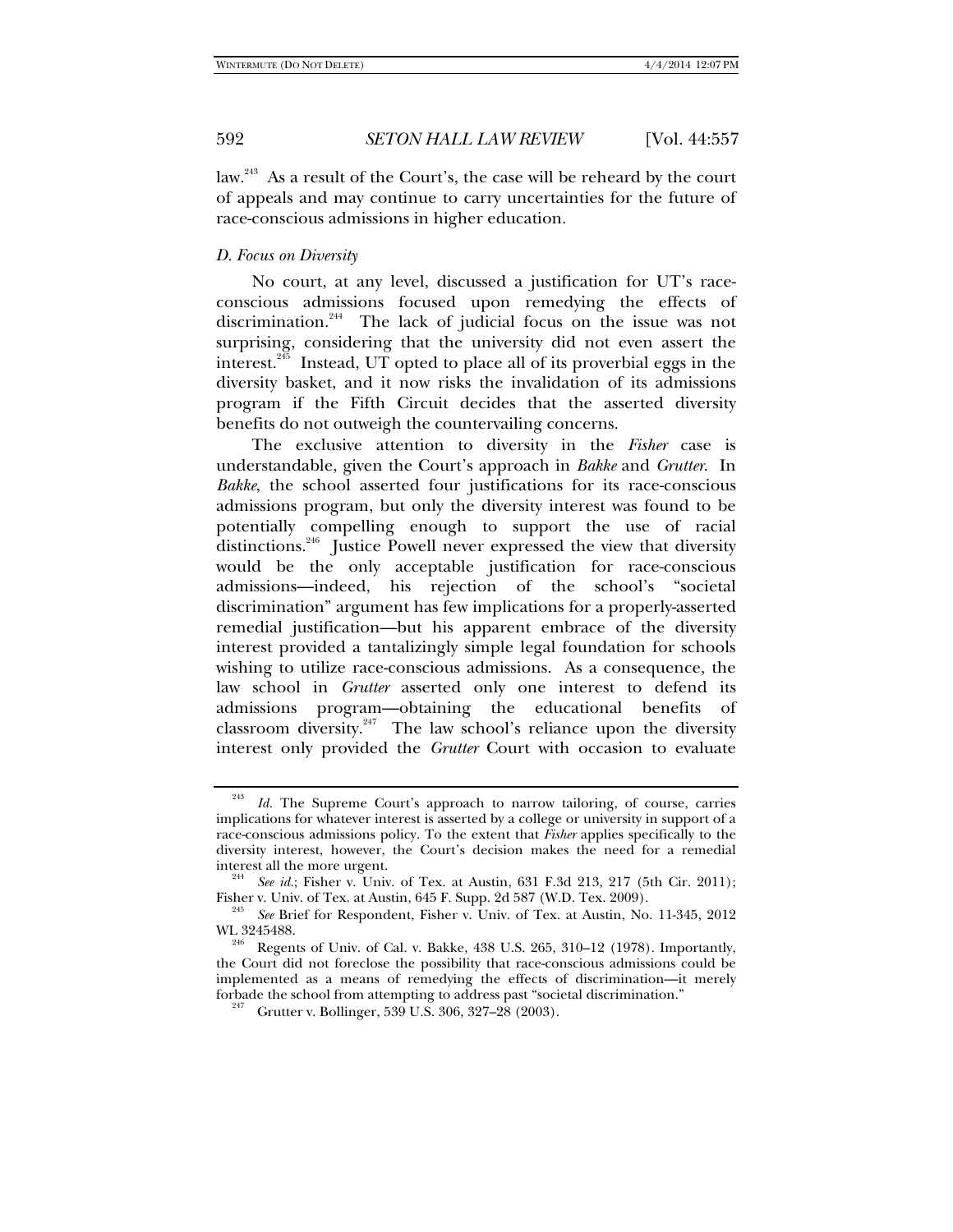race-conscious admissions within this delimited context. And because *Grutter* explicitly sanctioned such policies in pursuit of classroom diversity, the scope of the debate surrounding raceconscious admissions policies has become firmly entrenched following that decision.

#### V. REMEDYING RACE-BASED DECISION-MAKING: *FISHER* RECONSIDERED

As an alternative to the now-tenuous diversity argument, UT may well have asserted an interest in remedying discrimination within its state public education system, and may have argued that identifiable instances of race-based decision-making justified its holistic consideration of race in evaluating incoming candidates. UT could have argued that by utilizing race-conscious admissions, it was simply attempting to acknowledge and address the likelihood that a minority applicant had suffered a competitive disadvantage as the result of intentional discrimination in his or her educational experience. This argument has broad applicability for any school wishing to account for racially discriminatory effects within its applicant pool and can provide a blueprint for the continued use of race-conscious admissions at public colleges and universities, regardless of the fate of the diversity interest. Specifically, UT would need to demonstrate: (1) identified forms of race-based decision-making in the Texas public school system; (2) quantifiable disparities that result from such discrimination; and (3) a "strong basis in evidence" that remedial action was necessary to alleviate these racial harms.

### *A. Identified Race-Based Decision-Making*

As discussed in Part II, positive feedback bias and failure-to-warn provide two examples of race-based decision-making that rise to the level of constitutional violations for any Black students or other minority students affected. Those students received disparate treatment as the result of their race, and they are entitled to a remedy for any harm caused as the result of the discrimination. In attempting to remedy this discrimination through a race-conscious admissions process, UT would first need to establish that these racebased actions were taking place within Texas itself—through studies aimed specifically at measuring these racial phenomena and their effects solely within Texas and likely on a school-by-school or districtby-district basis. By pointing to specific types of discrimination, UT can then make reasonable estimations of the scope of the resulting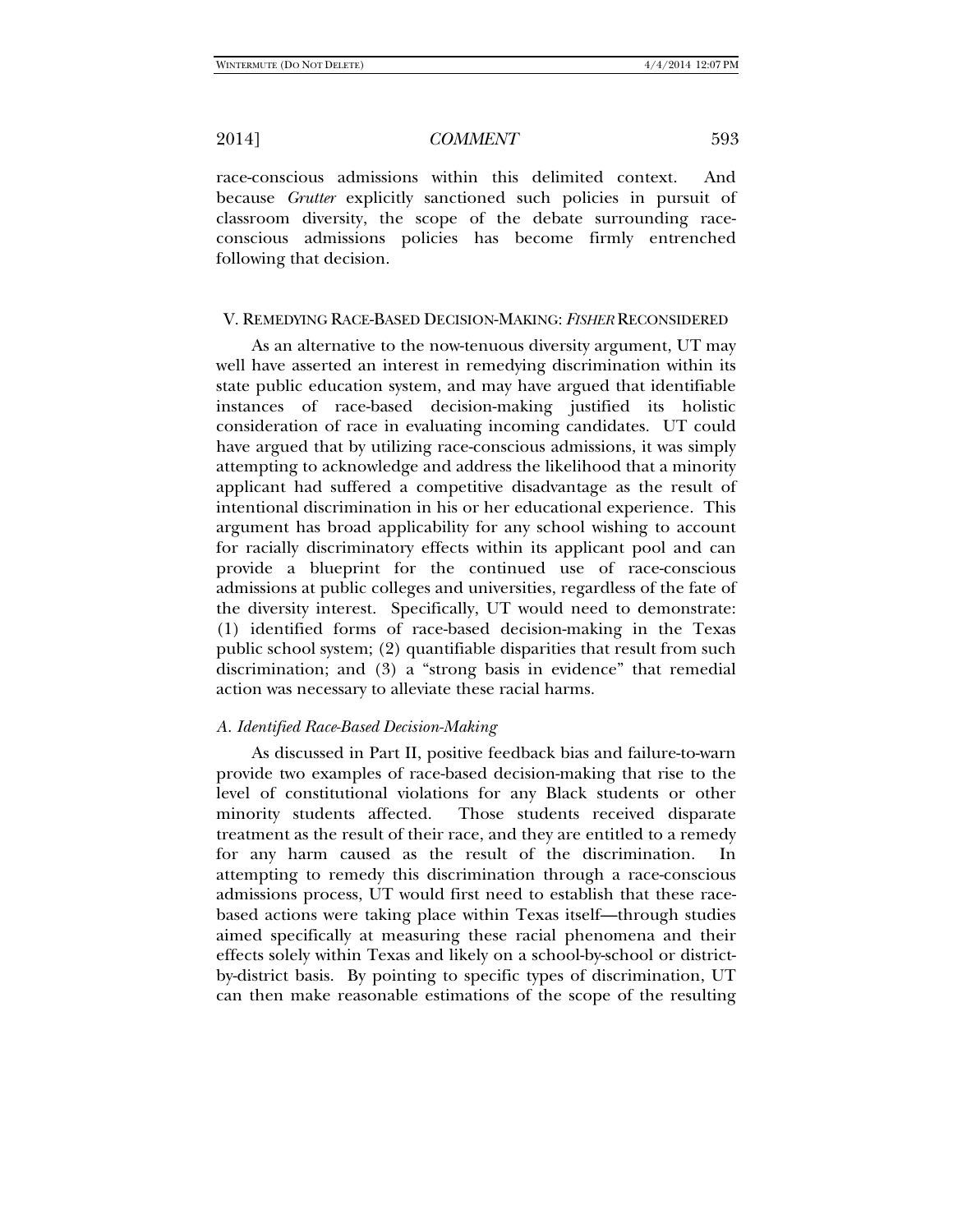injuries, which together ensure that the use of race is not based upon amorphous and generalized allegations of "societal discrimination."

### *B. Quantifiable Effects Measured through Racial Achievement Statistics*

When asserting a compelling interest in remedying identified discrimination, the current racial achievement gap in America provides a useful context. The requirement that effects be quantifiable means that a public university must define "the extent of the injury and the consequent remedy."<sup>248</sup> By simply using the racial achievement gap to assess the probable effects of identified discrimination, the school is already ensuring that its remedy is not "ageless in [its] reach into the past, and timeless in [its] ability to affect the future. $n^{249}$  By tying the injury to currently-measured racial disparities, a public entity is placing proper emphasis on the present rather than the past and the future.

But to be sure, the racial achievement gap in America is a complex and difficult study.<sup>250</sup> Surely, nationwide racial disparitieswithout careful context—do not ineludibly connote unconstitutional discrimination. At the very least, however, the clearly identifiable forms of state-perpetrated racial discrimination support a strong inference that the gap is exacerbated by disparate treatment. And by further inhibiting the growth of Black students, thus enlarging the racial achievement gap, public K-12 schools themselves affect the applicant pools of public colleges and universities. While identified discrimination manifestly presents the risk of racialized harm, the scope of the injury needs to be sufficiently defined in order to provide adequate guidance to the entity enacting the remedy. In other words, racial disparities resulting from identified discrimination need to be reasonably separated from racial disparities caused by a host of economic, geographical, and societal concerns.

In attempting to identify the scope of injuries created by racial discrimination within K-12 schools in Texas, UT's best evidence would be intra-school racial achievement disparities.<sup>251</sup> The

<sup>&</sup>lt;sup>248</sup> *Bakke*, 438 U.S. at 307–08.

<sup>&</sup>lt;sup>249</sup> *Wygant*, 476 U.S. at 276.

*See* Roland G. Fryer, Jr. & Steven D. Levitt, *Understanding the Black-White Test Score Gap in the First Two Years of School*, 86 THE REVIEW OF ECON. AND STAT. 447 (2004) (listing many possible reasons for the test score gap).

Such intra-school data on racial achievement is, surprisingly, lacking. A school wishing to implement a race-conscious remedy, and wanting to measure the scope of the injury through school-specific racial grade and test score breakdowns would likely need a greater wealth of data than what is currently available.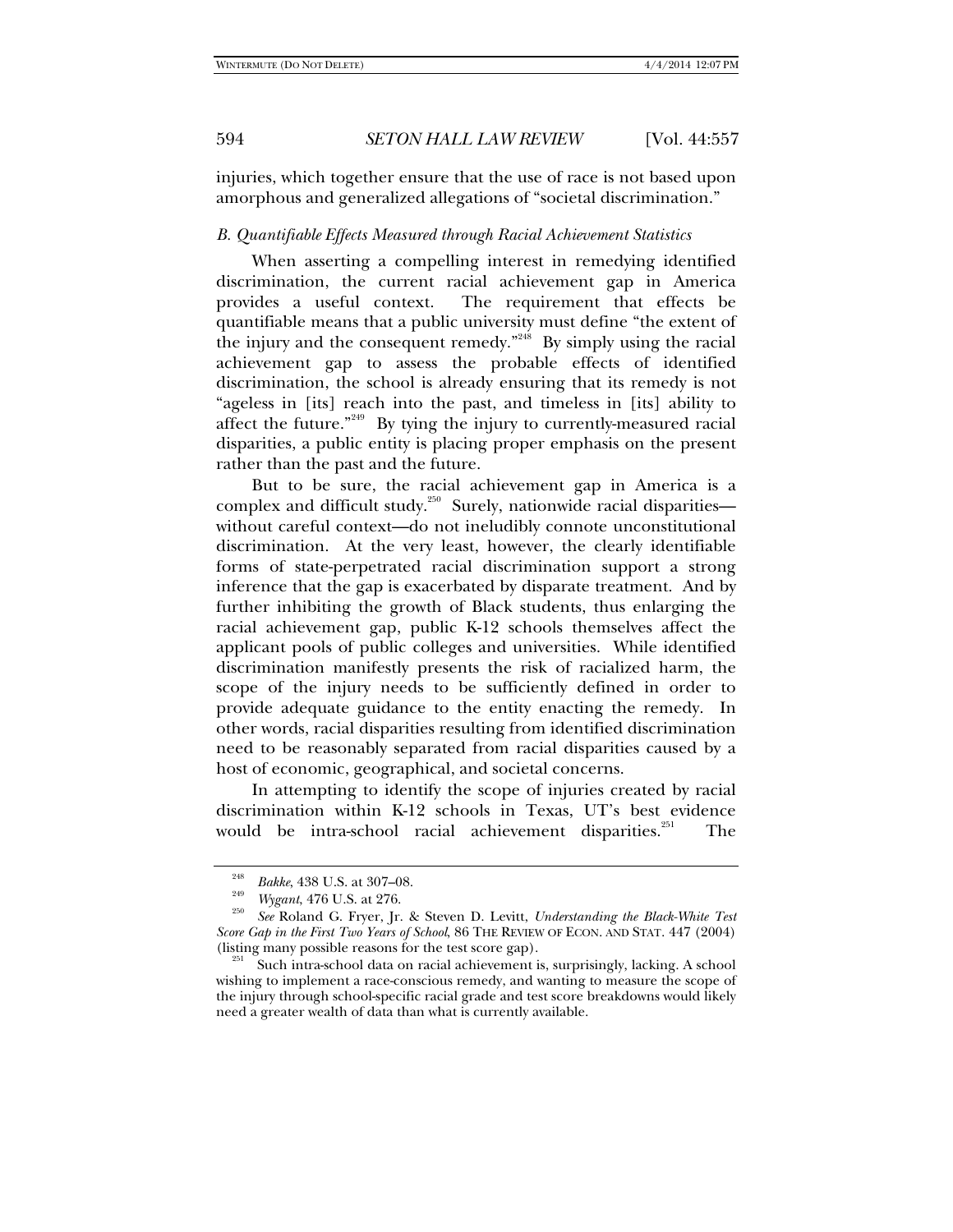difference between statewide and intra-school racial disparities is apparent—such micro-level analysis of racial achievement gap rules out many economic and geographic causes of the gap, and it permits a stronger inference that disparities are the result of schools providing a racially-biased learning environment. Barring the attribution of these disparities to inherent intellectual differences between races, there are few other explanations for intra-school racial inequality—such disparities would provide a reasonably strong measure of the injury from identified discrimination within K-12 schools themselves.

By examining the distinctive racial contours of each individual school district, UT can appropriately account for the competitive racial disadvantages among its applicants and sufficiently ensure that it is addressing only those racial effects that are likely caused by discriminatory treatment within Texas's school system. Limiting the analysis of racial achievement statistics to intra-school comparisons enhances the probability that a particular college's race-conscious remedy actually fits the injury suffered by local students. In supplying all of these limitations, this approach to measuring identified discriminatory effects is sufficiently particular and thus fits within the core concerns expressed by the Court.

#### *C. Necessity of a Race-Conscious Remedy*

Finally, an institution of higher learning is well-equipped to demonstrate a "strong basis in evidence for its conclusion that remedial action was necessary."<sup>252</sup> Consider a university's conclusion—based on studies showing race-based treatment in its own state and resulting racial disparities—that race-conscious admissions are a necessary response. Its conclusion would seem difficult to dispute, considering that the alternative is to force a college to become a "passive participant"253 in an educational process that systematically depresses the grades and test scores of minority students. Forcing a college or university to assume that the test scores and grades of its applicant pool predict educational potential, independent of racially discriminatory effects, would compel the school to admit an incoming class that is tainted by the effects of discrimination. Moreover, it would exacerbate the injury to alreadydisadvantaged minority students and ensure that the state-created

<sup>&</sup>lt;sup>252</sup> *Wygant*, 476 U.S. at 277.<br><sup>253</sup> City of Richmond v. J.A. Croson Co., 488 U.S. 469, 492 (1989).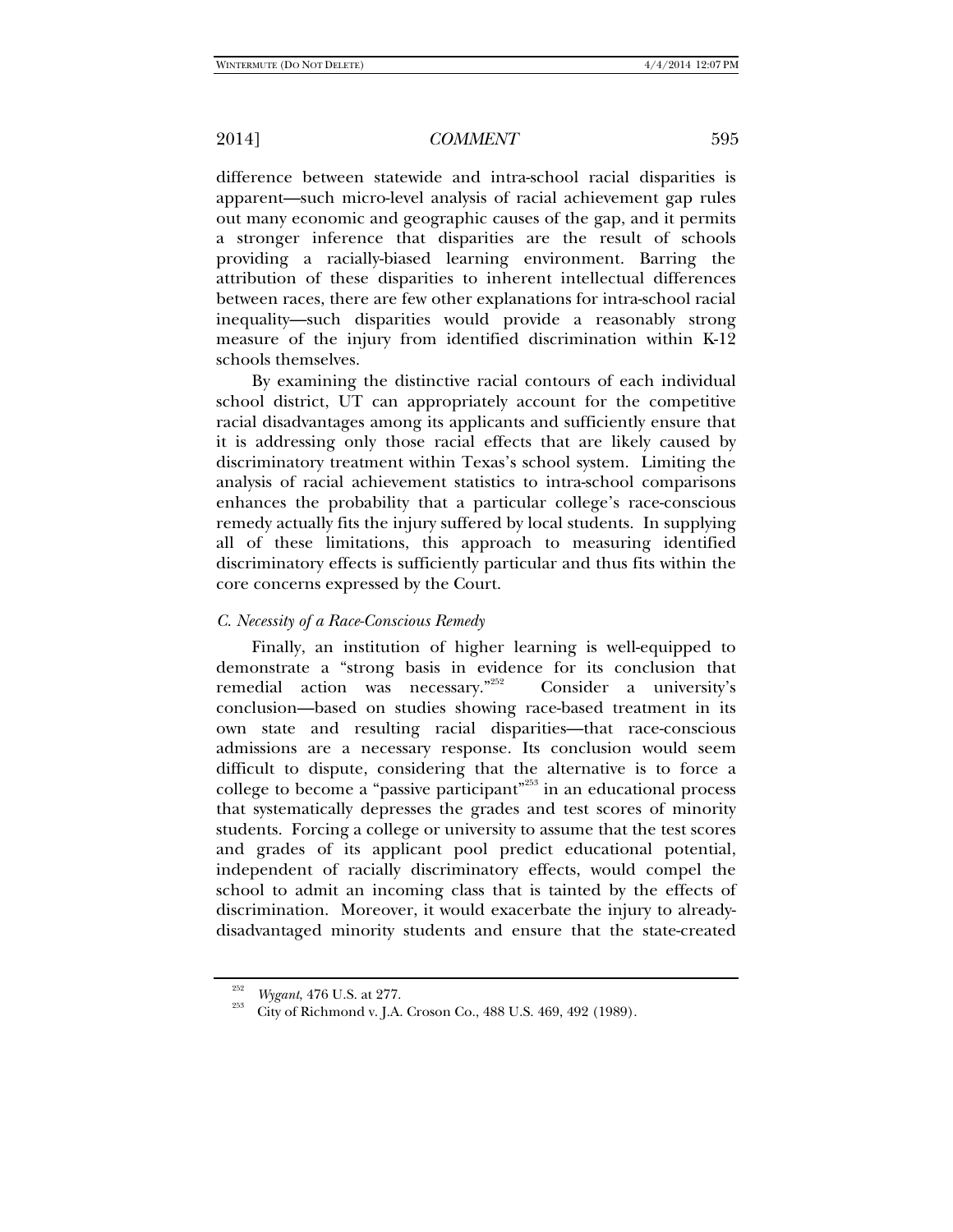barriers to educational opportunity would continue to affect the longterm success of those individuals.

While a college or university is not competent to address the broad policy implications of identifying and remedying "societal discrimination,"254 a carefully crafted race-conscious admissions policy considers only those discriminatory effects that arise uniquely within an educational context. Because the scope of the targeted discriminatory effects is confined to those injuries resulting in competitive disadvantages in pursuing post-secondary opportunities, a college has the authority and the institutional competency to define the extent of these effects. Racial discrimination and bias in the classroom is not a novel concept for experts in pedagogy, and such educators would seemingly be the most qualified actors to respond to the effects. A university's extensive familiarity with the precise contours of its applicant pool places it in the best position to ascertain the potential effects of identified racial discrimination, as well as any potential shifts which may indicate the lessening of discriminatory effects and the consequent need for a race-conscious remedy.

#### VI. CONCLUSION

Although the Supreme Court's jurisprudence since *Bakke* has made it more difficult to assert an interest in remedying identified discrimination, it has made the interest itself no less compelling. We do not become a post-racial society merely by declaration. As acknowledged by the Court in *Adarand*, "[t]he unhappy persistence of both the practice and the lingering effects of racial discrimination against minority groups in this country is an unfortunate reality."<sup>255</sup> A college or university is not entitled to afford a preference to a minority applicant simply due to his or her membership in relatively disadvantaged group. Rather, a race-conscious remedy becomes permissible because many minority applicants are likely to have suffered racial hurdles *themselves*. The inability of their primary and secondary education systems to provide a learning environment free from discrimination has hindered their ability to compete for admission with members of non-disadvantaged groups.

The need for colleges and universities to develop an informed and remedially-focused affirmative action policy is greater than ever

<sup>&</sup>lt;sup>254</sup> Regents of Univ. of Cal. v. Bakke, 438 U.S. 265, 309 (1978).<br>Adarand Constructors, Inc. v. Pena, 515 U.S. 200, 237 (1995).